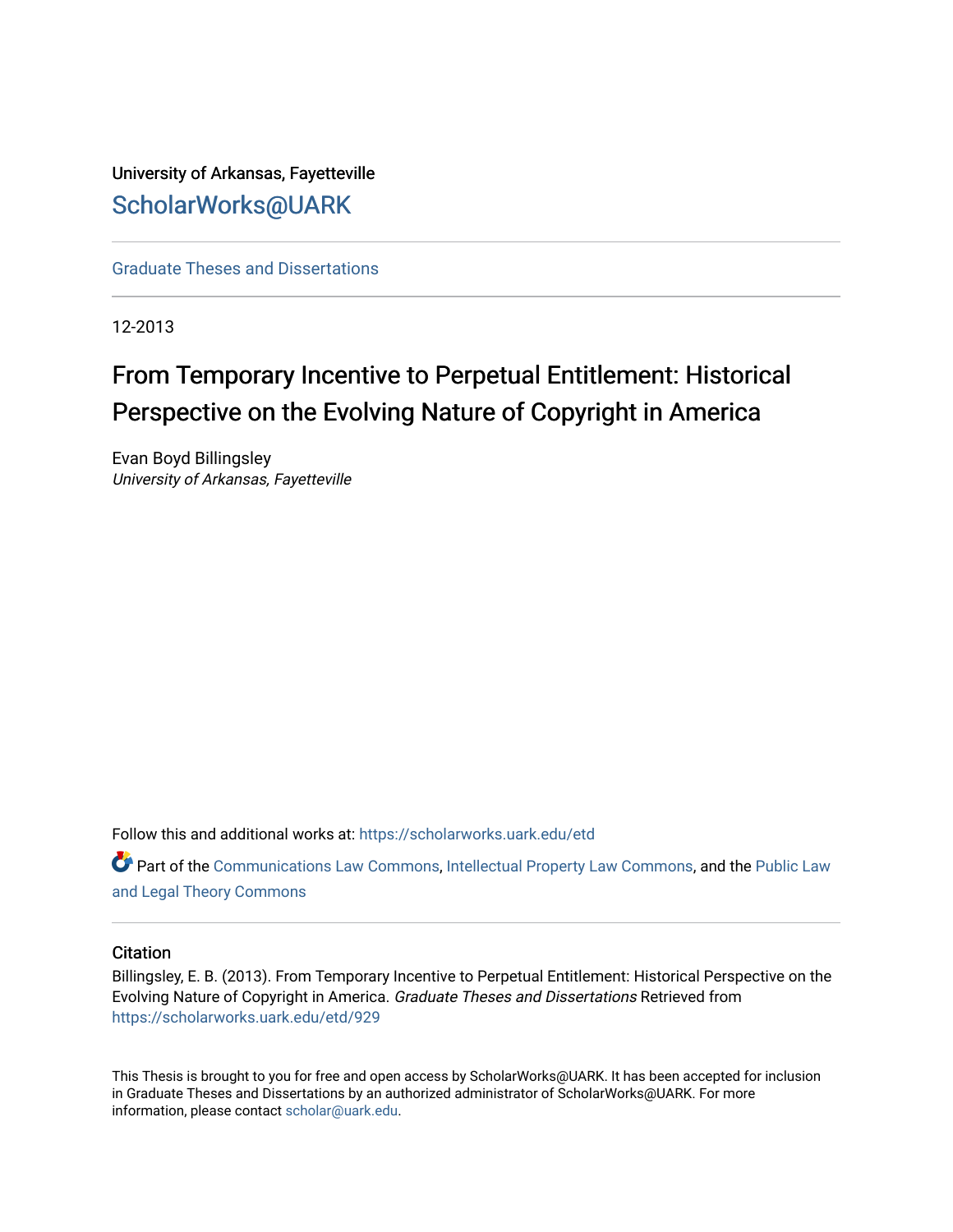From Temporary Incentive to Perpetual Entitlement: Historical Perspective on the Evolving Nature of Copyright in America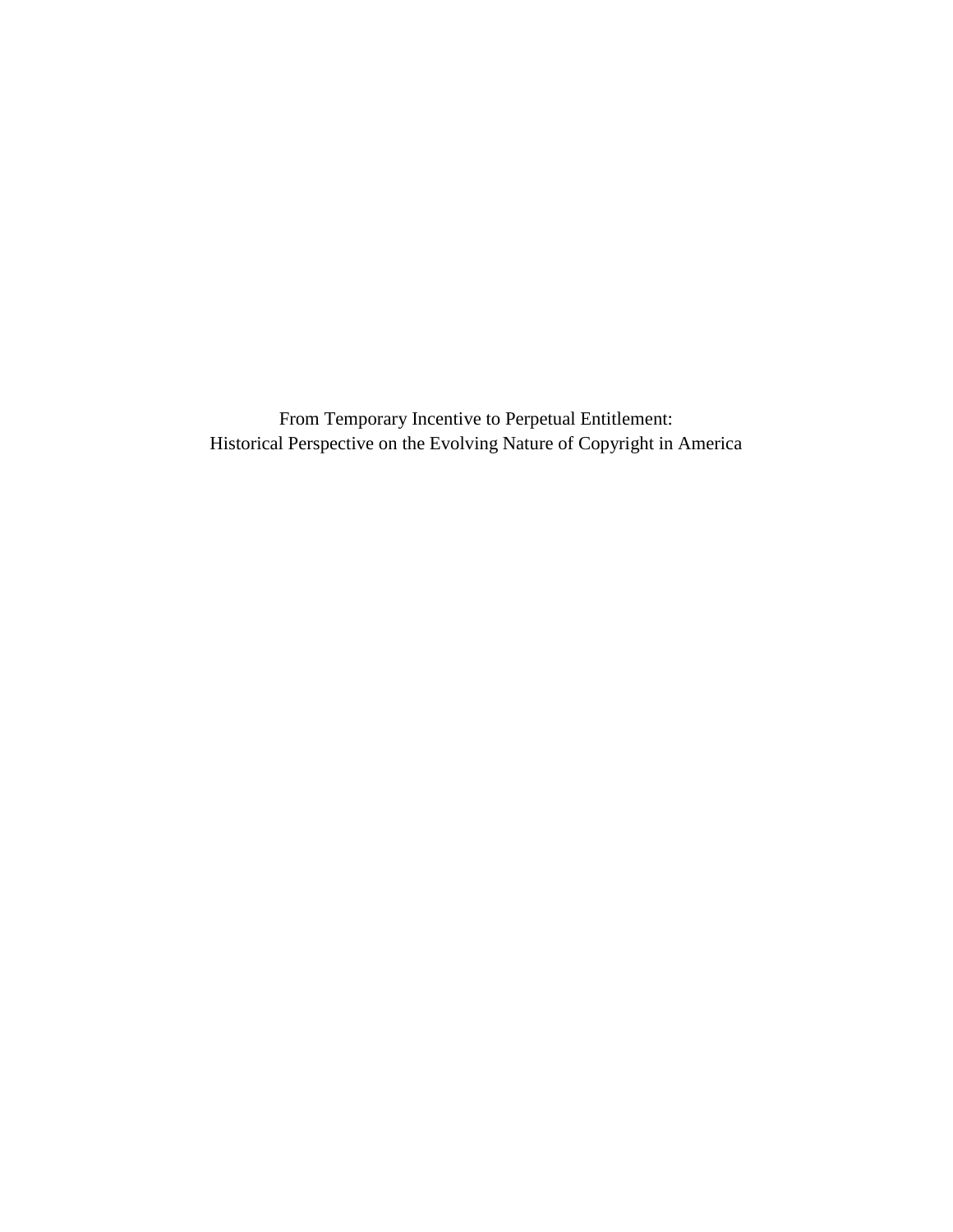From Temporary Incentive to Perpetual Entitlement: Historical Perspective on the Evolving Nature of Copyright in America

> A thesis submitted in partial fulfillment of the requirements for the degree of Master of Arts in Communication

> > by

### Evan Boyd Billingsley University of Arkansas Bachelor of Arts in Journalism, 2008

### December 2013 University of Arkansas

This thesis is approved for recommendation to the Graduate Council.

Dr. Stephanie Schulte Thesis Director

\_\_\_\_\_\_\_\_\_\_\_\_\_\_\_\_\_\_\_\_\_\_\_\_\_\_\_\_\_

\_\_\_\_\_\_\_\_\_\_\_\_\_\_\_\_\_\_\_\_\_\_\_\_\_\_\_\_\_

\_\_\_\_\_\_\_\_\_\_\_\_\_\_\_\_\_\_\_\_\_\_\_\_\_\_

Dr. Stephen A. Smith Committee Member

Dr. Ron Warren Committee Member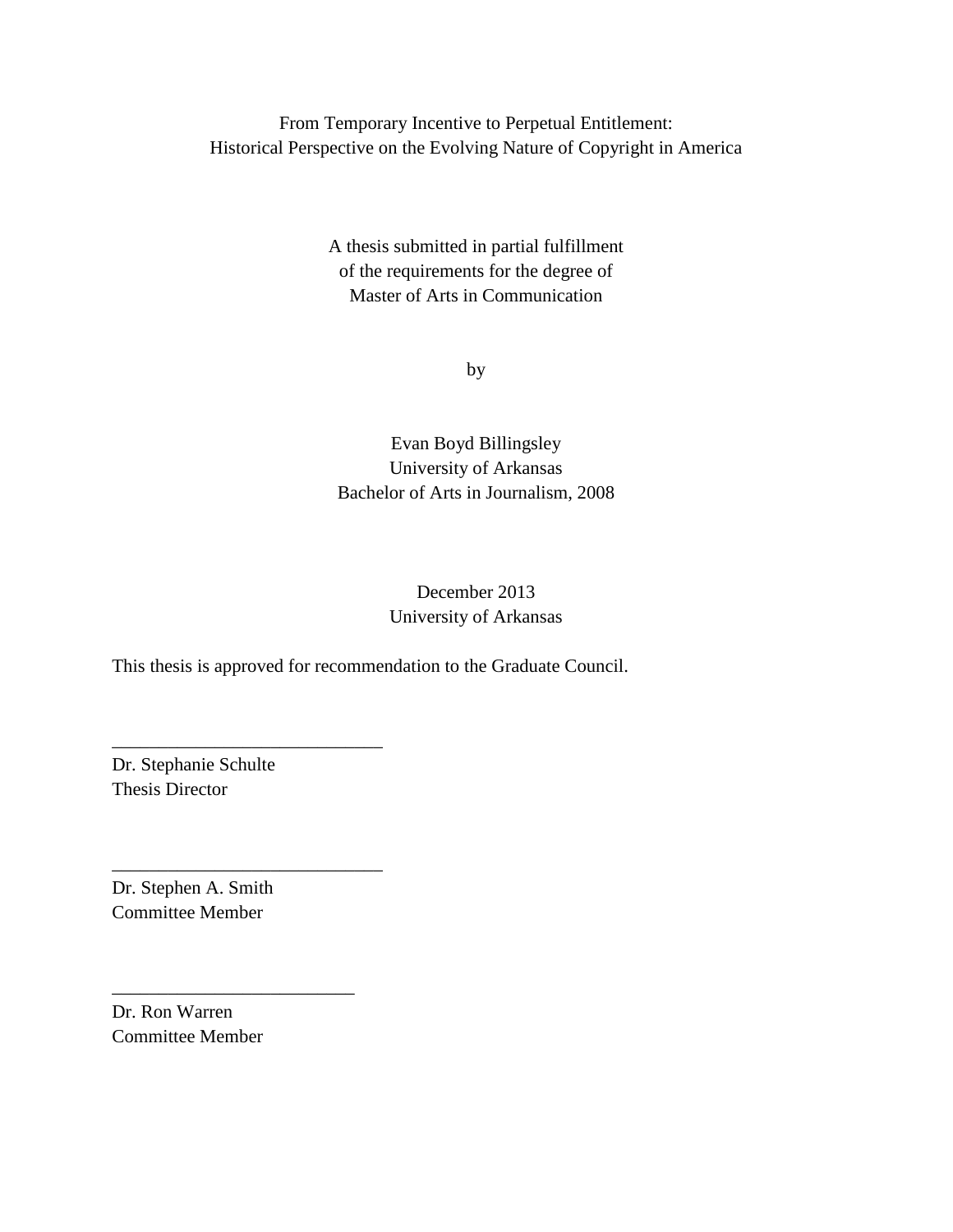#### **Abstract**

The original purpose of copyright legislation was to grant a temporary economic monopoly to an author of a creative work. This monopoly is meant to incentivize authors to contribute to the public good with works that promote progress in science and art. However, increases in the scope and duration of copyright terms grant overly broad protections and controls for copyright owners, while advances in technology have provided the public with the potential for nearlimitless access to information. This creates a conflict between proprietary interest in creative works versus the public's right and ability to access same. Efforts to balance these competing interests must consider the history and changing role of copyright in America, the role of the public domain, and how real property and intellectual property are defined in a digital world.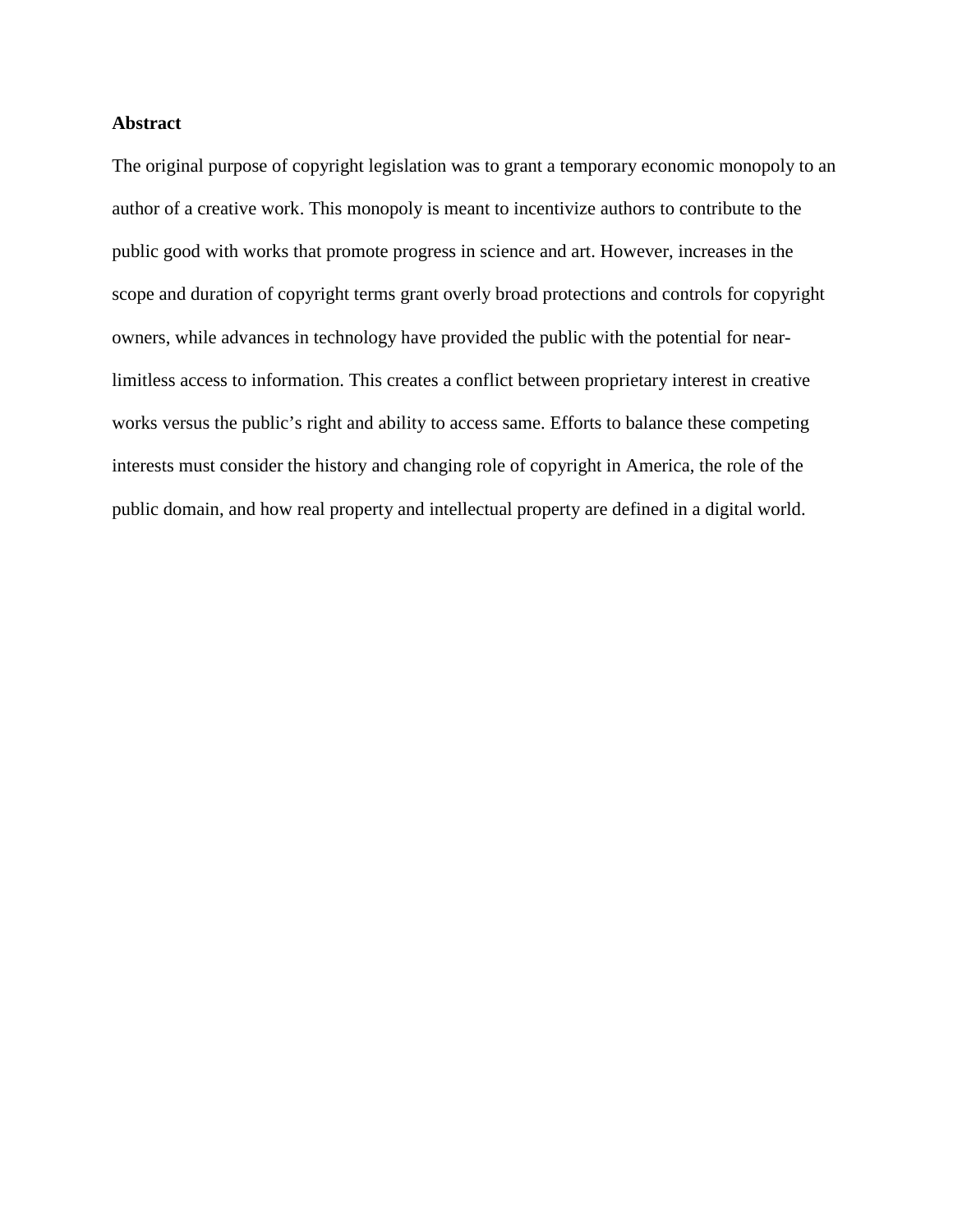### **Table of Contents**

# **Chapter 1**

# **Chapter 2**

| <b>Normative Futures and Public Domains Access23</b> |  |
|------------------------------------------------------|--|
|                                                      |  |
|                                                      |  |
|                                                      |  |
|                                                      |  |
|                                                      |  |

|--|--|--|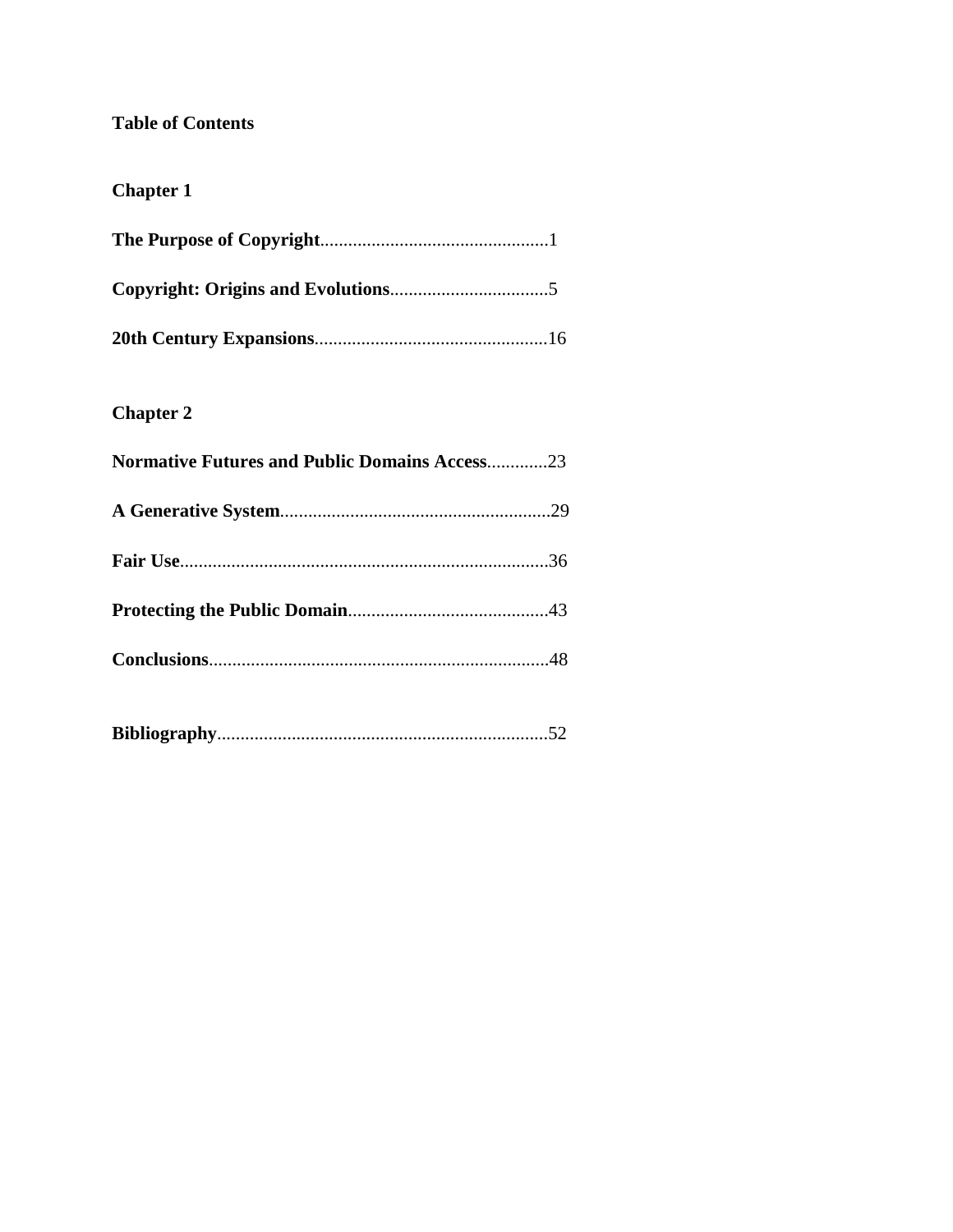#### **Chapter 1**

 $\overline{a}$ 

#### **The Purpose of Copyright**

Copyright is an important concept in modern society. Its presence determines in part what movies, music, and books audiences encounter throughout their lives, as well as how they encounter those creative works. But the purpose of copyright itself is commonly misunderstood, as there are many who believe that the primary purpose of copyright is a protection for authors against those who would steal their work.<sup>1</sup> However, while this belief may influence how copyright is used by authors, publishers, and audiences today, it is not the original stated legal purpose. The stated purpose of copyright, dating back to the U.S. Constitution, is instead to promote the public good by advancing knowledge, which is done through incentivizing authors with an exclusive, though temporary, privilege of copyright.

In his essay "How to Make Wealth," computer programmer and essayist Paul Graham posits that the biggest incentive for technological progress is simply employing the rule of law to allow those who innovate in areas of creative expression to keep the fortune they amass from the market demand for such innovation.<sup>2</sup> Arguing for the advancement of society, then, the American government has long endorsed the practice of granting a copyright, or the exclusive privilege of duplication and distribution in the marketplace, to the authors of such works, so as to "promote the progress of science and the useful arts," in the language of the United States Constitution.<sup>3</sup>

However, one of the key components of this system of incentives, namely innovation, suffers when the privileges granted by copyright legislation are too broad. This thesis will first

<sup>&</sup>lt;sup>1</sup> L. Ray Patterson and Stanley W. Lindberg, *The Nature of Copyright: A Law of Users Rights* (Athens, GA: The University of Georgia Press, 1991).

<sup>2</sup> Paul Graham, *Hackers and Painters: Big Ideas from the Computer Age* (Sebastopol, CA: O'Reilly Media, 2004). Graham's example is specifically in regards to software code. <sup>3</sup> U.S. CONST, art. I, § 8, cl. 8.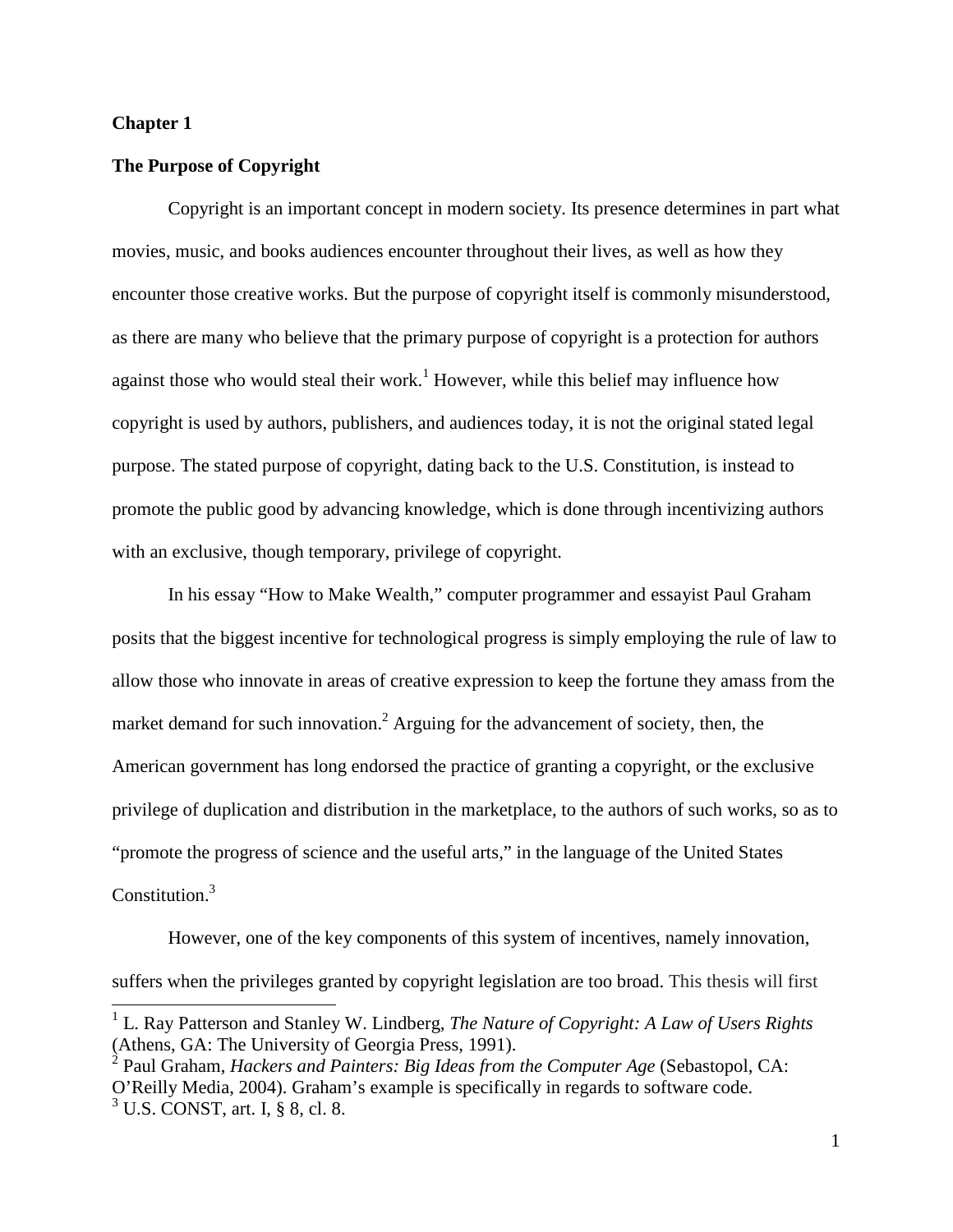argue that privileges granted by recent copyright legislation are too broad in scope, duration, and proprietary control, which leads to interminable economic monopolies on certain creative works, and that a brief overview of copyright law in American history demonstrates that this is in conflict with the stated purpose of copyright throughout the previous two centuries. Second, this thesis will illustrate how these privileges are now coupled with legislative and technological regulations meant to limit access to information, so that copyright owners are able to sustain business practices without fear of competition from the public domain and disruptive innovators. Ultimately, this thesis will argue that future innovation in science and the useful arts is endangered if automatic technological regulation of activities through appliancized devices, and laws that buttress such regulation, supplants an individual's property rights and fair use rights in engaging with intellectual property and creative works in a generative manner.

The stated purpose of copyright, to advance the public good through progress in science and art, has shifted towards the current reality of copyright as a complete proprietary control over how creative works are accessed and used. With digital technologies, copyright owners now have the ability to determine how creative works are accessed and used even after a purchase is made, which confounds and possibly infringes the property rights of the user. Increased control also allows entrenched business interests to unilaterally determine that the creative expression of an individual author is derivative of a work under copyright, so that disruptive competition is again stymied, and the First Amendment rights of that individual potentially infringed upon.

As the First Amendment of the United States Constitution guarantees, Congress shall pass no law abridging the freedom of speech. Unfortunately, American laws regarding copyright have expanded the scope, duration, and control of copyright so as to endanger freedoms of political and creative expression through the increasingly broad legal interpretations of what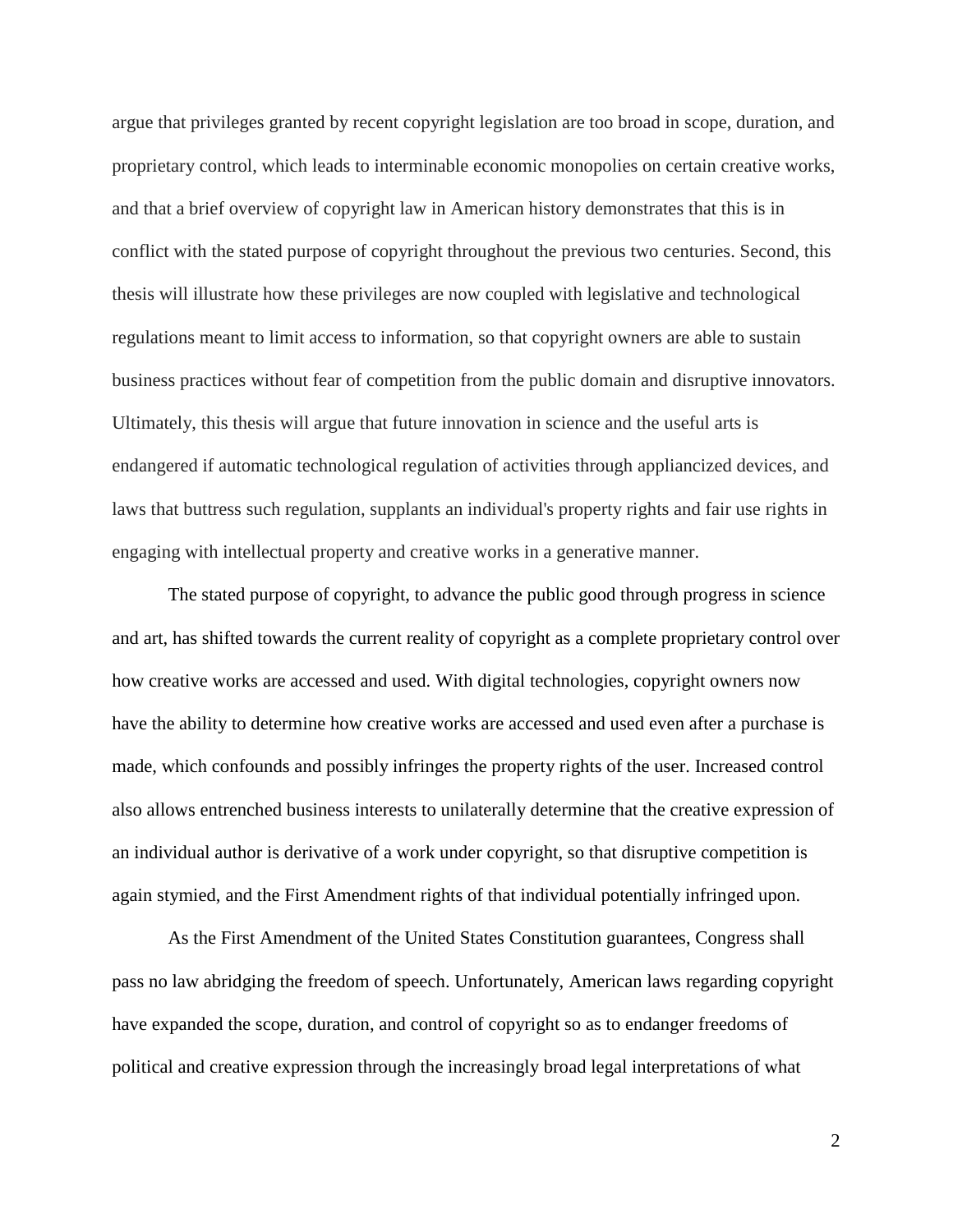constitutes a derivative work. Copyright, as defined by Howard Abrams in his article "The Historic Foundation of Copyright Law," is "the exclusive right to manufacture, distribute, and sell copies of the work in question."<sup>4</sup> That definition, as well as the language of early American copyright laws, makes clear that copyright is meant to limit the actions of publishers. However, recent changes in the scope of copyright, as well as advances in technology, have allowed almost any individual to act as a publisher online of works that are intended to be transformative, but are often found by the courts to be derivative and in breach of statutory copyright protections.

This is also exacerbated by two competing legal perceptions on copyright. One perception views the public's interest as paramount, and treats copyright as a monopoly granted for a limited time to an author. This limited time was originally 14 years, with an option to renew a copyright term for an additional 14 years. The other perception is of copyright as an essential natural property right, with the act of creation granting the author protection by excluding others from exploiting his property. This perception has led to copyright terms that can now last up to 95 years, and is at direct odds with the intentions of the Framers of the Constitution.

The intentions of the Framers should be taken into account when considering contemporary legal interpretations for the Constitution. As Robert Bork states in his book *The Tempting of America*, the only valid way to interpret the Constitution is through those intentions, from which judges should seek "enlightenment from the structure of the document and the government it created."<sup>5</sup> Based on the language present in the first article of the United States Constitution, which states that the primary objective of copyright is "to promote the Progress of

<sup>&</sup>lt;sup>4</sup> Howard B. Abrams, "The Historic Foundation of American Copyright Law: Exploding the Myth of Common Law Copyright," *Wayne Law Review* 29 (1983): 1119-1191.

<sup>5</sup> Robert H. Bork, *The Tempting of America: The Political Seduction of the Law* (New York: Free Press, 1990): 165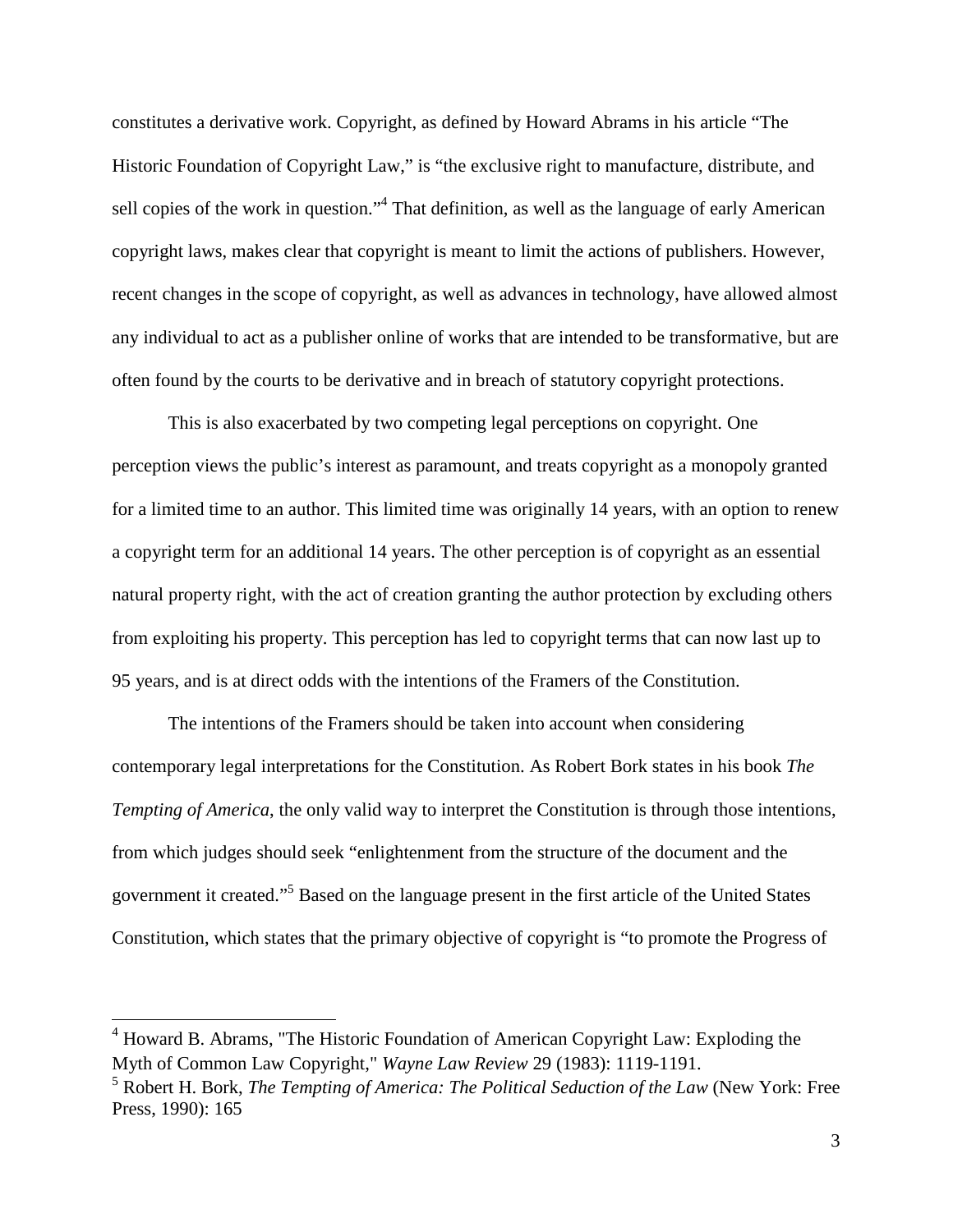Science and the useful Arts,"<sup>6</sup> it seems clear the intention of the founding fathers, particularly James Madison of Virginia, in drafting a copyright clause, was to simultaneously champion the theory of public benefit from intellectual works and to discourage monopolies. Again, those monopolies discouraged often take the form of publishers, but the point is confounded when any modern individual has all the technological power of an 18th century publisher in their own home. The primary goals behind copyright legislation were not just to protect the rights of authors through incentive, but also to advance public knowledge, so that a monopoly was in effect granted to authors for a limited time.

The copyright clause in the United States Constitution was a near copy of the language of Britain's Statute of Anne. The stated purpose for the clause in the Constitution itself makes it clear that the public good is the primary impetus for copyright legislation, but the founders did not necessarily believe that such a goal was incompatible with incentives made for authors. As James Madison explains in *The Federalist Papers*. "The Public good fully coincides...with the claims of individuals."<sup>7</sup> Thomas Jefferson also made a similar point in a letter from 1813, in which he stated, "Society may give exclusive right to the profits arising from [intellectual property], as an encouragement to men to pursue ideas which may produce utility, but this may or may not be done...without claim or complaint from anybody."<sup>8</sup>

Many authors, including Lawrence Lessig, Glynn Lunney, and William Fisher, have since argued that if the government wants to serve the public good in learning and improving upon the past, then copyright, if it existed at all, should be brief and narrow, encouraging even

 $<sup>6</sup>$  U.S. CONST, art. I, § 8, cl. 8.</sup>

 $<sup>7</sup>$  As quoted in Diane Leenheer Zimmerman, "The Statue of Anne and its Progeny: Variations</sup> Without a Theme," *Houston Law Review*, 47 (2010): 965-1011, p. 987

<sup>8</sup> Thomas Jefferson to Isaac McPherson, 13 Aug. 1813, in *The Founders' Constitution* ed. by Philip B. Kurland and Ralph Lerner, 5 vols. (Chicago: University of Chicago Press, 1987) 3:42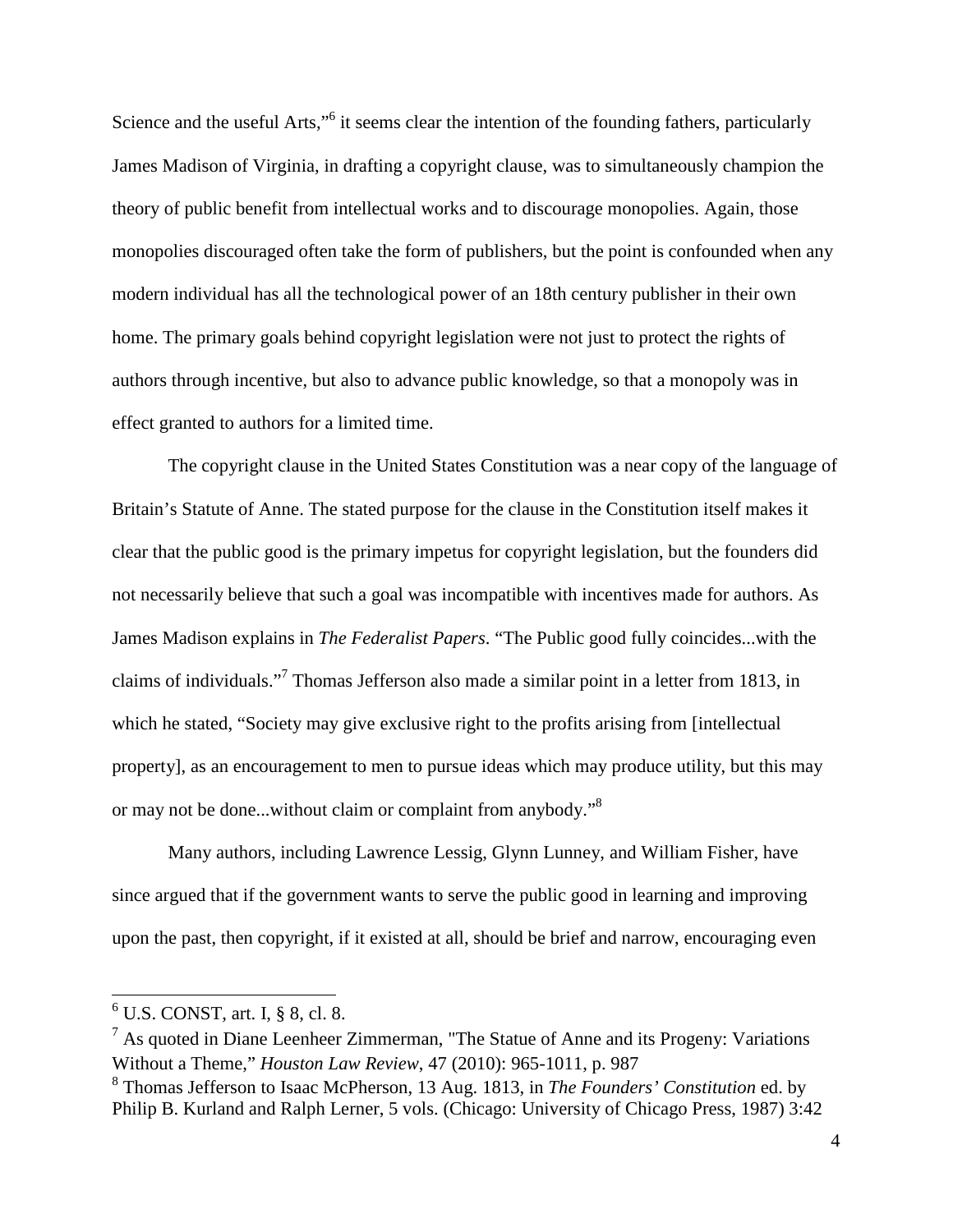geniuses to develop newer work after such a term expires.<sup>9</sup> Further, an argument for natural rights and creative control is moot if any copying of the work in question does not impede the creator's own use of that work. Even judicial opinions have historically favored public good over author's rights. "The copyright law ... makes reward to the owner a secondary consideration."<sup>10</sup>

Copyright is frequently discussed in the extant literature as it relates to the competing notions of incentives and access. In his article "Reexamining Copyright's Incentives-Access Paradigm," Glynn Lunney notes that incentivizing authors to produce new works must in some way, most often economically, limit the ability of the public to access such works.<sup>11</sup> Lunney and others have argued in the literature concerning copyright legislation that such incentives and proprietary protections provided to authors since the original copyright statute in 1790 are unwarranted, and are at best "superficially attractive"<sup>12</sup> in justifying the expansion of copyright. But in order to best understand the current protections afforded to copyright owners, it is necessary to first briefly recap the history of copyright law in America, tracking the major changes made to copyright's scope and duration.

#### **Copyright: Origins and Evolutions**

Statutory copyright itself was born with the Statute of Anne in Great Britain, the first statute to provide copyright protections by the government instead of by private parties. Enacted

 9 Lessig, arguing against copyright term expansions in the Supreme Court case of *Eldred v. Aschroft,* prepared a brief signed by seventeen economists, including Ronald Coase, James Buchanan, Milton Friedman, Kenneth Arrow, and George Akerlof, stating that extending the terms of existing copyrights would do nothing to increase incentives to create. Lawrence Lessig, *Free Culture: How Big Media Uses Technology and the Law to Lock Down Culture and Control Creativity*, (New York, Penguin: 2006): p. 166

<sup>10</sup> *United States v. Paramount Pictures, Inc.*, 334 U.S. 131, 158 (1948)

<sup>11</sup> Glynn S. Lunney Jr., "Reexamining Copyright's Incentives-Access Paradigm," *Vanderbilt Law Review* 49 (1996): 483-656.

 $12$  ibid, p. 655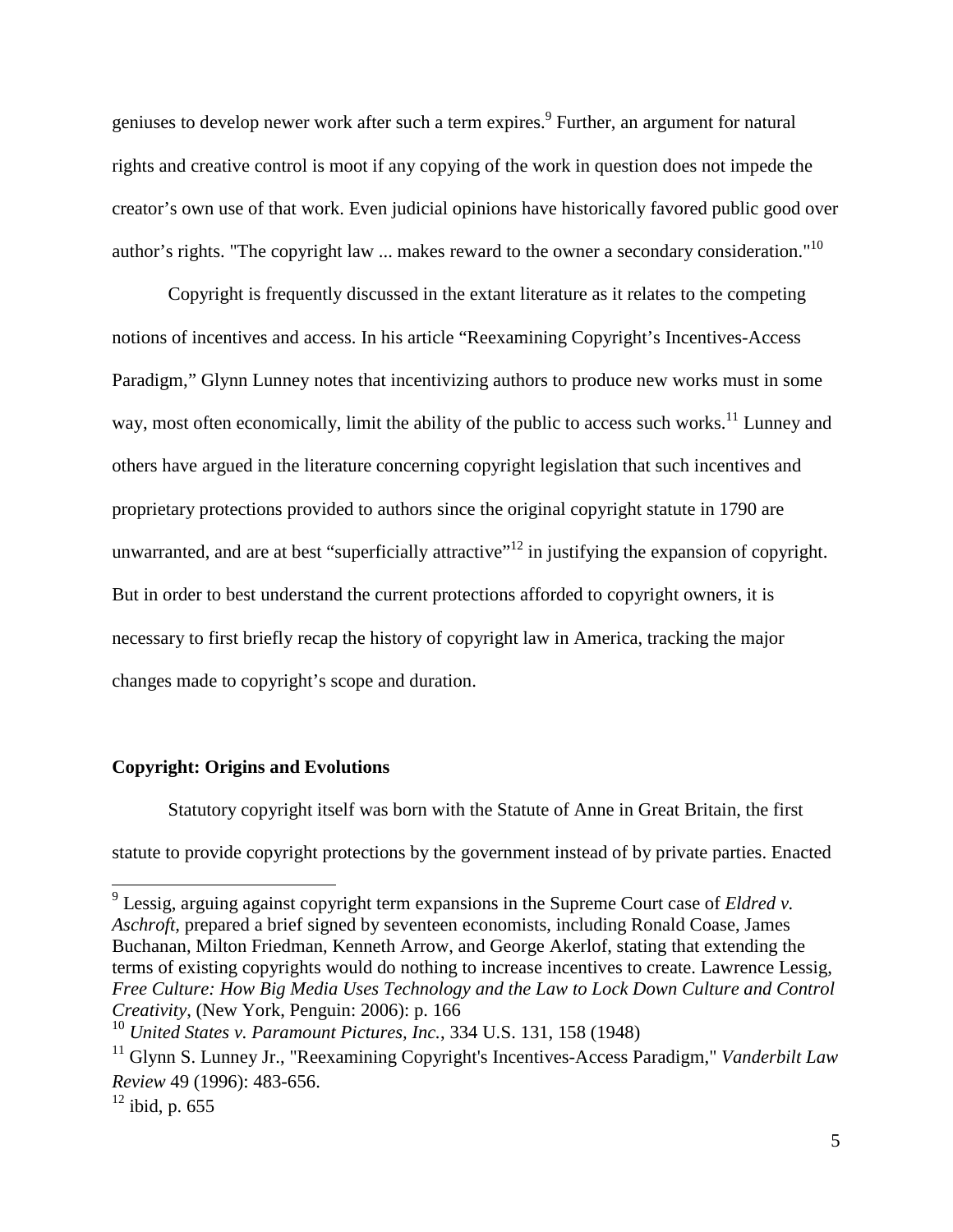by Parliament in 1710, its full title was "An Act for the Encouragement of Learning by vesting the Copies of printed Books in the Authors or Purchasors [sic] of such Copies during the Times therein mentioned." This was originally done because it was seen as important for government to offer some form of exclusive rights in expressive works. Otherwise, the argument goes, without any kind of financial incentive, the literary world would remain stagnant, as authors would fear that others, primarily publishers, would reap the benefits of their intellectual labor by freely copying literary works. As the preamble to the Statute of Anne asserted, "Printers Booksellers and other Person have of late frequently taken the Liberty of printing, reprinting and publishing, or causing to be printed reprinted or published Books and other Writings without the consent of the Authors or Proprietors of such Books and Writings to their very great Detriment and too often to the Ruin of them and their Families..."<sup>13</sup> A tad hyperbolic, to be sure, but in an age before digital distribution, the high cost of printing, binding, and distributing led to a concentration of those capabilities in the hands of a few publishers. In Britain at the time of the Statute of Anne's passing, royal entitlements also concentrated this power even more, so that in effect the Stationer's Company held a monopoly on the book trade.

The Statute of Anne had the stated purpose of promoting learning, but was in actuality more a trade-regulation statute to break the monopoly of the Stationer's Company for printing and selling books. "By providing coverage that was narrow (owners were protected only against unconsented wholesale reproduction of books) and of brief duration, proprietors would get enough protection to make the publishing business attractive but not so much that they could damage the public welfare through sustained high prices or lengthy periods of control."<sup>14</sup> Such

<sup>13</sup> Great Britain, *Statutes at Large,* 8 Anne, c. 19 (1710)

 $14$  Zimmerman (2010), p. 974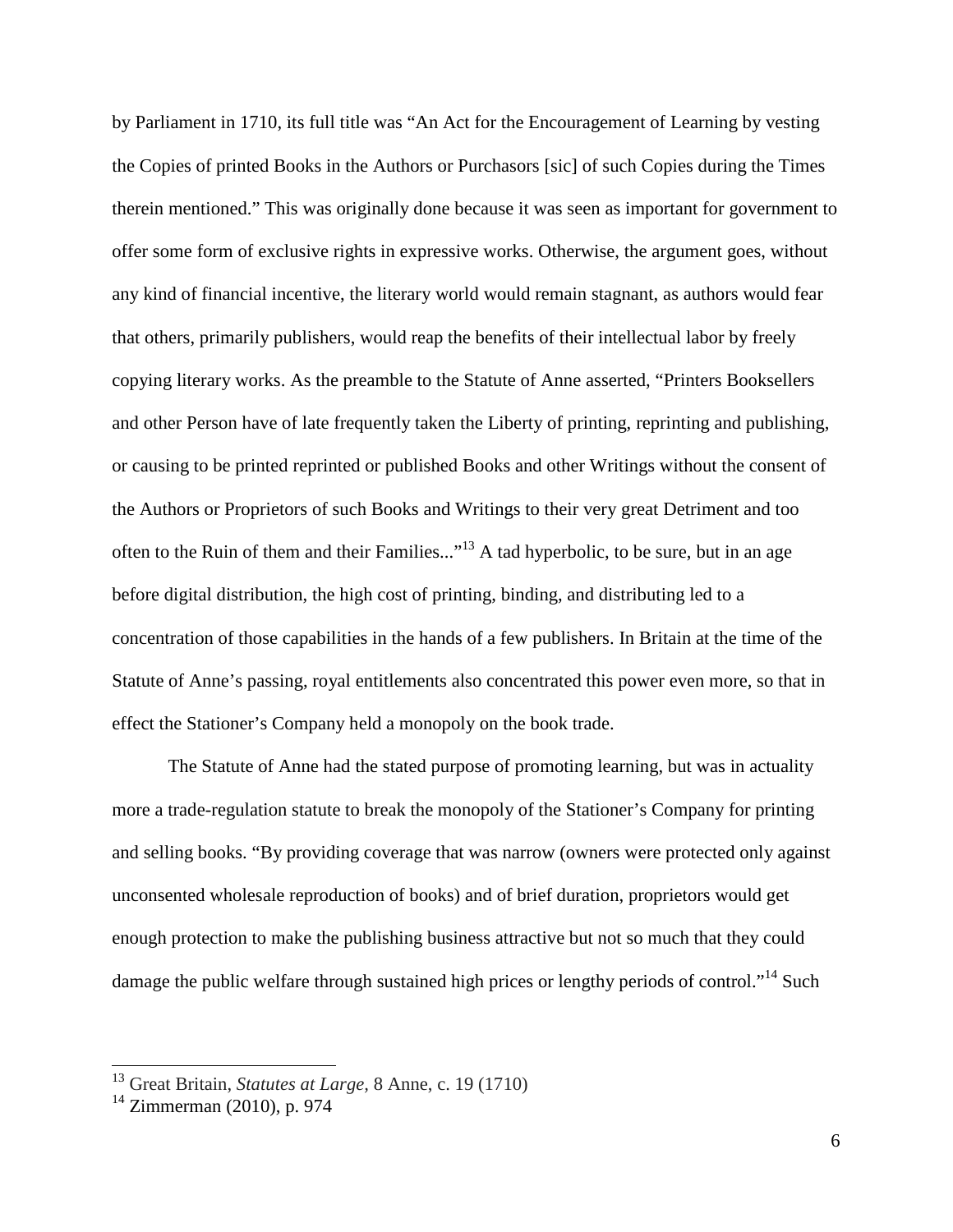lengthy periods of control are exactly what ends up happening with American copyright legislation, although it takes several hundred years to get to that point.

Opinions about copyright in the American colonies during the latter half of the 18th century were heavily informed by an admiration for and jealousy of Britain's literary heritage. The early patriotic view, as expressed by Bugbee, was that the "dignity of the young republic required a crown of literary achievement."<sup>15</sup> In trying to foster an environment for such literary achievement, then, early American intellectuals such as Thomas Paine argued for legislative action that would create stronger financial incentives for the creation and controlled distribution of intellectual works. In his *Letter to the Abbe Raynal,*<sup>16</sup> Paine stated "that the state of literature in America must one day become a subject of legislative consideration. Hitherto it hath been a disinterested volunteer in the service of the Revolution, and no man thought of profits; but when peace shall give time and opportunity for study, the country will deprive itself of the honour and service of letters, and the improvement of science, unless sufficient laws are made to prevent depredation on literary property." And when such legislation was eventually passed, much of it was founded on the example set by British copyright law and the Statute of Anne in particular.

Other American citizens who were early champions for copyright included Andrew Law and Noah Webster, although these two gentlemen were not necessarily interested in securing copyright protection for their fellow man. Instead, both of these men sought private copyrights, and petitioned the Connecticut legislature for such. Law received a private copyright for a collection of psalmody in October, 1781, while Noah Webster specifically made request "for a

<sup>&</sup>lt;sup>15</sup> B.W. Bugbee, *The Genesis of American Patent and Copyright Law*, (Washington, D.C.: Public Affairs Press, 1967): p. 104

<sup>16</sup> Full title: *Letter to the Abbe Raynel, on the Affairs of North America; in which the Mistakes in the Abbes Account of the Revolution of America are Corrected and Cleared up (1782)*, collected in *Political Works of Thomas Paine (London, 1817)*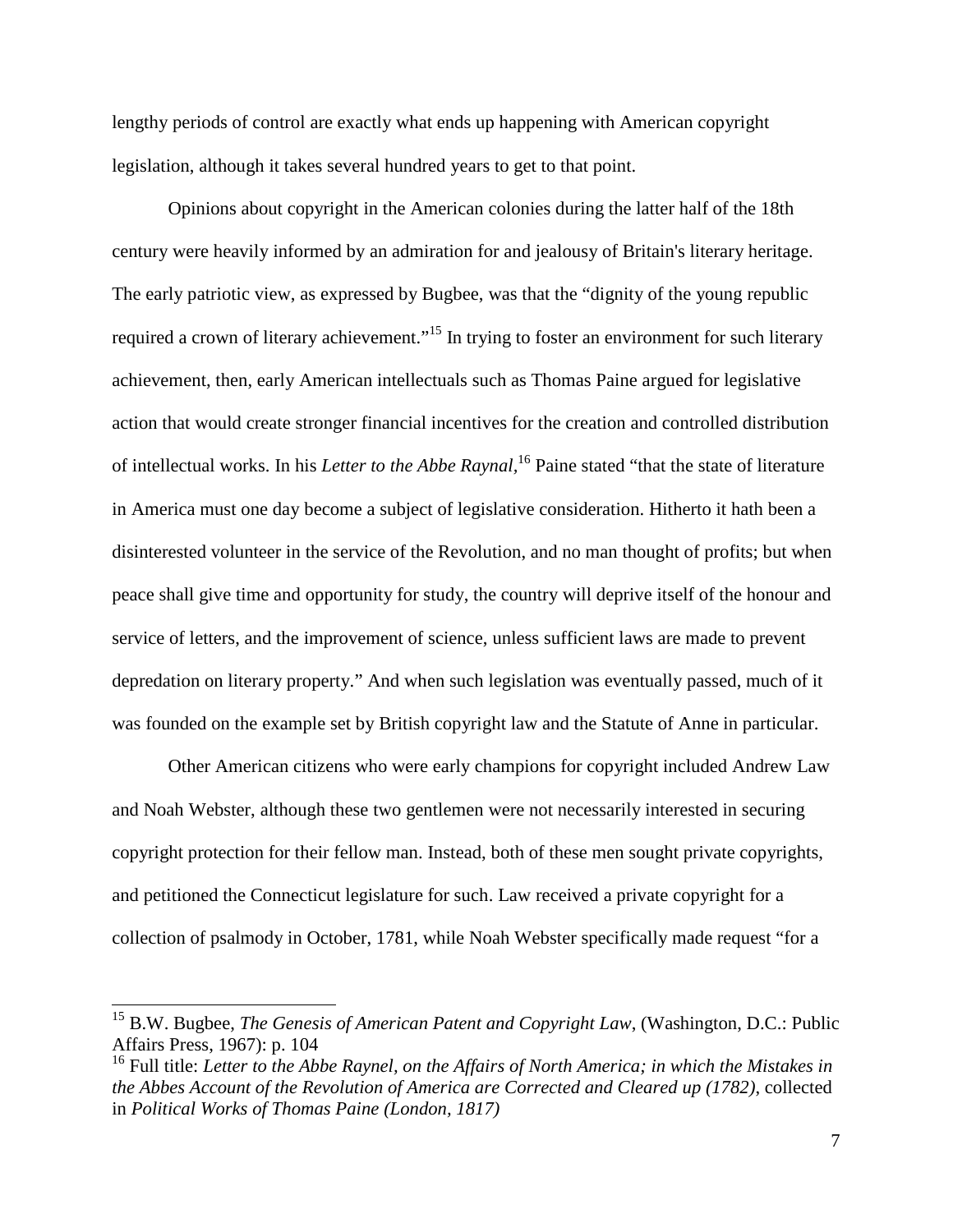law to secure to me the copy-right of my proposed book"<sup>17</sup> on October 24, 1782. The proposed book was Webster's Dictionary, titled *The Grammatical Institute of the English Language*, a work of such monumental undertaking that to deny it statutory protection would have bordered on cruel.

The petitions for private copyright eventually led to a general copyright statute in Connecticut, passed in January, 1783. This "Act for the Encouragement of Literature and Genius" in turn set a precedent that the other states eventually followed, again with help from the direct petition of Webster, who engaged in a long series of correspondence with James Madison throughout the years. In a letter dated July, 1784, Webster wrote to Madison with the request that Madison would consider adopting a copyright statute in Virginia. "The *Grammatical Institute of the English Language* is so much approved in the Northern States, that I wish to secure to myself the copyright in all."<sup>18</sup> He goes on to write that the periods of statutory protection in states with a general copyright law ranged from 14 to 20 years, with some (like Connecticut), offering to renew statutory protection for an additional 14 years. He also notes the inherent reciprocity common to all these statutes: "[A]ll give the inhabitants of other States, the benefit of the laws, as soon as the State where the author is an inhabitant shall have passed a similar law." But again, Webster's notion to pass a general copyright law was secondary to his own personal interest: "[I]f the Legislature shall not think proper to pass a general Law; be pleased to present a petition in my name for a [particular] law securing to me & my heirs & assigns the exclusive right of publishing & vending the above mentioned works in the State of Virginia for the term of twenty years - or for such other term as the Legislature shall think proper." It is possible that from this correspondence, Madison began to see the benefits of a general copyright statute in encouraging

 $17$  Bugbee (1967) p. 107

<sup>&</sup>lt;sup>18</sup> Letter from Noah Webster to James Madison, Hartford, Connecticut (1784), Primary Sources on Copyright (1450-1900), eds L. Bently & M. Kretschmer, www.copyrighthistory.org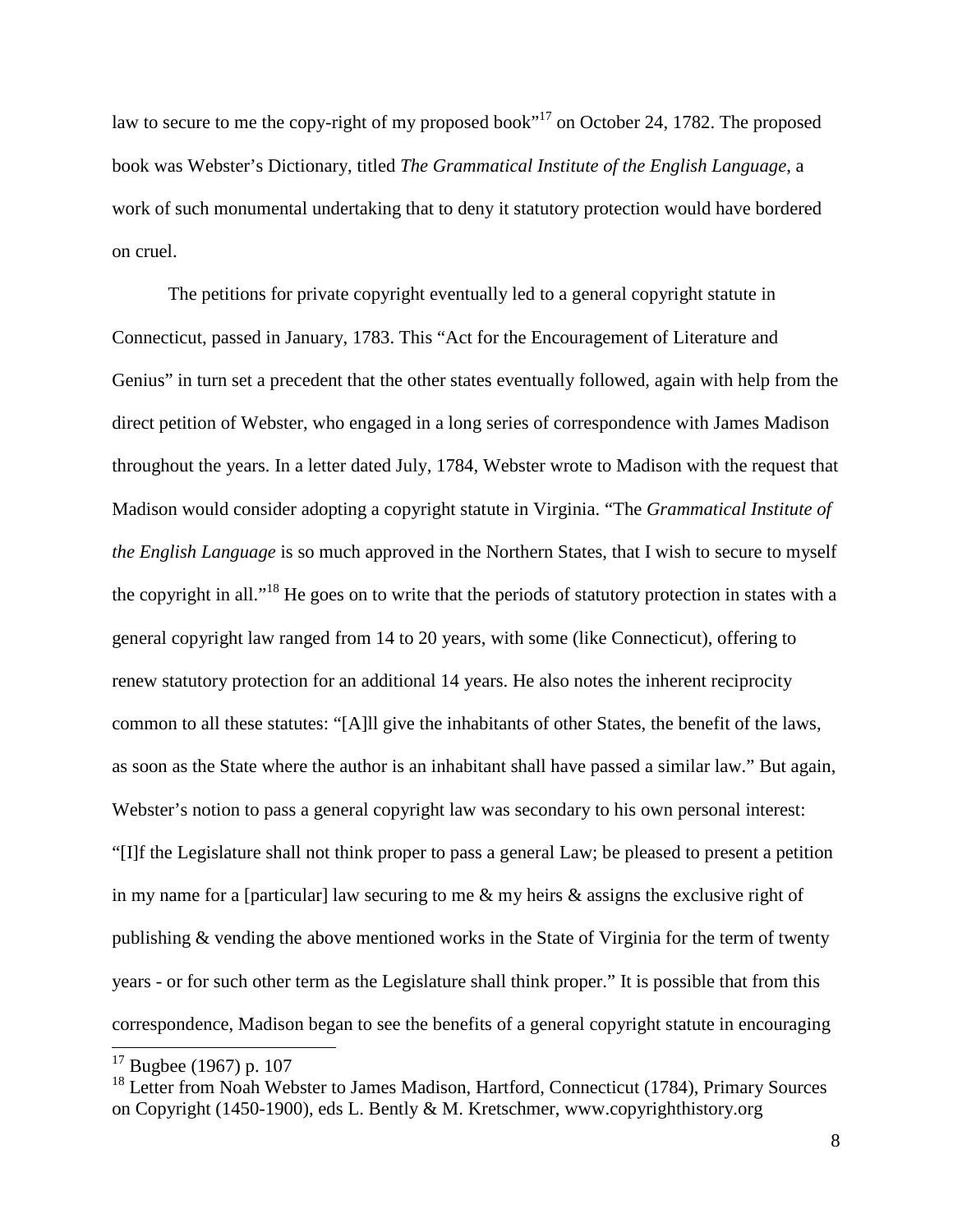authors to create and publish intellectual works such as Webster's book, for the Virginia Act was passed on October 17, 1785, with a statutory term of 21 years. This act also set penalties for the breach of copyright at double the value of copies reprinted without permission.

Eventually, each state had passed laws granting statutory protection with New York being the last on April 29, 1786. Several of these state statutes on copyright were passed in response to the Continental Congress' resolution "recommending the several States to secure to the Authors or Publishers of New Books the Copyright of such Books."<sup>19</sup> Eight of these state statutes directly defined the purpose and reason for copyright. The purpose was to secure profits for the author, and the reason for that was to encourage authors to create new works that would encourage learning. If this is interpreted literally, then access to those works, provided that access did not infringe on an author's ability to sell his own works, would be supremely important. But as Patterson states, the pragmatic reason was more simply to prevent piracy of printed works and provide order for the book trade.<sup>20</sup> However, eventually the author's rights must give way to the paramount rights of society, so that any monopoly on copyright must be limited in term.

The states could have theoretically continued to grant the security of copyright on a caseby-case basis, as was done for Webster and Law. Instead, the path was set for a national law that would define the statutory copyright terms afforded to any man seeking them. As Madison stated in his *Federalist Papers*, "The states cannot separately make effectual provision for [copyright]." A national consensus would have to be met, and so it was as the Constitutional Convention in Philadelphia began in May, 1787. Its fifth written proposal was to protect the works of authors

 $19$  U.S. Copyright Office, Copyright Laws of the United States of America 1783-1862, 1 (1962) <sup>20</sup> Lyman Ray Patterson, *Copyright in Historical Perspective*, (Nashville: Vanderbilt University Press, 1968): p. 183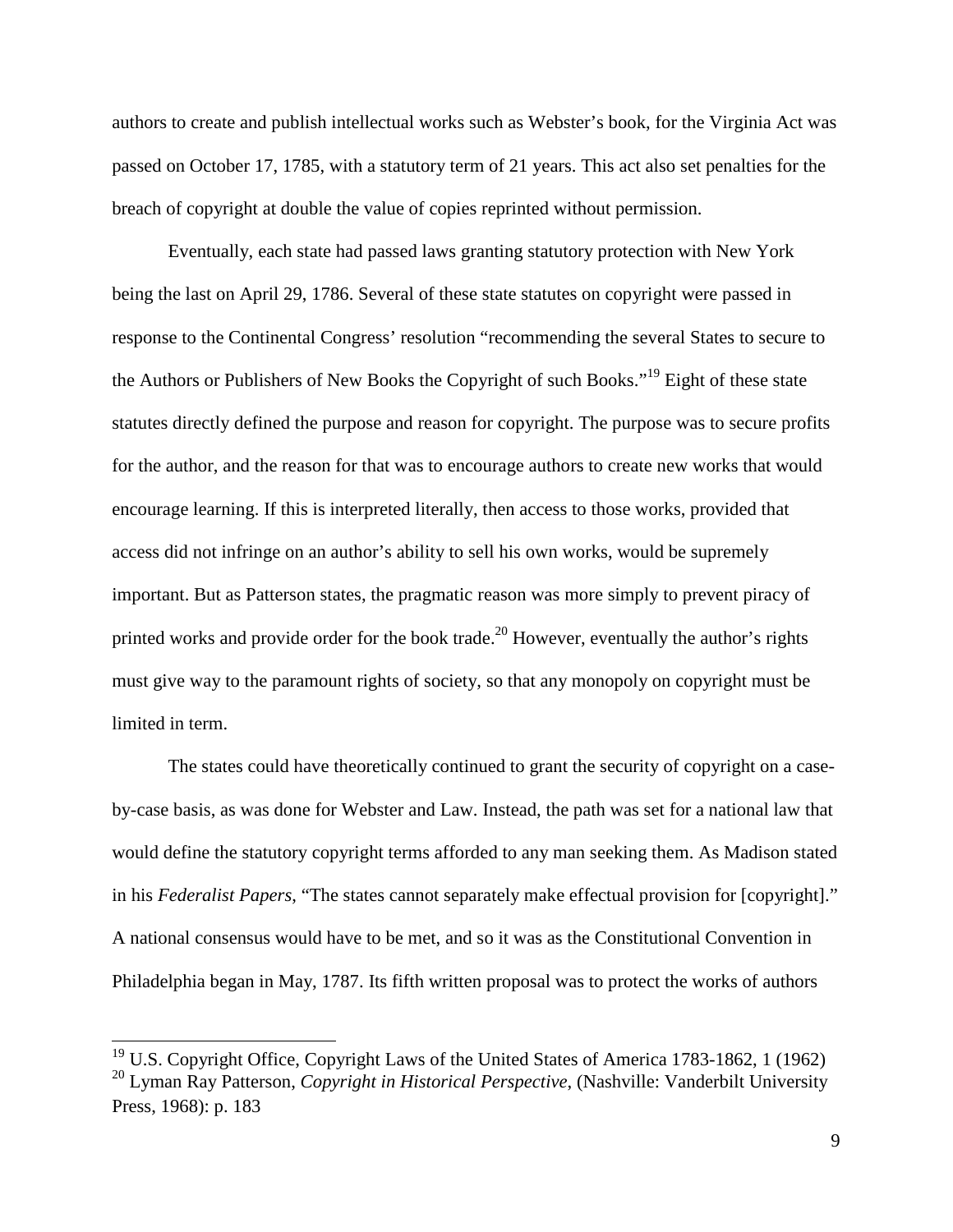and inventors, and this was unanimously accepted. On August 18, 1787, two sets of proposals regarding intellectual property were introduced at the Convention to revise the Articles of Confederation. The first was from James Madison, with nine proposed Congressional powers and the other by Charles Pinckney of South Carolina, who proposed 11 Congressional powers. There is some speculation that Pinckney possibly copied Madison in some of his proposals. His own contributions centered on patents, specifically the creation of a Federal power to issues patents of invention.<sup>21</sup> But it would be several more years before a Federal law was enacted regarding copyright, and the law passed separated the protections afforded to literary works versus inventive works.

On January 28, 1790, Aedanus Burke of South Carolina presented "a bill for securing the copy-right of books to authors and proprietors,"<sup>22</sup> which is notable for separating legislation having to do with inventive property versus literary property. Several different forms of bills for both patent and copyright made the rounds of legislature before President Washington signed a bill into law on May 31, 1790, providing a legal basis for a Federal copyright system, with a 14 year statutory term and the option to renew for an additional 14 years. Although this Federal copyright act was a step beyond private copyrights, the statutory protections it afforded were not granted automatically, as they are today. Instead, the act of 1790 stated that an author seeking statutory protection for his work was to deposit a copy of it with the clerk of the district court where he lived, in addition to sending a second copy to the U.S. Secretary of State within six months. The law also removed limitations on the author's ability to set a market price for his work, which had been a standard part of copyright legislation previously, beginning with the Statute of Anne. On June 14, 1790, John Barry registered *The Philadelphia Spelling Book,* 

 $21$  Bugbee (1967) p. 126

 $22$  Bugbee (1967) p. 138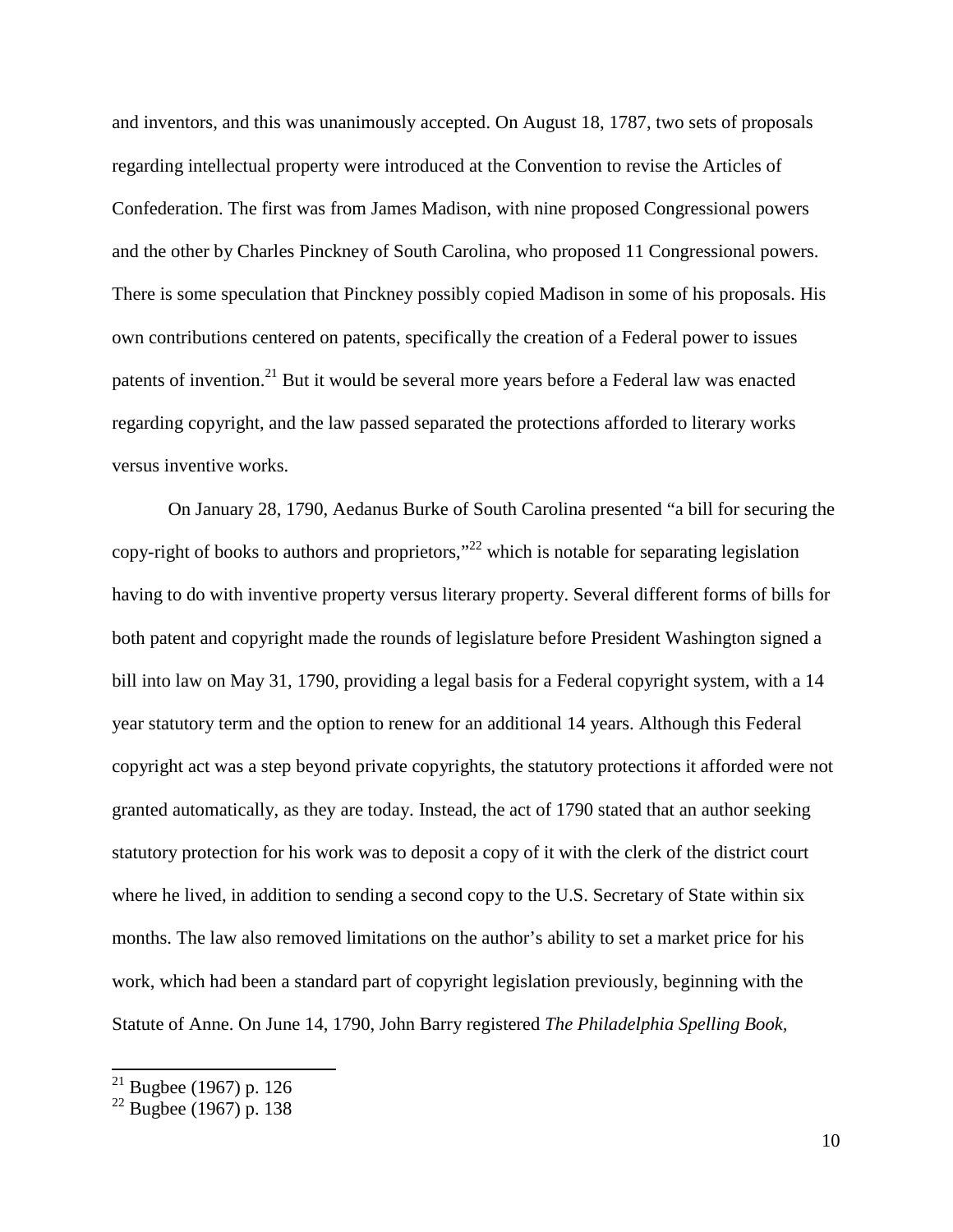*arranged upon a plan entirely new*, with the District Court of Pennsylvania, making it the first book to receive statutory protection under the new law.

It is worth noting that while the second section of the Federal Copyright Act defined a potential infringement of a copyright as selling a work which infringed a copyright, this did not apply to foreign works, as section five explicitly permitted the piracy of such. "That nothing in this act shall be construed to extend to prohibit the importation or vending, reprinting, or publishing within the United States, of any map, chart, book or books, written, printed, or published by any person not a citizen of the United States, in foreign parts or places without the jurisdiction of the United States."<sup>23</sup> So Americans were free to copy and distribute the literary works of Britain and other nations without remunerating the authors. This makes clear the nationalistic tenor towards copyright at the time, and the patriotic interest in developing an American literary canon, but not necessarily a global literary canon.

In fact, a lack of official recognition for foreign copyrights existed for another century in America. According to historian James Barnes, the issue of international copyright was of little concern to America in the years following the Napoleonic wars, and most literature was imported from England.<sup>24</sup> But since this importation was initially of physical books bought from English publishers, there was obviously less of an impetus to create any statutory protections for the intellectual works themselves. Manuscripts from England did began to find their way into pirated published books in America, though, and a fervor started to grow for the creation of an Anglo-American copyright treaty.

 $^{23}$  Library of Congress: 1 Stat. 124 (1790) Sec. 5 Copyright Act, New York. Primary Sources on Copyright (1450-1900), eds L. Bently & M. Kretschmer, www.copyrighthistory.org

<sup>24</sup> James J. Barnes, *Authors, Publishers and Politicians: The Quest for an Anglo-American Copyright Agreement 1815-1854*, (Columbus: Ohio State University Press, 1974): p. 49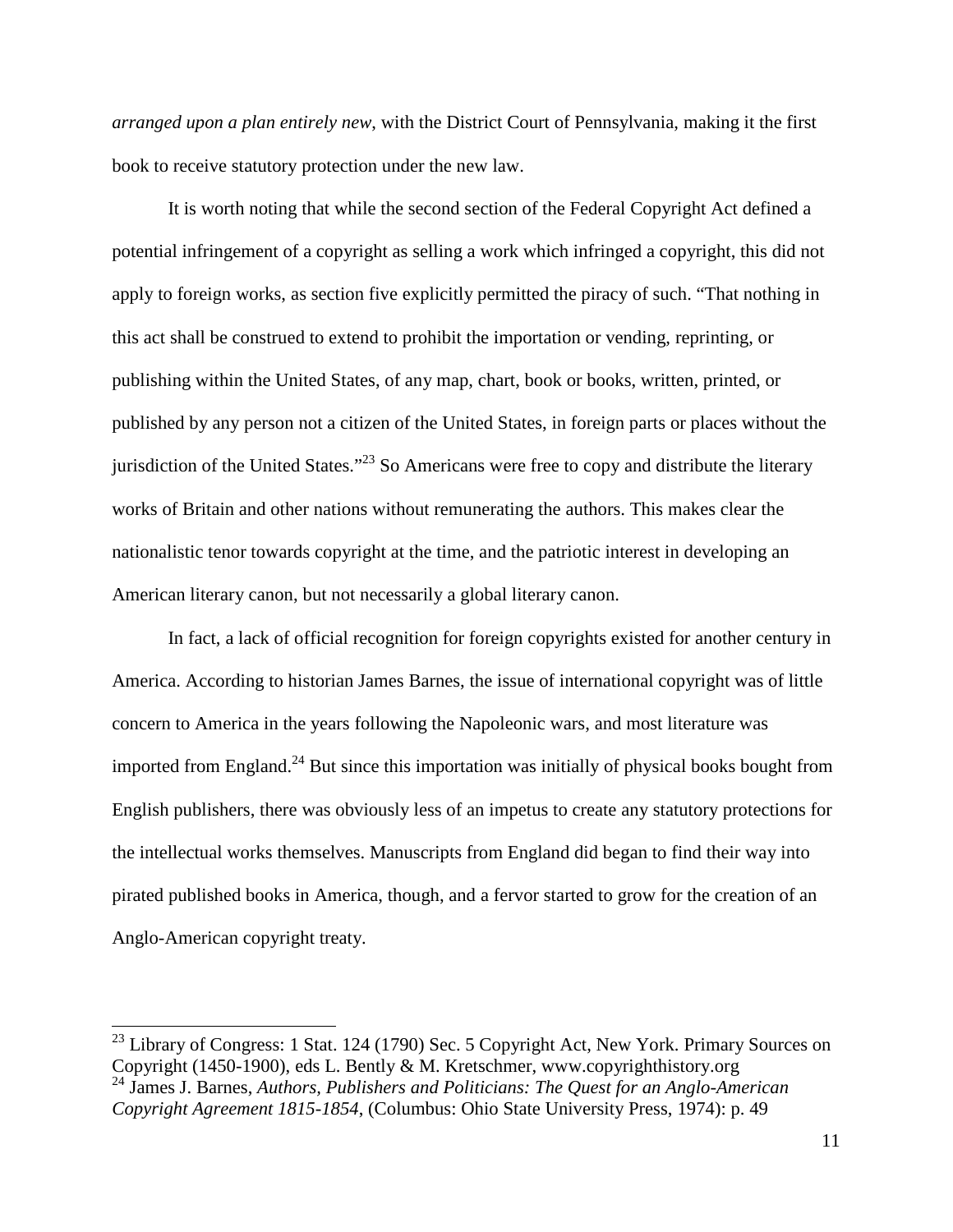However, American citizens seeking reform to copyright legislation in the 19th century still tended to be motivated by national, not international, interests. On February 3, 1831, "An Act to Amend the Several Acts Respecting Copyright" was signed, and it extended the term of copyright for American authors from 14 to 28 years with an option to renew for an additional 14. Also, if the author died, his widow or children could apply for the extension. Congressman Guilian C. Verplanck, who was considered a member of the American literati, was instrumental in the drafting and passage of this law. Another member of the House of Representatives, William W. Ellsworth, who also championed the term extensions present in the act, likely did so not entirely for patriotic reasons, but for familial ones. Ellsworth was married to the eldest daughter of Noah Webster, a man who had sought copyright protections for his spelling books since 1783, and continued to do so more than 50 years later. While waiting on the President's signature of the passed bill, Webster wrote, "This law will add much to the value of my [literary] property,"<sup>25</sup> demonstrating the source of his own, chiefly financial, interest in statutory copyright protection.

Court decisions at the time also solidified the treatment of copyright as a statutory protection. Specifically, the landmark case of *Wheaton v. Peters<sup>26</sup>* firmly established the principle of copyright as a statute. The origin of the case was a dispute between two men, Richard Peters and Henry Wheaton, over the right to publish the decisions of the U.S. Supreme Court. Peters succeeded Wheaton as reporter for the United States Supreme Court in June 1828. He planned to publish, or more accurately re-publish, court decisions that were reported by his predecessors, including Wheaton. Wheaton and his publisher, Robert Donaldson, filed a bill in the Pennsylvania Circuit Court against Peters and his publisher, John Griggs, seeking an

 $25$  Barnes (1974) p. 51

<sup>26</sup> *Wheaton v. Peters* 33 U.S. (8 Pet.) 591 (1834)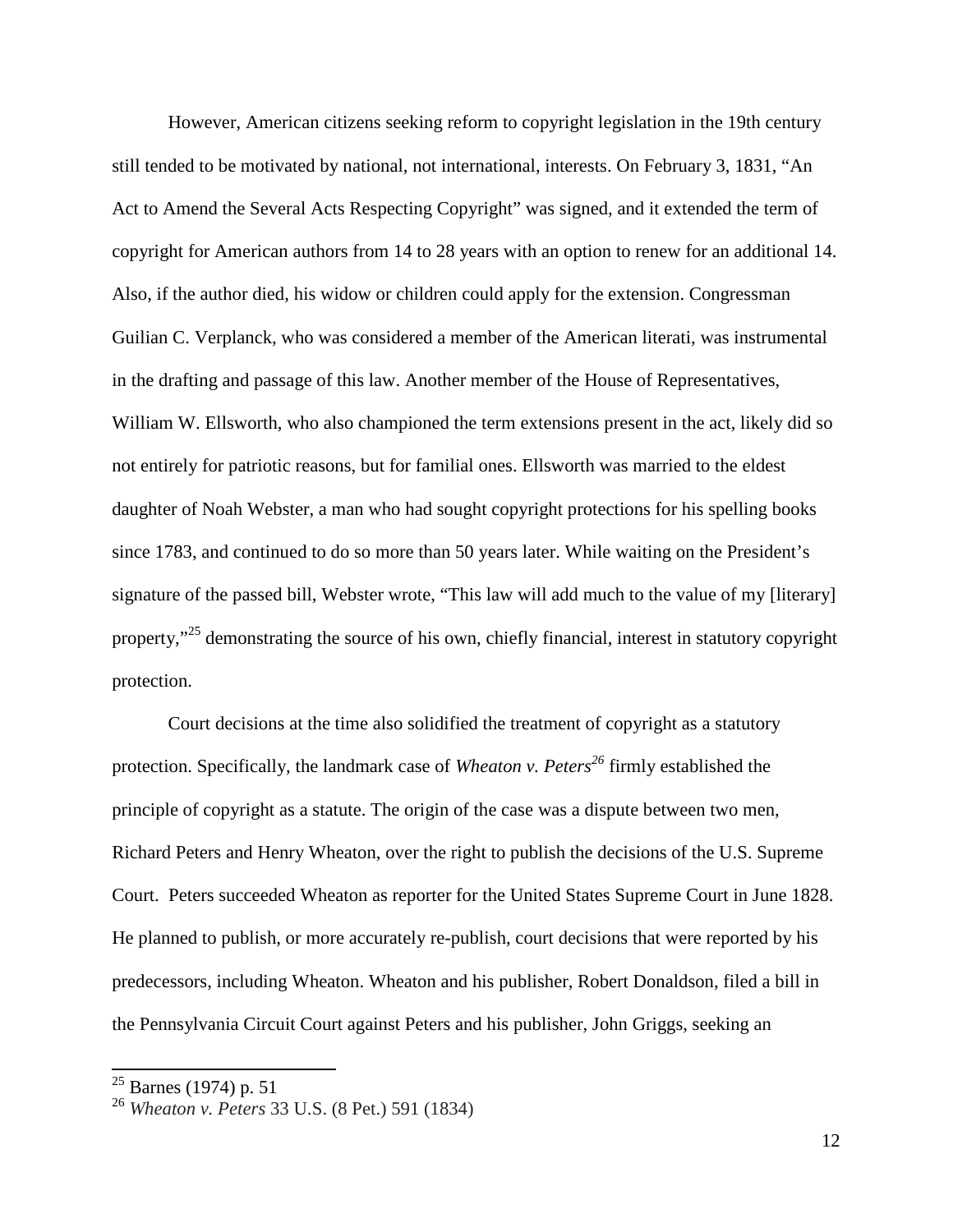injunction. Judge Joseph Hopkinson delivered the opinion in circuit court that because Wheaton had not secured statutory protection for his previous publishing of court decisions, he was not entitled to government protection now.

The case was appealed, and the Supreme Court decided in January, 1834, that opinions of the court could not be copyrighted. Justice John McLean, in delivering the opinion of the majority, stated, "It may be proper to remark, that the court are unanimously of opinion, that no reporter has or can have any copyright in the written opinions delivered by this court; and that the judges thereof cannot confer on any reporter any such right.<sup> $27$ </sup> The majority held that there was no common law copyright at the federal level, nor the state level (Pennsylvania), nor even in England. The second main point of the case was that requirements for securing copyright under the Copyright Act were mandatory and must be strictly followed to ensure statutory protection.

Dissenting opinions in the case stressed that an author should have natural rights that automatically protect his property as a matter of justice and equality. So the premises of the majority and dissenters were at polar opposites, with the majority emphasizing the interest of the public, and the dissenters that of the individual author. In the end, copyright was ultimately defined as a statutory grant of a monopoly for the benefit of the author, and not a product of common law. This case set the assumptions for copyright in America as favoring the public domain and the public's right to access over the author's interests, although those were not excluded entirely. What authors were primarily protected from before that, and what was misunderstood as common law, was the unauthorized publication of an unpublished manuscript, which is more a right to privacy than a copyright. The court also referred directly to the decision

 $27$  (33 U.S. (8 Pet.) 591, 668) However, marginal notes, abstracts, index notes, and other intellectual works created by the court reporter or others could indeed be copyrighted.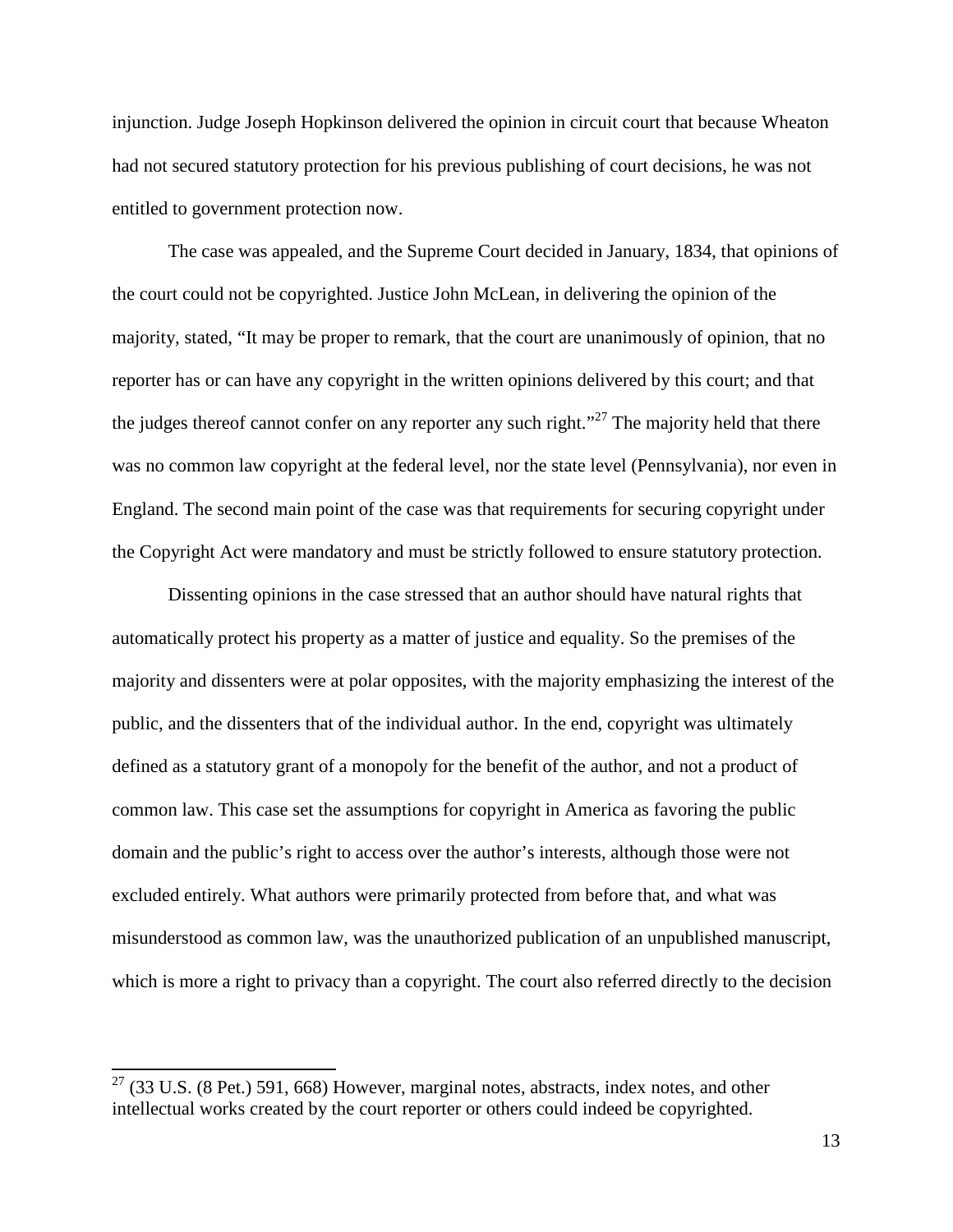in England's House of Lords in 1774 as the ruling precedent, and declared that by the statute of 1790, Congress did not affirm an existing right, but created a right.

The Supreme Court's decision in *Wheaton v. Peters* made it difficult for those arguing for an international copyright agreement, since the Federal government was unlikely to grant statutory protection to foreigners, and thus any previously published foreign manuscripts were fair game for American publishers. Still, in the fall of 1837, a select committee of six in the Senate was formed by Senator Henry Clay of Kentucky to discuss the issue of securing copyrights for foreign works. Clay wanted an international copyright agreement, but President James Buchanan was against it, with a stated reason that would surely have made Webster bristle: "But to live in fame was as great a stimulus to authors as pecuniary gain; and the question ought to be considered, whether they [British authors] would not lose as much of fame by the measure asked for, as they would gain in money.<sup>"28</sup> The implication was clear: American authors should be financially incentivized with statutory protection, but foreigners should be happy just to be known by the American public.

Other prominent opponents of international copyright, such as author P.H. Nicklin, made the argument that British books were more expensive than American pirate versions, and thus an unfair financial burden on American citizens.<sup>29</sup> In his book "Remarks on Literary Property," Nicklin wrote that "...an immense amount of capital is employed in publishing books, in printing, in binding, in making paper and types, and stereotype plates, and printing presses, and binders' presses and their other tools; in making leather and cloth, and thread, and glue, for binders; in copper plates, in copyrights, and in buildings in which these occupations are conducted." $30$ 

<sup>28</sup> *Register of Debates in Congress* 24th Cong. 2nd Sess., XIII (2 February 1837), pp. 670-1 <sup>29</sup> The American book trade, like other businesses, also suffered as a result of a national depression from 1837-1843.

 $30$  P.H. Nicklin, "Remarks on Literary Property," (1837)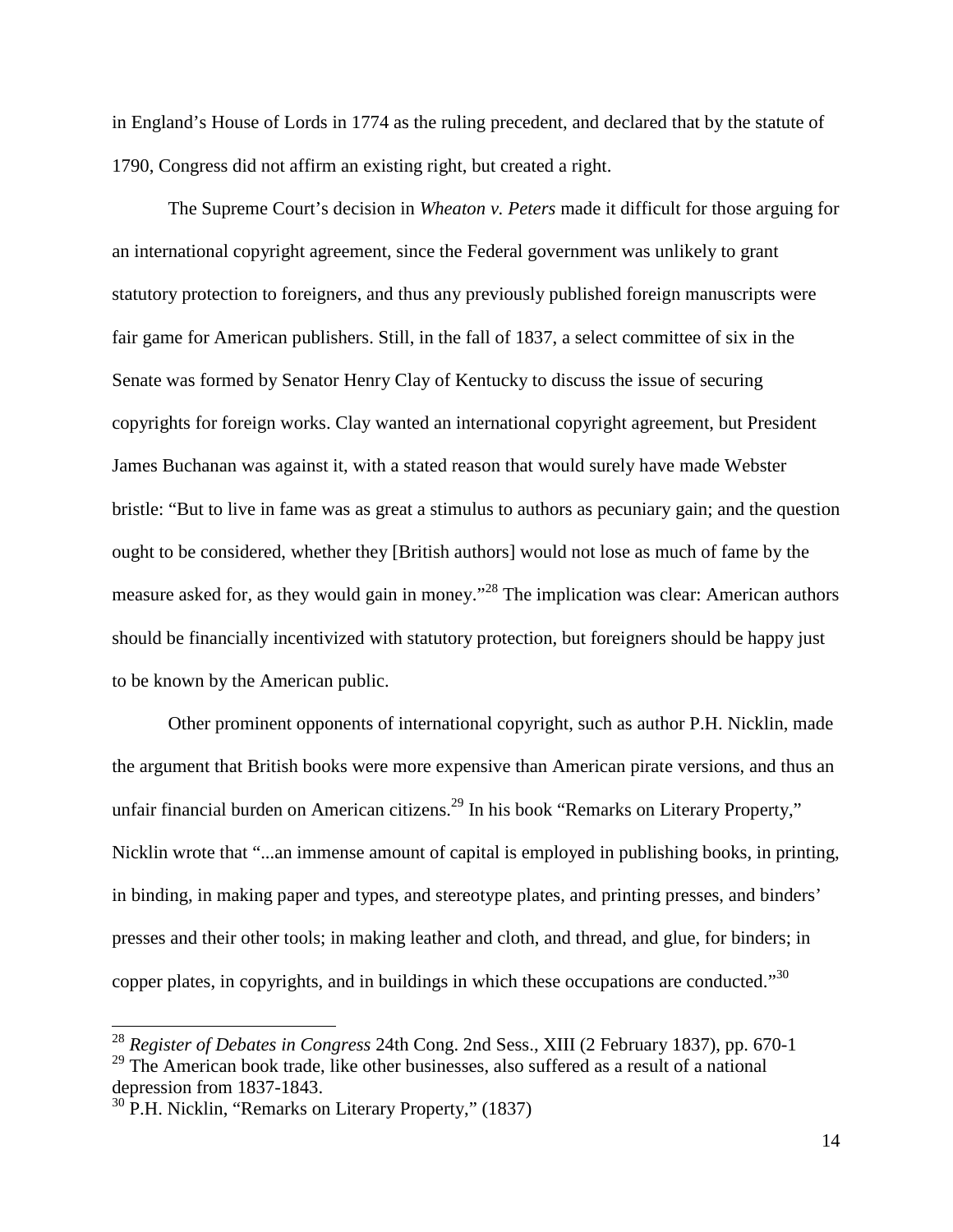Nicklin's knowledge of publishing came from his long-term business relationship with the firm of Carey & Lea, a Philadelphia publisher that thrived from the reproduction of English works. Nicklin's rhetoric may have emphasized the public good by keeping prices low, but like Webster, his own financial self-interest played a role in his position on international copyright.

Senator Clay introduced a copyright bill that would include an Anglo-American copyright agreement three times between 1838 and 1842, but each was unsuccessful in securing congressional support. By 1842, it was clear that an international copyright agreement would not be passed any time soon, despite the efforts of authors like Charles Dickens, who toured America in 1842 in part to promote the cause. While some derided Dickens for being insensitive to the economic plight of Americans during the then-current depression, Senator Clay remarked that American publishers of foreign works were disingenuous about the costs of remunerating Dickens and other popular British authors: "[The book printers] bring forward highly exaggerated statements both of the extent of Capital employed and the ruin that would be inflicted by the proposed provision for Foreign authors."<sup>31</sup>

The Copyright Act was revised again in  $1870$ ,<sup>32</sup> but its major change to existing law was that the Librarian of Congress was made the official copyright officer, and two copies were required to be filed with this person no later than ten days after publication in order to secure statutory copyright protection. This Copyright Act still allowed for the free publication of foreign works. This changed in 1891, thanks in part to efforts by the Authors' and Publishers' Copyright Leagues. Congress introduced a provisional statute to copyright law giving the protection of copyright to the works of foreign authors and artists. By that time, American authors and publishers had their own concerns about the strength of American copyright abroad, and several

 $31$  Barnes (1974) p. 73

<sup>&</sup>lt;sup>32</sup> Act of July 8, 1870, c. 230, 16 Stat. 198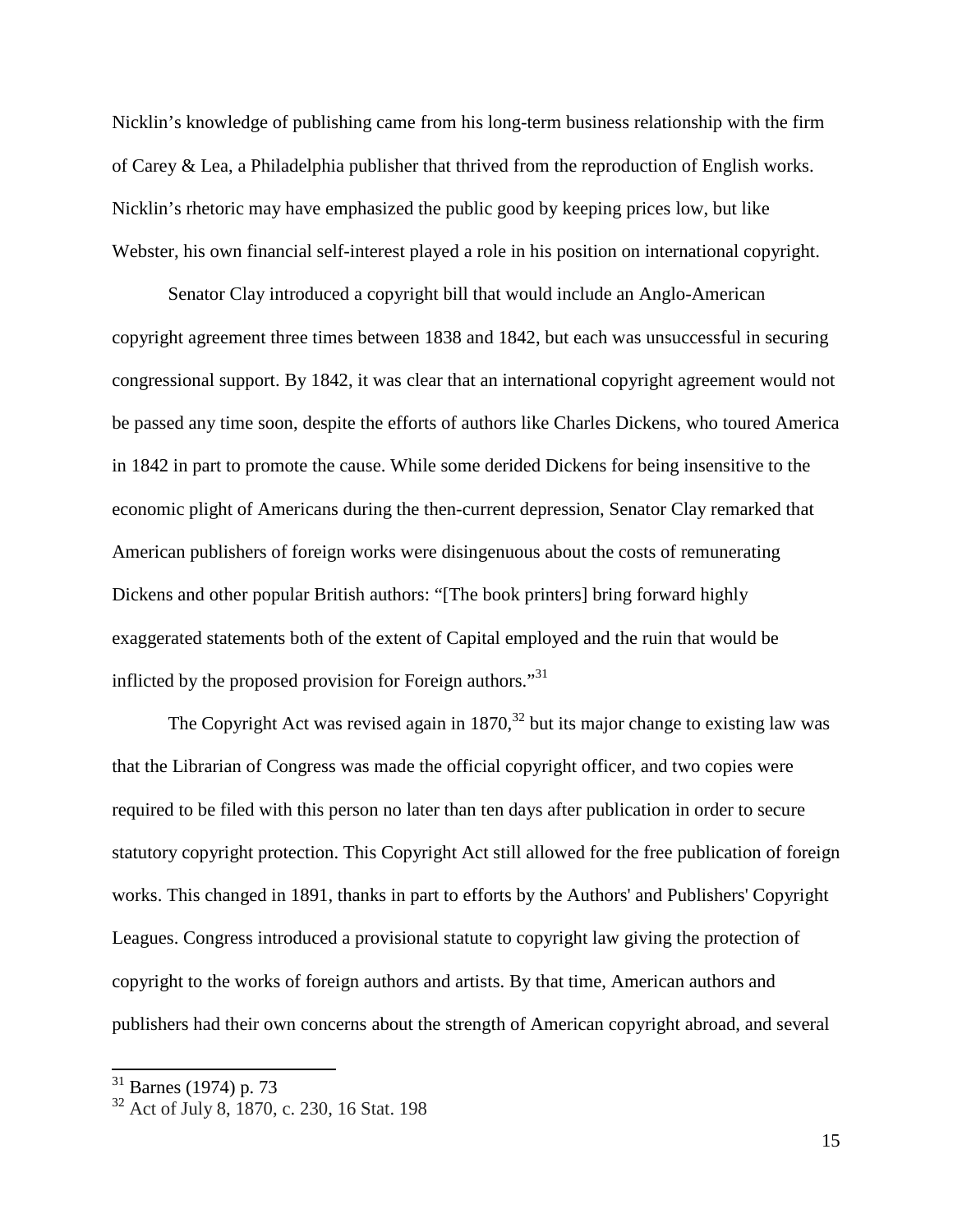European nations were prepared to "extend reciprocal protection to the productions of Americans."<sup>33</sup> Clearly, it took the threat of a negative economic impact abroad for American copyright holders to acquiesce to an Anglo-American copyright treaty.

More than 200 copyright bills had been introduced in Congress by 1904, prompting the Register of Copyrights to state, "The [copyright] laws as they stand fail to give the protection required, are difficult of interpretation, application, and administration, leading to misapprehension and misunderstanding, and in some directions are open to abuses."<sup>34</sup> Unfortunately, this was not about to change anytime soon, and the copyright laws of the 20th century would prove to be even more misunderstood than those of the 18th and 19th centuries.

#### **20th Century Expansions**

The Copyright Act of 1909<sup>35</sup> established a term of twenty-eight years with a like renewal term, for a total fifty-six year term limit on copyright. This act also furthered the scope of the statutory protections and limited monopolies provided by law, with copyright holders granted the exclusive right to publish or re-publish, translate, adapt, or perform intellectual works. An earlier form of the bill included a common law clause ""that subject to the limitations and conditions of this Act copyright secured hereunder shall be entitled to all the rights and remedies which would be accorded to any other species of property at common law,<sup>36</sup> but this was not enacted in the law itself. However, before publication, the author of a copyrightable work now explicitly

<sup>33</sup> G.H. Putnam, *The Evolution of the Copyright Law*, (Gramercy Park, N.Y.: National Arts Club, 1909):4

<sup>34</sup> U.S. Copyright Office Bulletin No. 8, *Copyright in Congress 1789-1904*

<sup>35</sup> Act of March 4, 1909, c. 320, 35 Stat. 1075, 17 U.S.C § 1 et. seq.

<sup>36</sup> R.R. Bowker, *Copyright, its History and its Law: Being a Summary of the Principles and Practice of Copyright with Special Reference to the American Code of 1909 and the British Act of 1911*, (Boston: Houghton Mifflin, 1912): p.44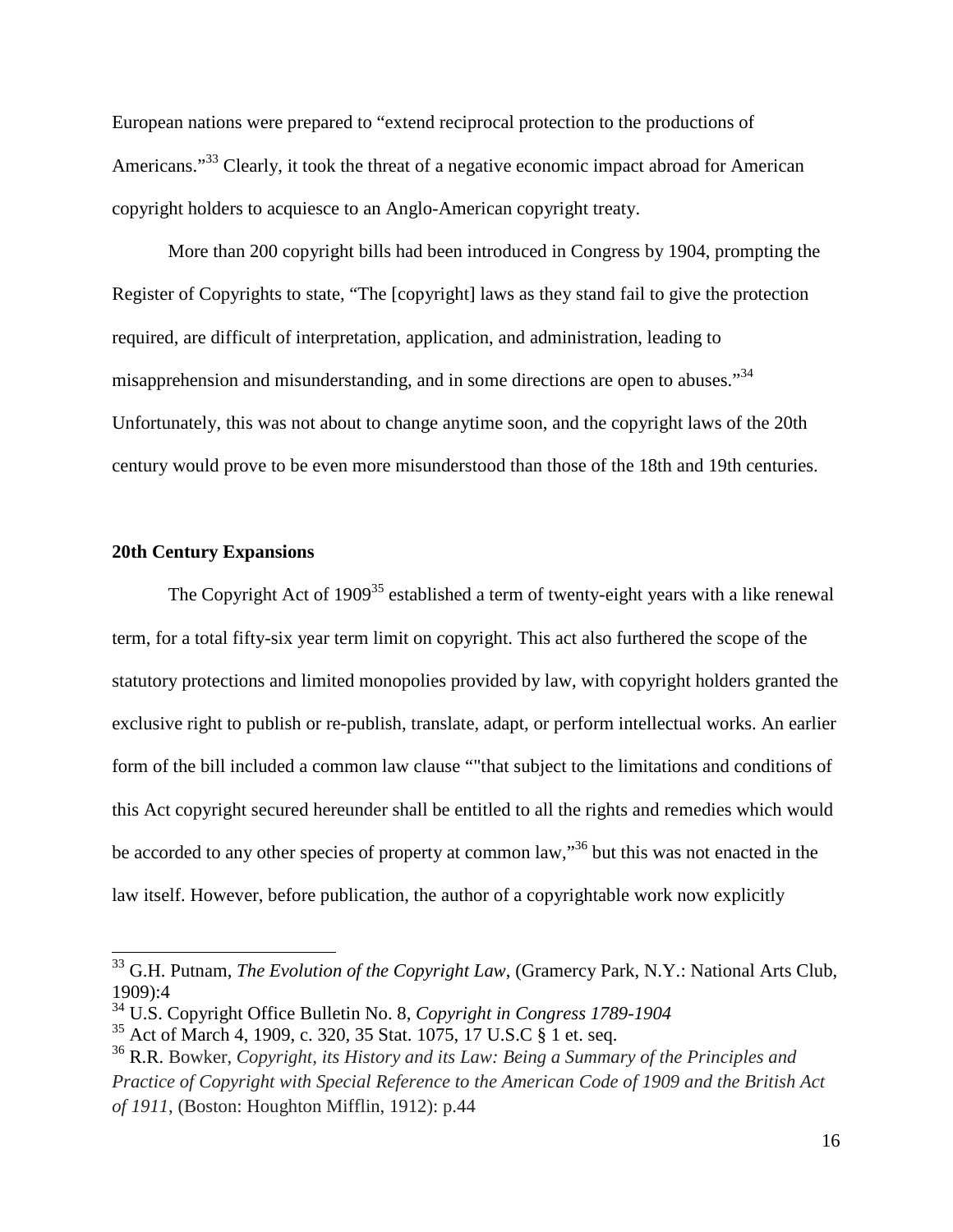received common law protection and could seek damages by civil action from any unauthorized publisher. In addition, the Copyright Act of 1909 allowed for advertising labels and merchandise tags to be copyrighted as well. All of these amendments to copyright law have encouraged the point of view that copyright is an entitlement or natural right, and not a privilege granted by the state. The view of copyright as a natural right of man has also led to cultural shifts that helped to change the legal definition of trademarks to include intellectual property rights. These shifts have traditionally aided publishers and corporations more than individual authors, which is at direct odds with the intentions of the Constitutional Framers in limiting monopolies.

The Copyright Act of 1909 still required affirmative notice on the part of the author to gain statutory protection, but this changed as the view of copyright as entitlement gained in popularity throughout the 20th century. Authors who publish today, under the 1976 act, enjoy automatic statutory protection, for a term of life plus 50 years. The Act also created a 75 year statutory term for anonymous works, pseudonymous works, and works made for hire, so that an individual seeking to reproduce a creative work would have to prove that it was in the public domain, but potentially be unable to identify who owned the copyright. These changes to copyright had the unintended consequence of automatically providing statutory protection to authors who are not motivated by incentives. As Brad Greenberg points out in his comment on instant authorship<sup>37</sup>, returning to a system where authors must opt-in to receive a copyright on works would unnecessarily hinder authors who are incentivized by the current regime. However, if an author chooses an option of copyleft, creative commons, or some other form of copyright opt-out, there is no hindrance to them doing so, financial or otherwise. And there is potential for abuse in either an opt-in or opt-out copyright system, at least in terms of the continually shifting

 $37$  Brad A. Greenberg, "More Than Just a Formality: Instant Authorship and Copyright's Opt-Out Future in the Digital Age." *UCLA Law Review* 59, no. 4 (2012): 1028-1074.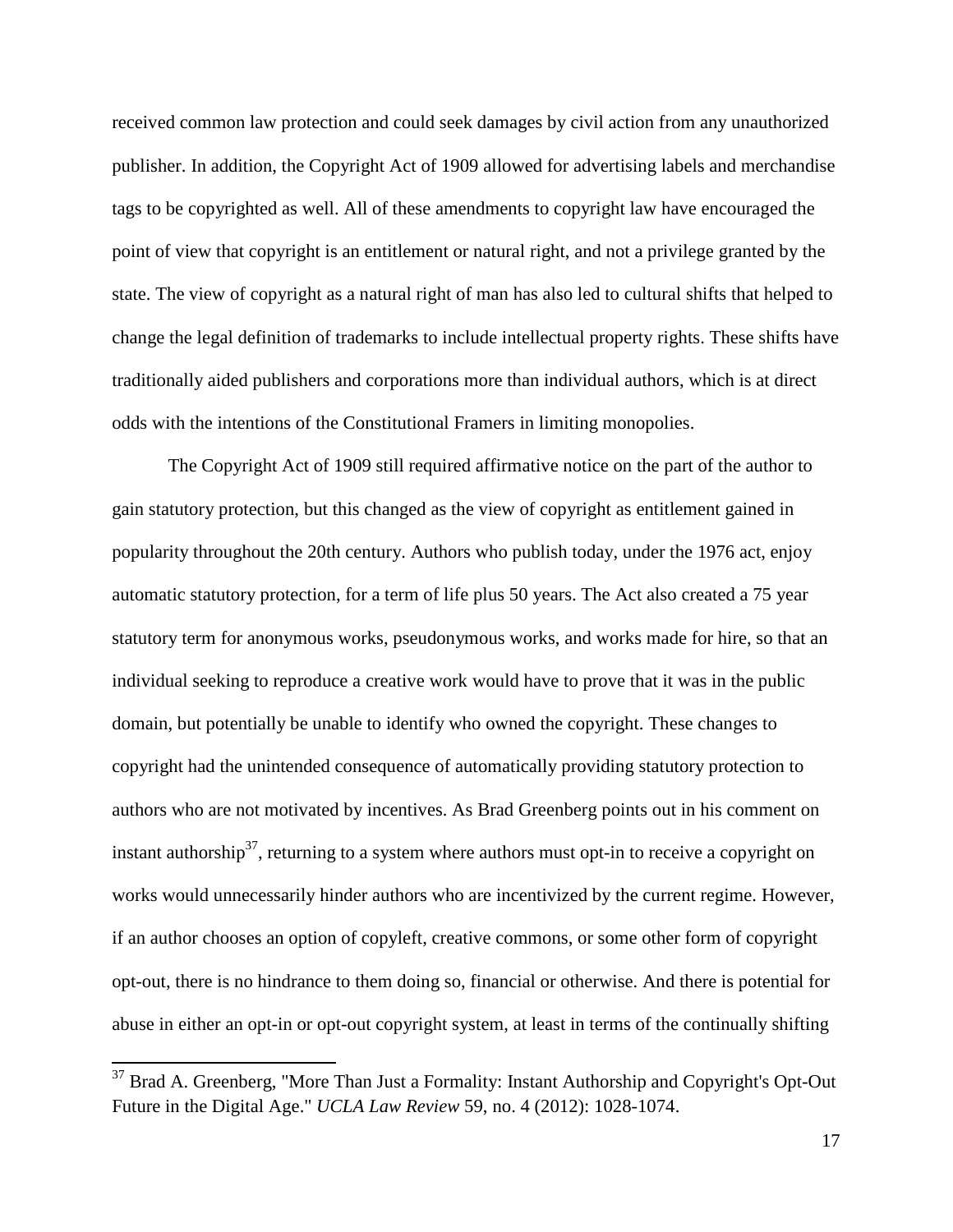balance between legislation and expectation of statutory protections. As authors are further incentivized, they "respond to continually increasing expectations, which Congress supports through periodic expansion of copyright."<sup>38</sup>

And that periodic expansion continued with the Sonny Bono Copyright Term Extension Act (CTEA) of 1998, through which Congress lengthened statutory protection to a term of life of the author plus 70 years.<sup>39</sup> Publishers and corporations that solicit works made for hire gained even greater statutory protection of intellectual property, with terms lasting as long as 95 years. The combination of longer terms, automatic statutory protection, and broader rights of monopolistic exploitation has thus led to an "evolution of copyright from little more than a prohibition on literal duplication to broader and more sophisticated concepts of intellectual plagiarism."<sup>40</sup> This is most evident in the last century in how the terms of art used in defining the role of copyright in America have changed. Fair use, a concept which is derived from the idea of copying a significant portion of the original work for non-commercial use, is often inexorably linked by copyright law to the concepts of plagiarism and piracy. Although it is unethical to plagiarize another work by copying a whole or part of the work without citation, legal protections against plagiarism must be balanced against whether a work is strictly copied, derivative of an original work, or so transformative of another work as to be fairly interpreted as an original work itself. If this spectrum is properly considered, then copyright laws will protect only fixed creative works from undue duplication, and not grant any author or copyright owner a monopoly on ideas expressed creatively. Such a cultural monopoly would be anathema to the

<sup>&</sup>lt;sup>38</sup> ibid., p. 1072

<sup>&</sup>lt;sup>39</sup> Sonny Bono Copyright Term Extension Act of 1998, Pub. L. No. 105-298, § 102(b), 112 Stat. 2827,

<sup>39</sup>2827 (amending 17 U.S.C. § 302)

 $40$  Abrams (1983), p.1133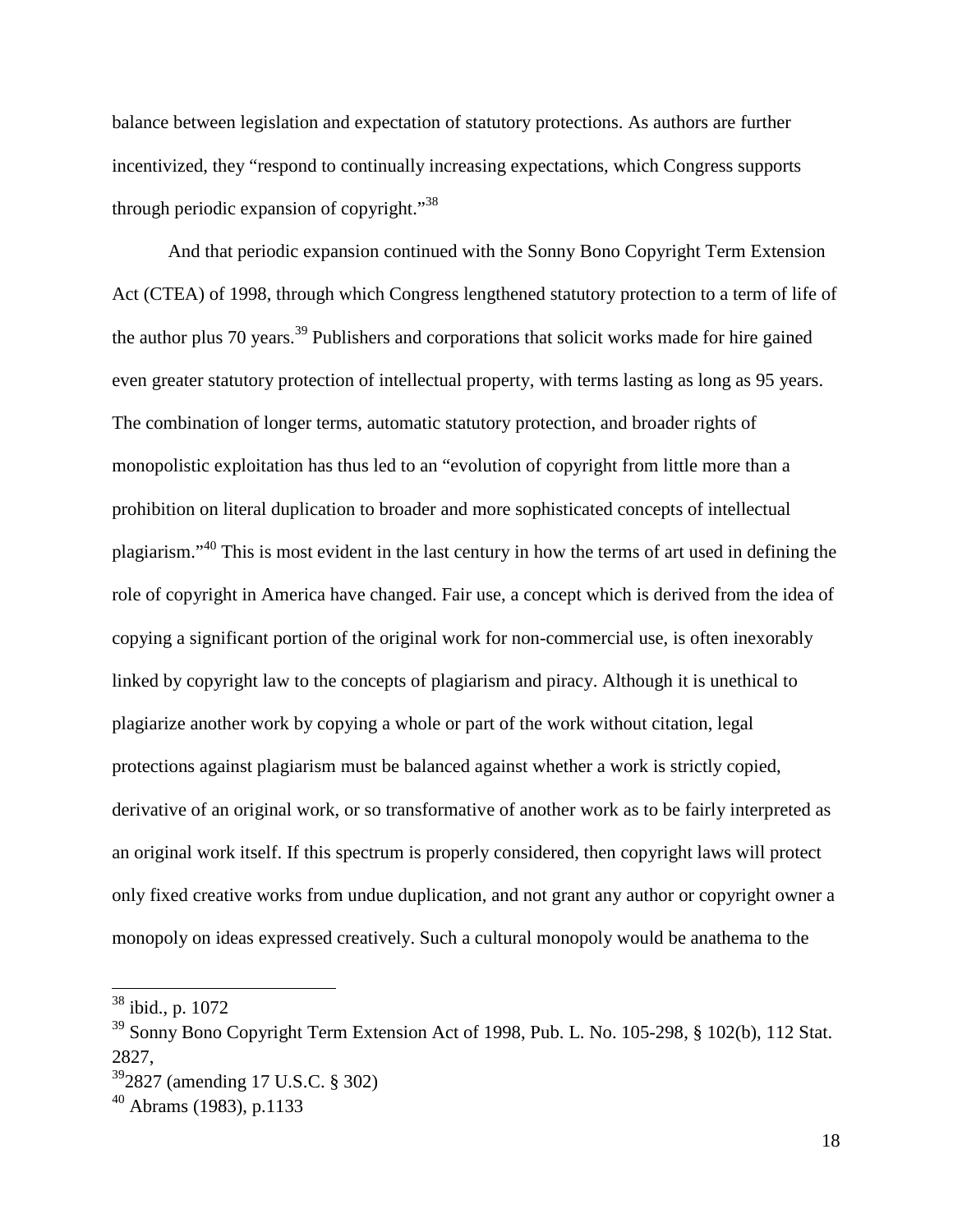stated goals of copyright law, where the stated purpose is only to provide a trade regulation for a temporary economic monopoly.

Copyright law, then, was not intended to treat ideas as property, nor grant proprietary interest in such. No common law recognizes the creative interest of the author, and statutory protection is only granted to the copyright holder. So when a publisher is the owner of a copyright, authors do not receive creative interest protections, and do not possess any legal rights to determine how their ideas are used. An author's economic and creative interests are thus stymied. Despite the stated goals of the founding fathers in drafting American copyright laws for the promotion of learning, copyright itself is basically no more than a trade-regulation device designed to protect against competing economic exploitation of intellectual property. As Patterson states, one of the greatest ironies of copyright law is that "in a society where there was no freedom of ideas, copyright protected only against piracy; in a society where there is freedom of ideas, copyright protects against plagiarism."<sup>41</sup> And legal protection of ideas, or intellectual property, unnecessarily restricts not just access to those ideas, but also the freedom of expression that exists as a principle of liberty in America.

This threat to freedom for expression answers the question of why changes in copyright law is an issue relevant to communication scholars. As Stephen A. Smith states in "The Import of Three Constitutional Provisions," the Constitutional Framers were committed to the discovery and production of new ideas, and intended a wide diffusion of ideas and knowledge.<sup>42</sup> Madison even wrote in his "Essay on Monopolies" that government should have "a right to extinguish the monopoly [of patents and copyrights] by paying a specified and reasonable sum.<sup>43</sup> And this

 $41$  Patterson (1968) p. 225

<sup>&</sup>lt;sup>42</sup> Stephen A. Smith, "Promoting Political Expression: The Import of Three Constitutional Provisions," *Free Speech Yearbook*, 27 (1989): 1-32.

 $43$  As quoted in Smith (1989): p. 24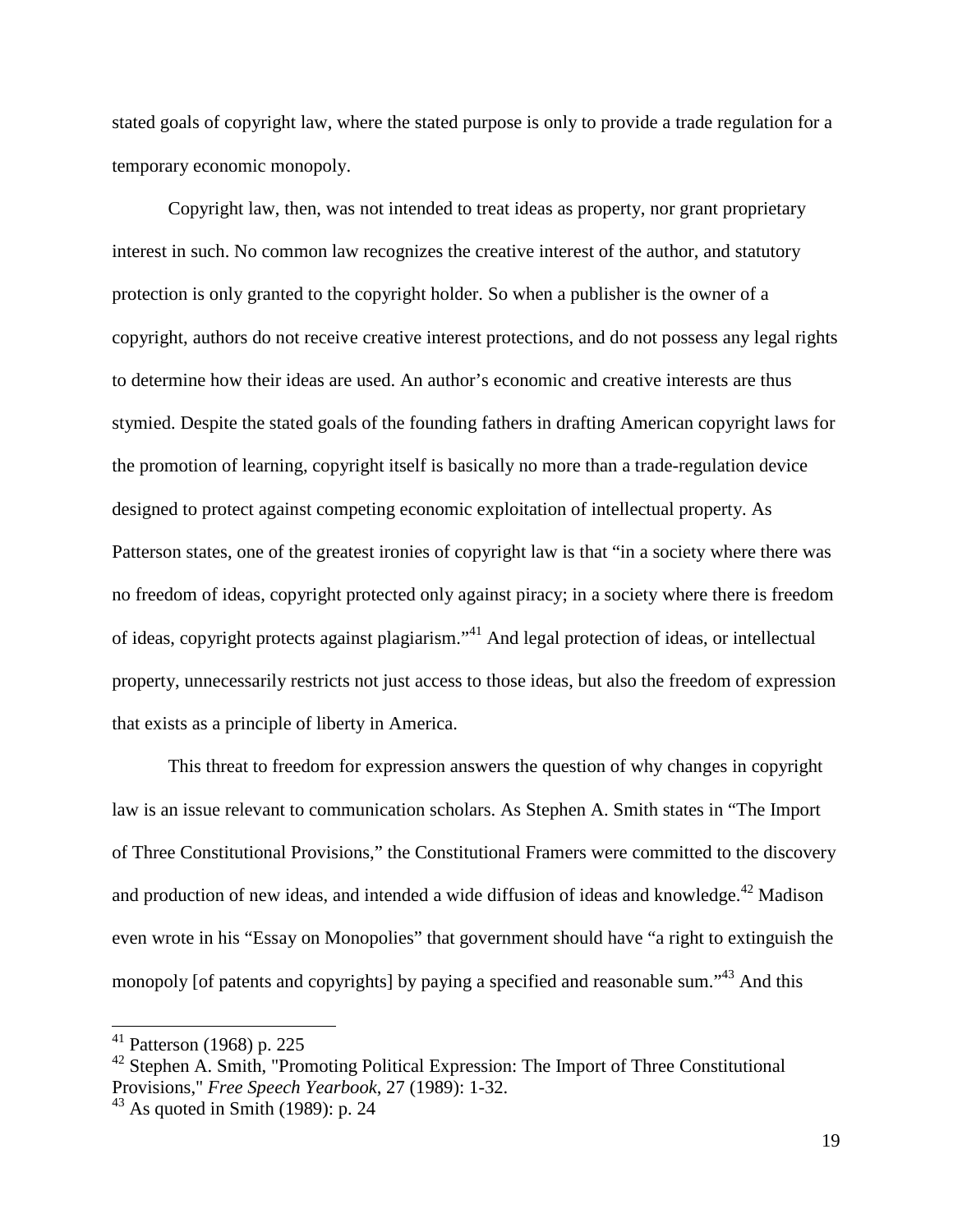proposed governmental protocol to extinguish a copyright is contrasted by the "crown copyright" of Britain and its commonwealth nations.

Crown copyright, a result of legislation regarding copyright in Britain in 1911, 1956, and 1988, grants the British government a perpetual common law copyright for works created or published under the direct supervision of the Crown.<sup>44</sup> Such a system allows for the government to potentially censor and control perceived seditious ideas. However, in America, with the decision of *Wheaton v. Peters* that prevented a copyright from being attached to the opinions of the court, the function of copyright was shown not as an instrument of control, but for the spread of knowledge and ideas, which is anathema to the near-perpetual statutory protections granted to publishers in this country today.

Another frustrating aspect of extended statutory protection for economic reasons is that the limits on freedom of expression and creativity do not generally result in an economic boon for copyright holders. As Justice Breyer remarked in a dissenting opinion during the case of *Eldred v. Ashcroft*, close to 98 percent of copyrights are worthless after about half a century<sup>45</sup>, so to continue to grant statutory protection to those works is an unnecessary impediment to public access. And an impediment to public access is an impediment to learning, the most clearly stated purpose of all American copyright legislation for more than 200 years.

Unfortunately, it is difficult to prove that the public's need to access works is endangered by overly-broad copyright protections. When Congress is lobbied by corporations seeking evergreater terms of copyright, this does not appear to overtly interfere with the production of new

<sup>&</sup>lt;sup>44</sup> Ted Tjaden, "Chapter 4: The Impact of Crown Copyright on Access to Law-Related Information" in *Access to Law-Related Information in Canada in the Digital Age.* (University of Toronto, 2005)

<sup>45</sup> Greenberg (2012), p. 1072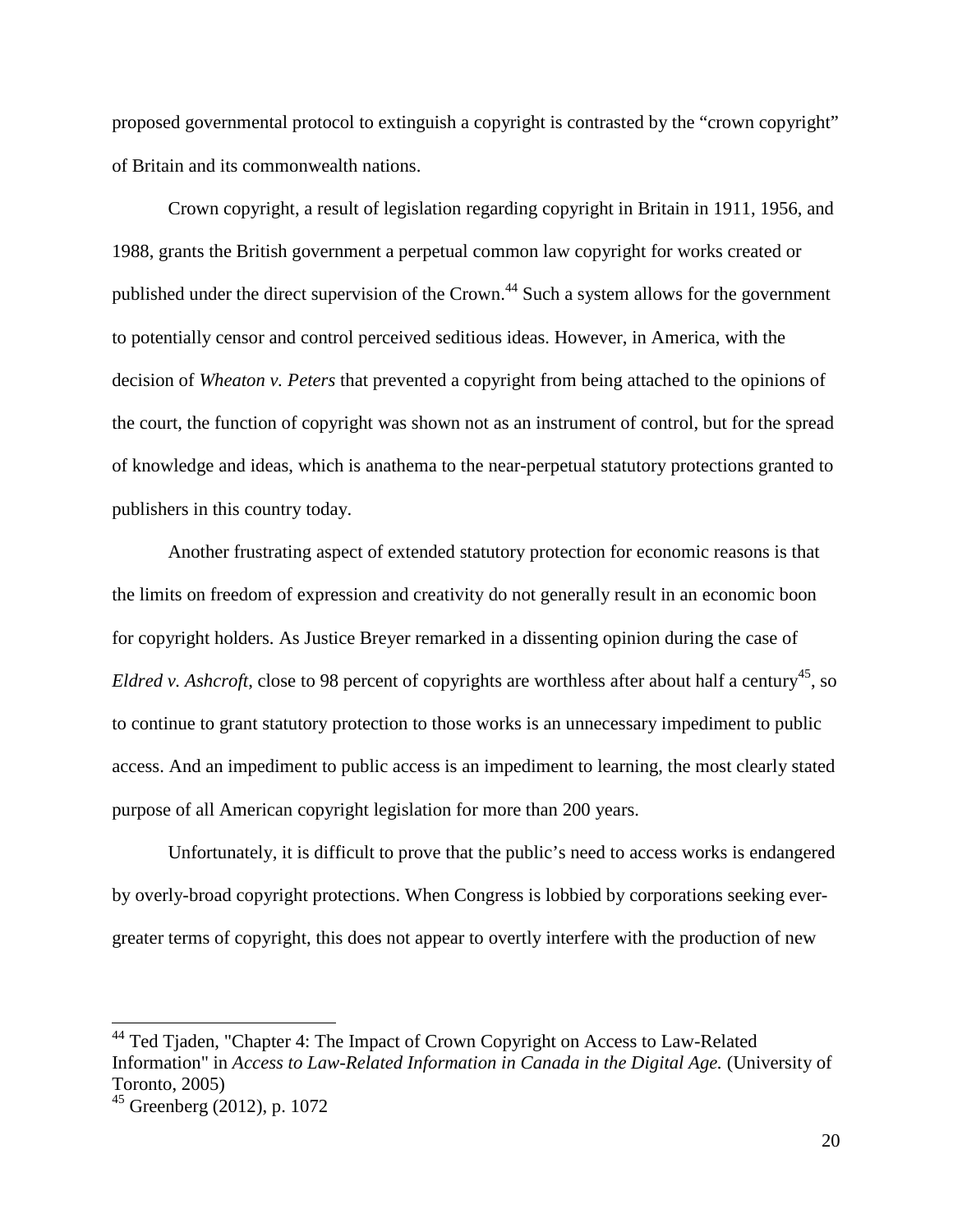works or create undue monopolization.<sup>46</sup> Therefore, each new piece of copyright legislation continues to expand the term of copyright, as well as ensuring a system where an author is legally entitled to the full value associated with an authored work. However, public access is not the only risk associated with broad copyright terms. There is also the possibility that broad copyright terms do not "promote the progress of science and the useful arts."

Lunney argues that the variety of new works of authorship that comes as a result of broad copyright protections is not inherently valuable to society. From a legal and economic perspective, there must be justification for devoting resources towards creating and enforcing statutory copyright protections, since society does not benefit from the production of additional works created because of an inability to access existing works that would serve the same purpose. Under the current system of copyright, those who unlawfully access or distribute copyrighted works are infringing the statutory copyright of an author and are subject to fine or imprisonment.

Granting a right to access and use materials that would otherwise result in infringing an author's copyright is the ostensible purpose of the fair use doctrine. But William Fisher, in his article "Reconstructing the fair use doctrine," states that there is an incoherence in how fair use is used in legal settings.<sup>47</sup> Similar to Lunney, Fisher argues that copyright's present legal form is economically inefficient, and that the courts can best improve that efficiency through a revised litmus test for whether a use of a copyrighted work is considered fair or not. The crux of Fisher's litmus test is that a producer of a work which has been infringed must prove "substantial harm"<sup>48</sup> resulting from the infringement. However, this substantial harm is too broadly defined, so that an

 $46$  Lunney (1996), p. 655

<sup>47</sup> William Fisher III, "Reconstructing the Fair Use Doctrine," *Harvard Law Review* 101, no. 8 (1988): 1661-1795.

 $48$  ibid., p. 1782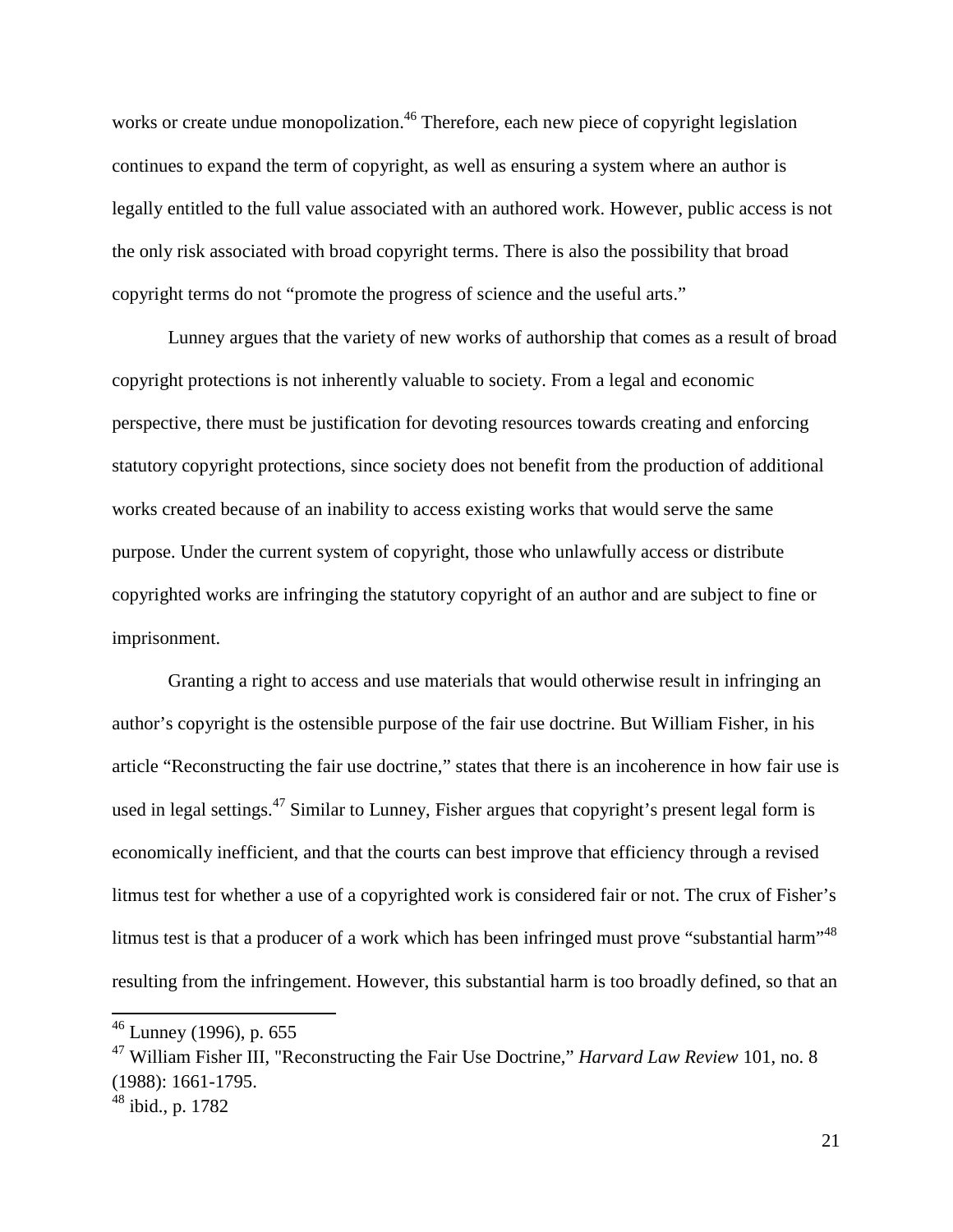application of fair use in legal doctrine would remain unpredictable even with Fisher's suggested changes.

The continuing role of copyright in America is more predictable, at least in general terms. It is unlikely that legislation will be passed that curtails existing statutory protections or decreases copyright terms. If anything, history shows that these elements will only increase, with the resulting feedback loop creating a greater sense of copyright as entitlement or a natural right, rather than a statutory right with the original intention of temporarily incentivizing authors with the right to exclusively copy their works for financial gain.

Another factor that must be considered is the continued advance of technology, which will continue to undermine copyright's promise of exclusivity in distribution. Writing about copyright in 1962, Lyman Ray Patterson wrote, "Technology outpaced the law."<sup>49</sup> That statement is even more relevant in today's world, where instant authorship and digital copying and distribution of almost any possible intellectual expression is the norm.

There is no doubt that the Internet provides an efficient platform for the instantaneous worldwide publication of an intellectual work. As the architecture of the Internet exists today, there is no distinction made between whether information that is shared is subject to copyright or not. But that may not always be the case, and future research should consider what the implications are for changes in the law that will impede the Internet's ability to share all information without prejudice, or to impose stricter punishments for those who promote the free flow of information without regard to copyright. As Lawrence Lessig states, "The law's role is less and less to support creativity, and more and more to protect certain industries against

 $49$  Patterson (1968), p. 214.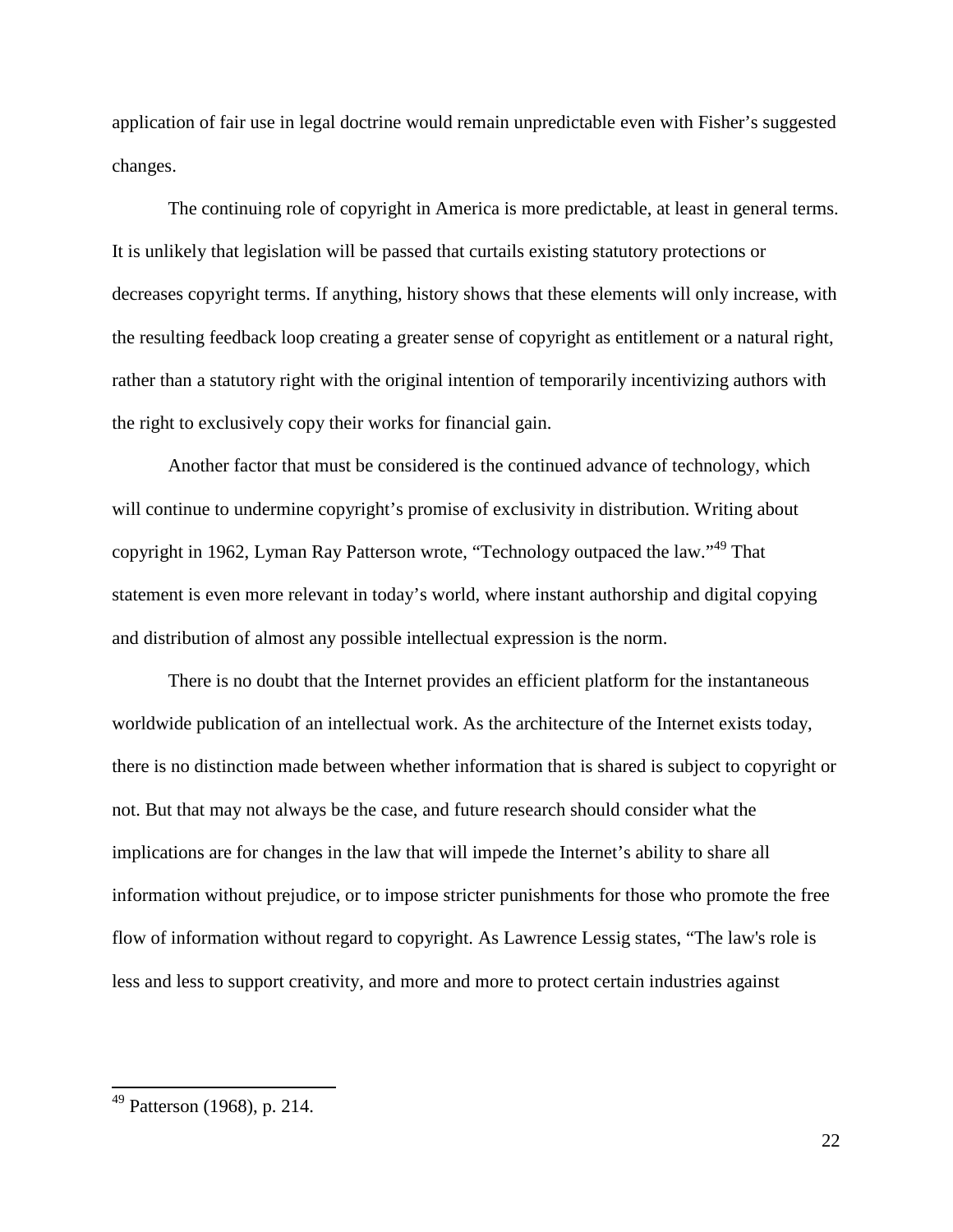competition."<sup>50</sup> But protecting against competition creates the very problem that copyright was originally meant to eliminate: the danger of a permanent monopoly on information by limited proprietary interests. This is how changes made to copyright law may ultimately disregard the original purpose of copyright, and the next chapter explains what the potential normative future of copyright might be.

#### **Chapter 2**

#### **Normative Futures and Public Domains Access**

The ability to instantaneously distribute information or ideas without restricting access to the same at their point of origin is one of the great gifts of technology and the Internet in particular. But the notion behind that technology is not itself new. In a letter to Isaac McPherson from 1813, Thomas Jefferson stated, "He who receives an idea from me, receives instruction himself without lessening mine; as he who lights his taper at mine, receives light without darkening me."<sup>51</sup> Short of competing for profits with the original author of a fixed intellectual work, then, no law on copyright should infringe on an individual's ability to use or access a copyrighted work in any way he or she may see fit. This was the intention of the Constitutional Framers in drafting a copyright clause, and it is what should continue to motivate legislators and the courts in determining what is the appropriate scope, duration, and control of copyrights in America today.

The changing nature of America's economy over the past several decades serves as one reason for the continuing changes to copyright law in that same time span. As economic scholars

<sup>50</sup> Lawrence Lessig, *Free Culture: How Big Media Uses Technology and the Law to Lock Down Culture and Control Creativity*, (New York, Penguin: 2006): p. 17

<sup>51</sup> Thomas Jefferson, vol. 6 (Andrew A. Lipscomb and Albert Ellery Bergh, eds., 1903), 330, 333-34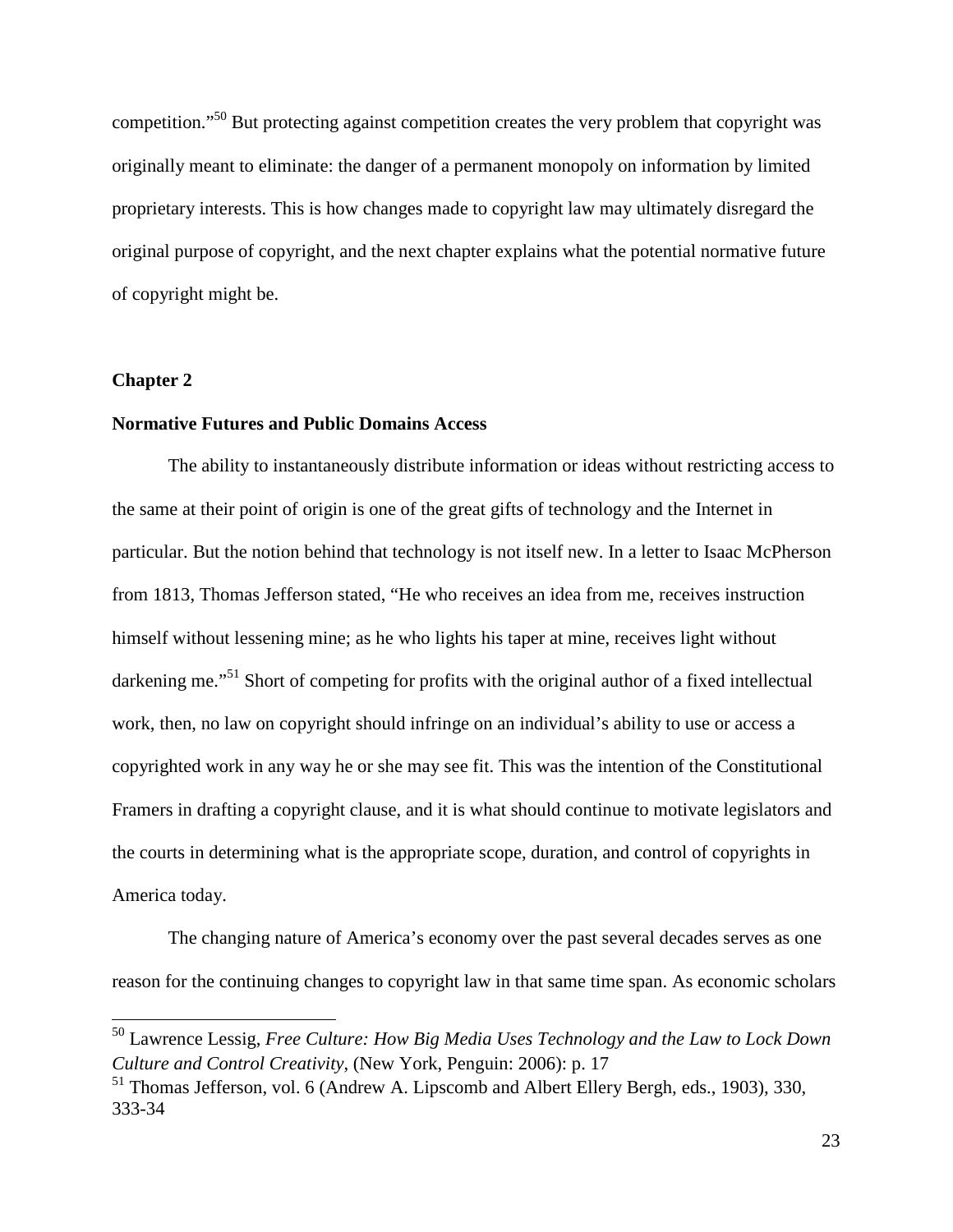have shown, in the past half a century the United States has shifted its economic focus from service industries to information and cultural industries.<sup>52</sup> The development and widespread adoption of the Internet has aided in this paradigm shift, which is felt in information economies such as the financial sector and software development, and in the cultural economies of music, film, and literature. As Yochai Benkler states in his book *The Wealth of Networks,* "The basic output that has become dominant in the most advanced economies is human meaning and communication."<sup>53</sup> Benkler also notes that the Internet could serve as a networked public sphere, with the potential for all human artistic and informational expression freely available to anyone that can access the network. No further changes to the Internet's architecture are necessary for it to exist as a complete cultural commons, although explicitly positioning it as such undermines existing legal doctrines of copyright and intellectual property. However, the rights of humans to freely access this cultural commons should be more important than the economic interests of a handful of managed firms that traffic in copyrighted information. Therefore, the rule of law must be used to protect the advantages granted by the Internet's open architecture, rather than used to cripple that architecture for proprietary interests.

This is not to say that the government should no longer grant the limited monopoly of copyrights, but there should be a balance between reward and entitlement closer to the original length of 14 years, rather than the current length of close to a century. And after a copyright expires, creative works and copyrights should enter the public domain, a concept that was created as an outcome of England's case of *Donaldson v. Beckett* in 1774, wherein legal control of creative works by a particular party (in short, a monopoly) expires and culture passes into

<sup>52</sup> Yochai Benkler, *The Wealth of Networks: How Social Production Transforms Markets and Freedom.* New Haven, CT: Yale University Press, 2006): p. 32

<sup>53</sup> Benkler (2006), p. 32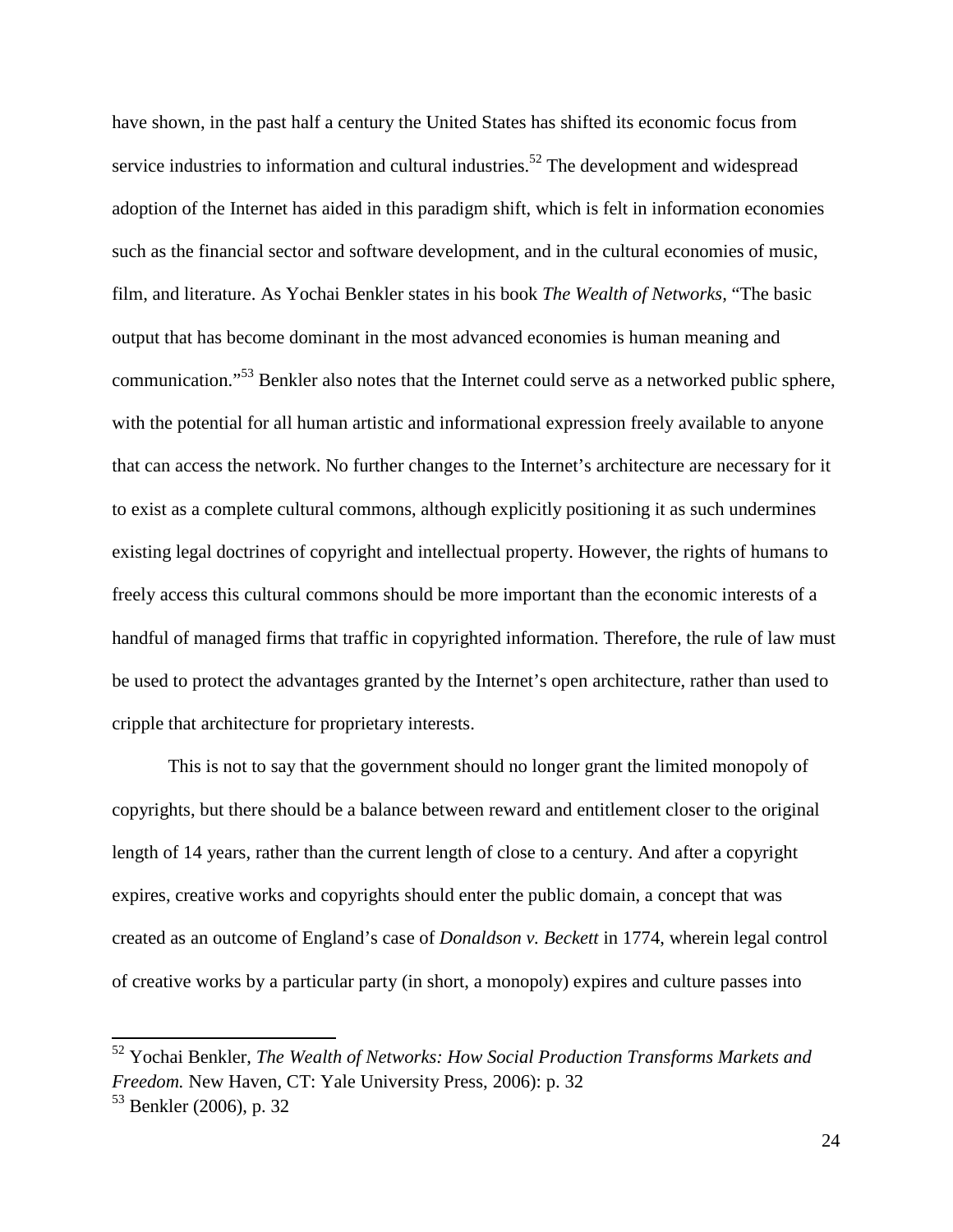what Lawrence Lessig refers to as a "competitive context, not a context in which the choices about what culture is available to people and how they get access to it are made by the few despite the wishes of the many."<sup>54</sup> Diversity in choice provided by the Internet is beneficial for society, as it provides consumers with the opportunity to choose content actively rather than accept limited offerings by distribution channels such as an FM radio station, movie chain rental store like Blockbuster, or Barnes & Noble. In this way, a healthy public domain encourages cultural diversity, which John Stuart Mill observed in *On Liberty* as having cumulative effects: the more choices individuals have, the more they must personally decide what to think, developing what he called "mental and moral faculties."<sup>55</sup>

The idea of the public domain has always been present in the United States of America, with the Constitution drawing a distinction between actual property and intellectual (creative) property. For actual property, the Fifth Amendment includes a "Takings Clause" that requires the government to pay "just compensation" for the privilege of taking someone's property. On the other hand, the Constitution requires that creative property must be released into the public domain after a "limited time" (again, the original statutory provision was 14 years), with no compensation for what a copyright holder might perceive as a taking of personal property. But increasing copyright term limits, as well as the high burden of entry into illegal publication for those who would flaunt copyright, has kept copyright holders satisfied despite the distinction between how the government treats these two kinds of property. However, the Internet and digital technologies have since minimized or outright removed many of the architectural burdens on publication and redistribution, to the point where a digital copy might be an actual tangible

<sup>&</sup>lt;sup>54</sup> Lessig (2006), p. 71

<sup>55</sup> John Stuart Mill, *On Liberty* (London: Longman, Roberts & Green, 1869)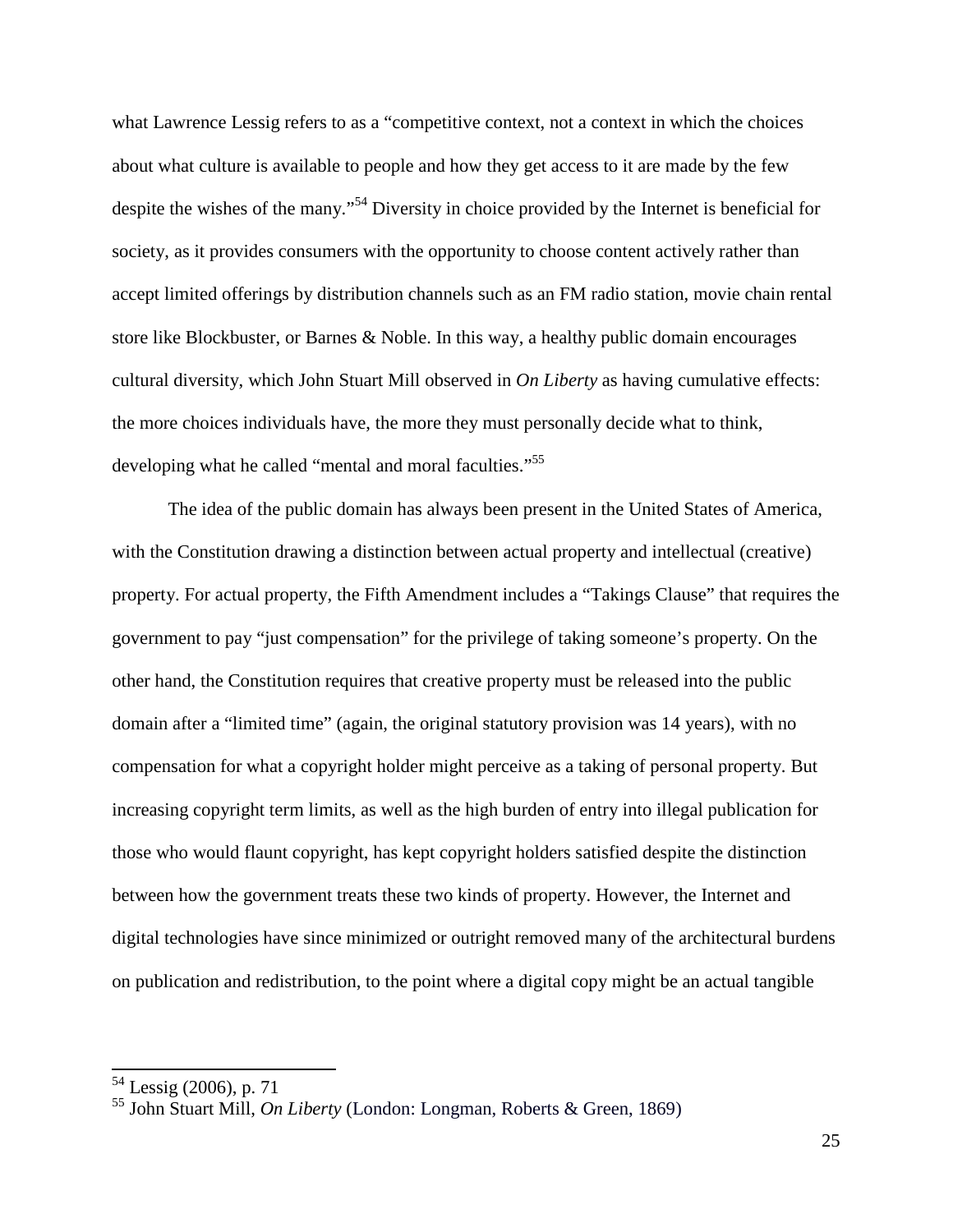property, but its physical presence is so miniscule and so easily copied that it is rarely thought of as a real object or subject to limitations on duplication.

Before the advent of digital distribution, audiences had to rely primarily on the physical redistribution of used books if they wanted to read a work that was out of print and therefore difficult to access. Books tend to go out of print very quickly, most within the space of a year, and of books published between 1927 and 1946, only 2.2 percent were in print at the turn of the 21st century.<sup>56</sup> Although not a perfect system, one of the ways that books are guaranteed a second life even when out of print is the first sale doctrine. The first sale doctrine is a result of the Supreme Court case Bobbs-Merrill v. Straus (210 U.S. 339 (1908)), wherein the court decided that "[O]ne who has sold a copyrighted article, without restriction, has parted with all right to control the sale of it. The purchaser of a book, once sold by authority of the owner of the copyright, may sell it again, although he could not publish a new edition of it." (id at 350). At least for printed works, then, this doctrine aids in the spread of culture and access to creative works, and the limited monopoly of copyright does not grant the owner absolute control over pricing and dissemination of a work.<sup>57</sup>

Laws such as the first sale doctrine apply only to physical goods, which are not easily copied, and not to digital works, which are easily duplicated, but perhaps not legally so.<sup>58</sup> Today, digital duplication could easily supplant the first sale doctrine as a way to keep all culture and creative expression constantly "in print," but copyright owners have legitimate concerns about

<sup>56</sup> R Anthony Reese, "The First Sale Doctrine in the Era of Digital Networks," *Boston College Law Review* 44 (2003): 593 n. 51.

 $57$  An exception to the first-sale doctrine is that owners of phonorecords or other musical artifacts are forbidden from renting it to the public for "commercial advantage" without the permission of the owner of the copyright. 17 U.S.C. § 109(b). Also see H.R. Rep. No. 987, 98th Cong., 2d sess. (1984).

<sup>58</sup> Sherwin Siy, "Copies, Rights, and Copyrights: Really Owning Your Digital Stuff," *Public Knowledge*, June 27, 2013, accessed July 4, 2013,

http://www.publicknowledge.org/copiesrightscopyrights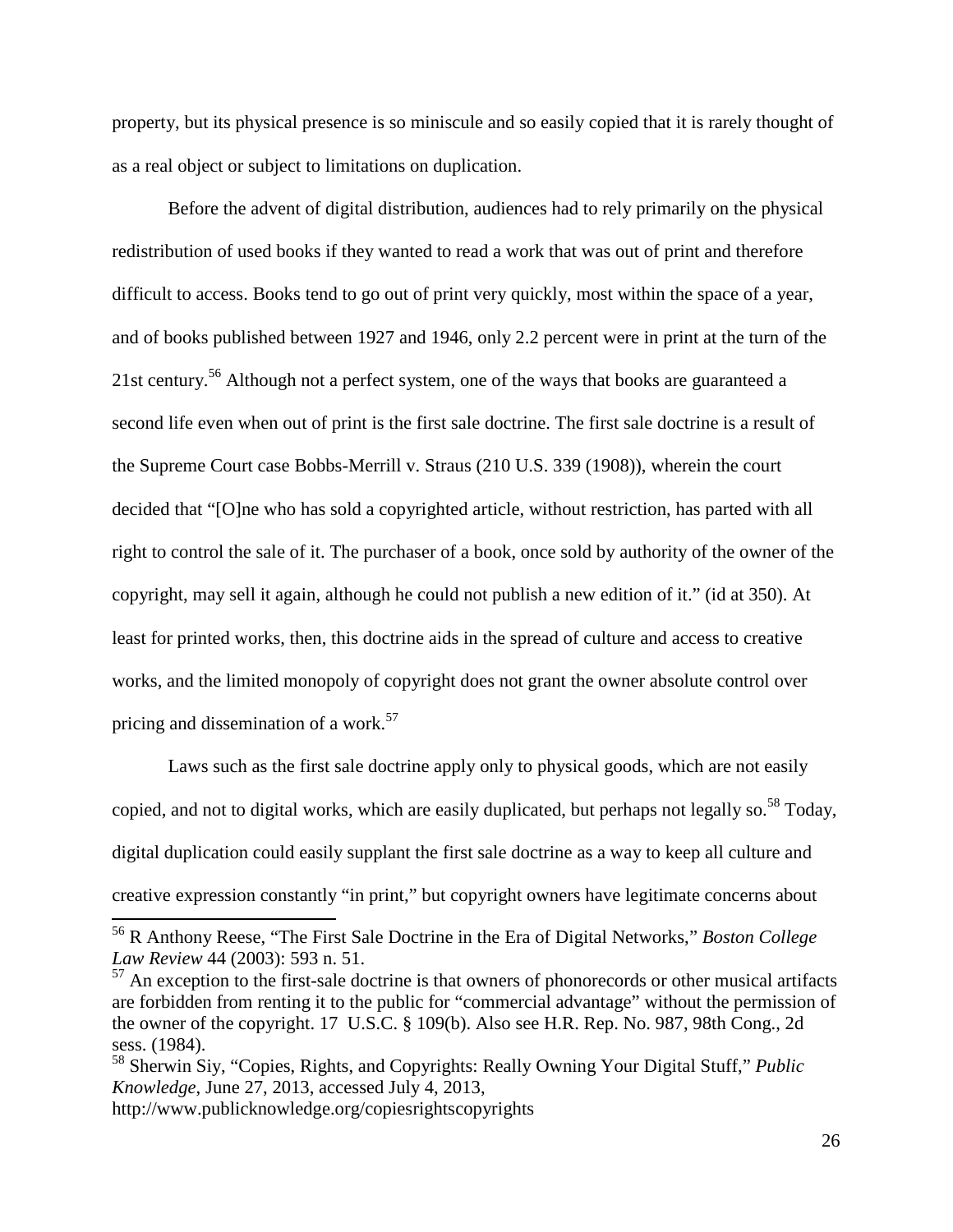what this perpetual second life would do to the market for creative works. As Brewster Kahle, creator of the Internet Archive (archive.org) states, there are about 26 million known different titles of books, 3 million recordings of music, and close to 2 million movies that have ever been released. And as large as those numbers are, it is the belief of Kahle that "universal access to all knowledge is within our grasp," and everything ever meant for distribution could be made available to anyone in the world (with Internet access).<sup>59</sup> This is the ideal of the cultural commons, a universal database free to use and transform in ways that serve the public good. But this universal access would have to come at the price of changes in copyright laws that are opposed by owners benefiting from the current system.

The punitive measures imposed for breaking copyright laws afford copyright owners extreme measures of control in ensuring the continuation of the current system. Those who dissent face potentially tragic consequences. A recent example is the case of Aaron Swartz, who was partially responsible for the creations of RSS, Creative Commons, and was the cofounder of Demand Progress, a technology policy activist group. Swartz committed suicide in January, 2013, while facing charges that could have resulted in 35 years in jail and a \$1 million fine for "allegedly hacking into a Massachusetts Institute of Technology network and downloading millions of scholarly articles from the JSTOR subscription service."<sup>60</sup> Swartz wanted to make the articles available free of charge as an act of nonviolent protest against current copyright laws.

"New technology, instead of bringing us greater freedom, would have snuffed out fundamental rights we'd always taken for granted," Swartz said in a 2012 condemnation of the

 $\overline{a}$ 

<sup>59</sup> Brewster Kahle, "A Free Digital Library," *TED Talks*, December 2007, accessed August 15, 2013, http://www.ted.com/talks/brewster\_kahle\_builds\_a\_free\_digital\_library.html <sup>60</sup> Grant Gross, "Lawmakers Pledge to Change Hacking Law During Swartz Memorial," *PC World*, February 5, 2013, accessed August 10, 2013,

http://www.pcworld.com/article/2027149/lawmakers-pledge-to-change-hacking-law-duringswartz-memorial.html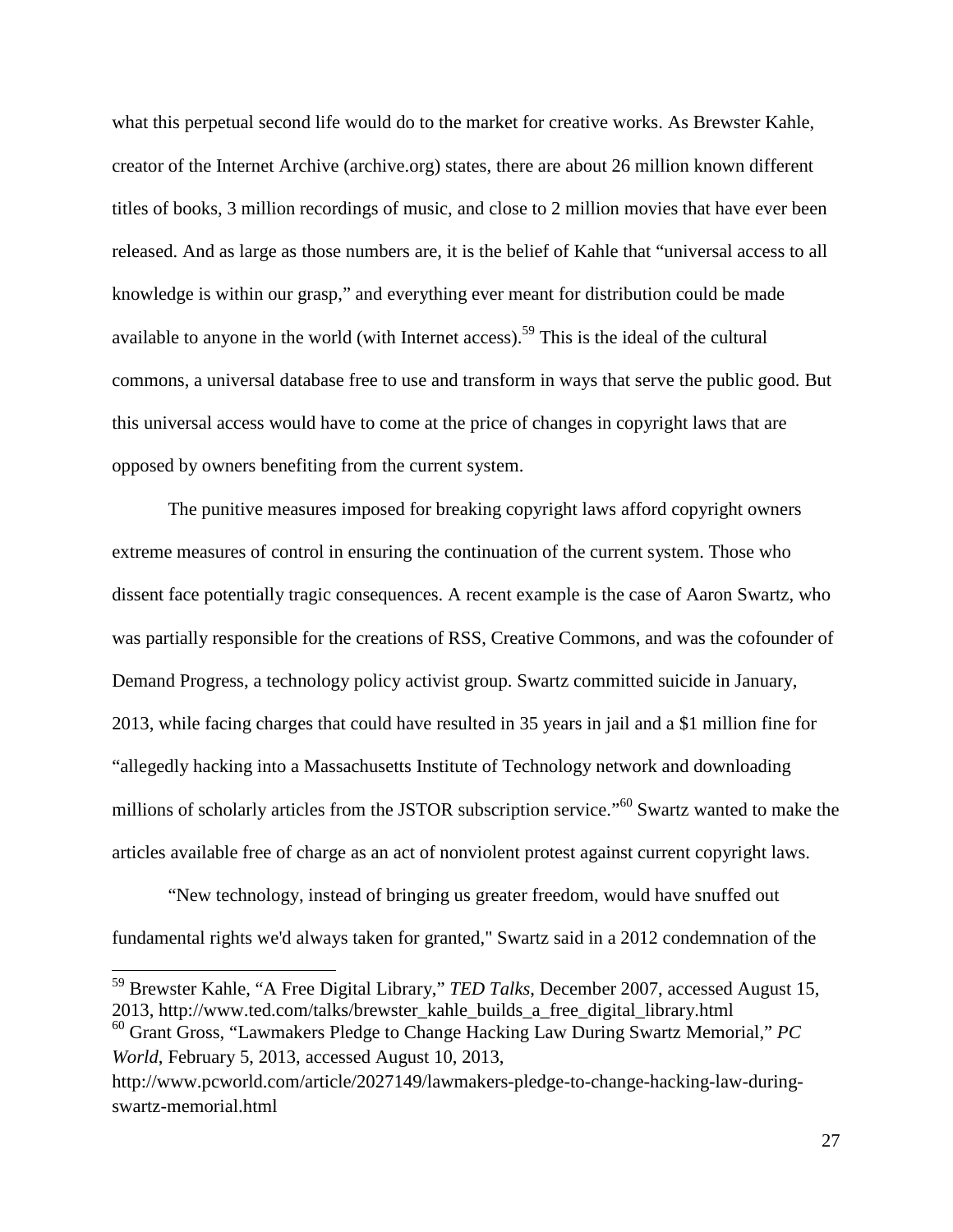Stop Online Piracy Act,  $61$  and this quote sums up the 26 year-old's stance on information's role in society: it should be free and made readily available to all who want access to it.

Swartz was prosecuted under the Computer Fraud and Abuse Act, which does not differentiate between malicious crimes committed for profit and the liberation of information into the public sphere, according to Chris Soghoian, a technologist and policy analyst with the American Civil Liberties Union's speech, privacy and technology project.<sup>62</sup> Swartz's case was the most prominent recent example of broadly-defined laws being used to protect the copyrights of moneyed interests at the expense of the public dissemination of information.

Before digital technologies made such public dissemination as simple as cut and paste, court decisions favored the public's ability to literally cut and paste fixed creative works as a way to disseminate information. In a case that came before Bobbs-Merrill, that of Harrison v. Maynard, Merrill & Co., 61 F. 689 (2d Cir. 1894), the court determined that the owner of a particular copy had the "right to repair" and sell damaged books, which required duplicating damaged portions to make the work complete again.

Similarly, in Kipling v. G.P. Putnam's Sons, 120 F. 631 (2d Cir. 1903), the court decided that owners of a copy of a work could rebind and combine books into new anthologies and sell those copies. These cases all indicate that the most important aspect to the court was not the mechanical act of reproduction, but what would happen to the market. If the number of copies hasn't increased, according to these rulings, then there is no harm to the copyright holder.

From this, Sherwin Siy, the VP for legal affairs for the Public Knowledge group, proposes the hypothetical device of a fax-shredder that would create a telecommunicated copy of

<sup>61</sup> Verena Dobnik, "Reddit Co-founder Dies Weeks Before Trial," *Stuff*, January 14, 2013, accessed July 18, 2013, http://www.stuff.co.nz/technology/8174527/Reddit-co-founder-diesweeks-before-trial

<sup>62</sup> Dobnik, "Reddit Co-founder Dies."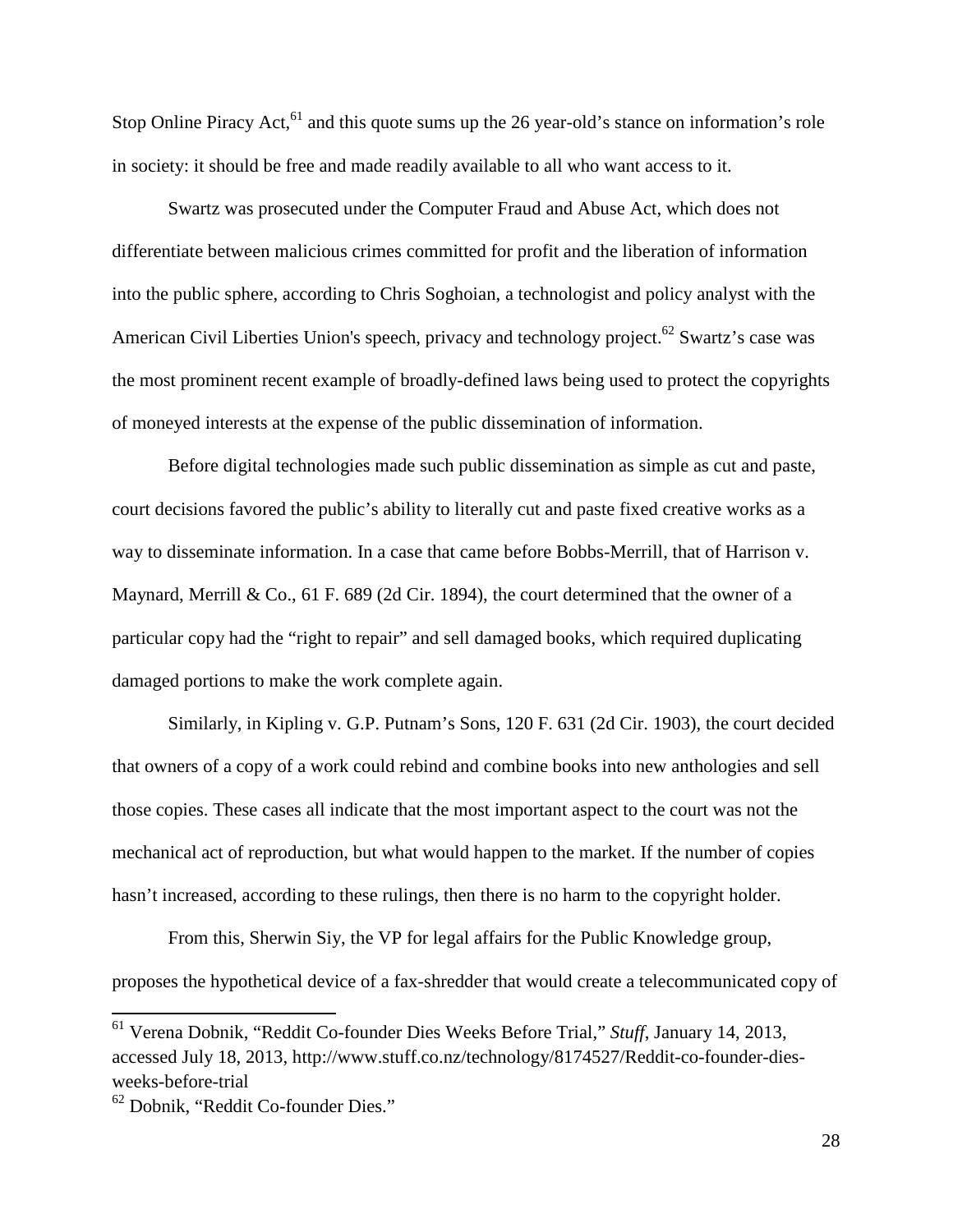a document as it destroys the original fed into the machine.<sup>63</sup> This device could potentially bring the publishing platform of the Internet and digital distribution back to a system similar to the one of paper printing and distribution, but this again represents an artificial limitation on what technology is capable of doing in regards to access. It is an interesting thought experiment, but ultimately misguided to create technologies that seek to enforce outdated laws, rather than modifying the laws to support the potential of technology for sharing and access.

#### **A Generative System**

In direct opposition to the potential artificial monopoly of current technology to match outmoded publishing platforms is a completely open architecture that would allow for a universal cultural commons. The open architecture of the Internet and personal computers are, in the words of Harvard Internet Law professor Jonathan Zittrain, "solutions waiting for problems," with no embedded functionality.<sup>64</sup> They are completely open and initially unregulated pieces of technology. In short, they are *generative*, a word Zittrain uses to describe what he views as a combination of adaptability and accessibility, the most important qualities of the Internet as originally designed. In Zittrain's book *The Future of the Internet*, he compares examples of generative technology with appliancized technology, devices and systems that are meant to be used in a predetermined way that cannot be easily changed by the end user. Zittrain states that "the more useful a technology is both to the neophyte and to the expert, the more generative it

<sup>63</sup> Incidentally, not unlike how transporter technology works in the science fiction series *Star Trek*.

<sup>64</sup> Jonathan Zittrain, *The Future of the Internet - and How to Stop It* (New Haven, CT: Yale University Press, 2008): p. 12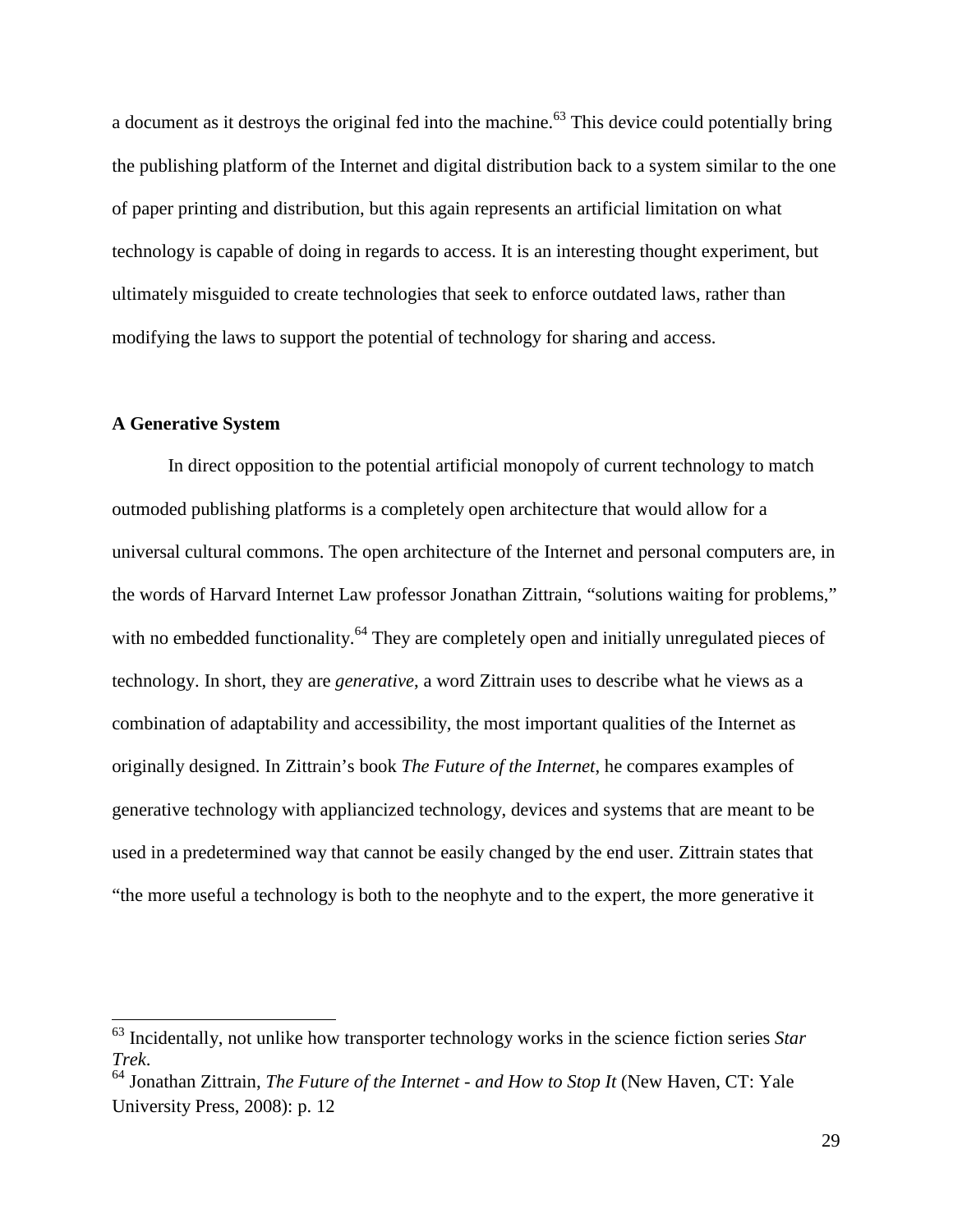is," with his primary example being the pencil, which is easy to master but difficult to leverage into an artistic career.<sup>65</sup>

Other factors contributing to something's generativity are adaptability, accessibility, and transferability, but all of these factors also contribute to the double-edged sword of generativity, in that the systems it helps to create challenge and ultimately threaten existing systems that enjoy legal protection, such as owners of copyrighted works which are easily duplicated using generative PCs. Technology companies that were initially in the business of manufacturing and selling generative devices have changed their business model to create appliancized devices that allow for more economic growth, as is the case with Apple. Today, the iPhone is an appliancized device that does not allow the free movement of digital files through the system, nor can just anyone develop and install third-party software on it. This is in stark contrast to the company's line of personal computers dating back to the Apple II, which allowed innovation and free movement of personal files by any end user.<sup>66</sup> The focus on creating appliancized devices endangers the right of access to intellectual and creative works by end users, which ultimately threatens the advancement of the cultural commons.

In much the same way as the terms are used for machines, *generative* networks foster innovation and disruption from all corners, while an *appliancized* network incorporates powerful existing features but regulates to the point that future surprise innovations are improbable, if not impossible. The Internet, with its lack of centralized global control, is a perfect example of a generative network, and that is the type of system that benefits everyone.

<sup>65</sup> Zittrain (2008), p. 72

<sup>&</sup>lt;sup>66</sup> Similar points were made by Jonathan Zittrain in his article "A Fight Over Freedom at Apple's Core," *Harvard Law School*, February 4, 2010, accessed August 15, 2013, http://www.law.harvard.edu/news/2010/02/04-zittrain-apple.html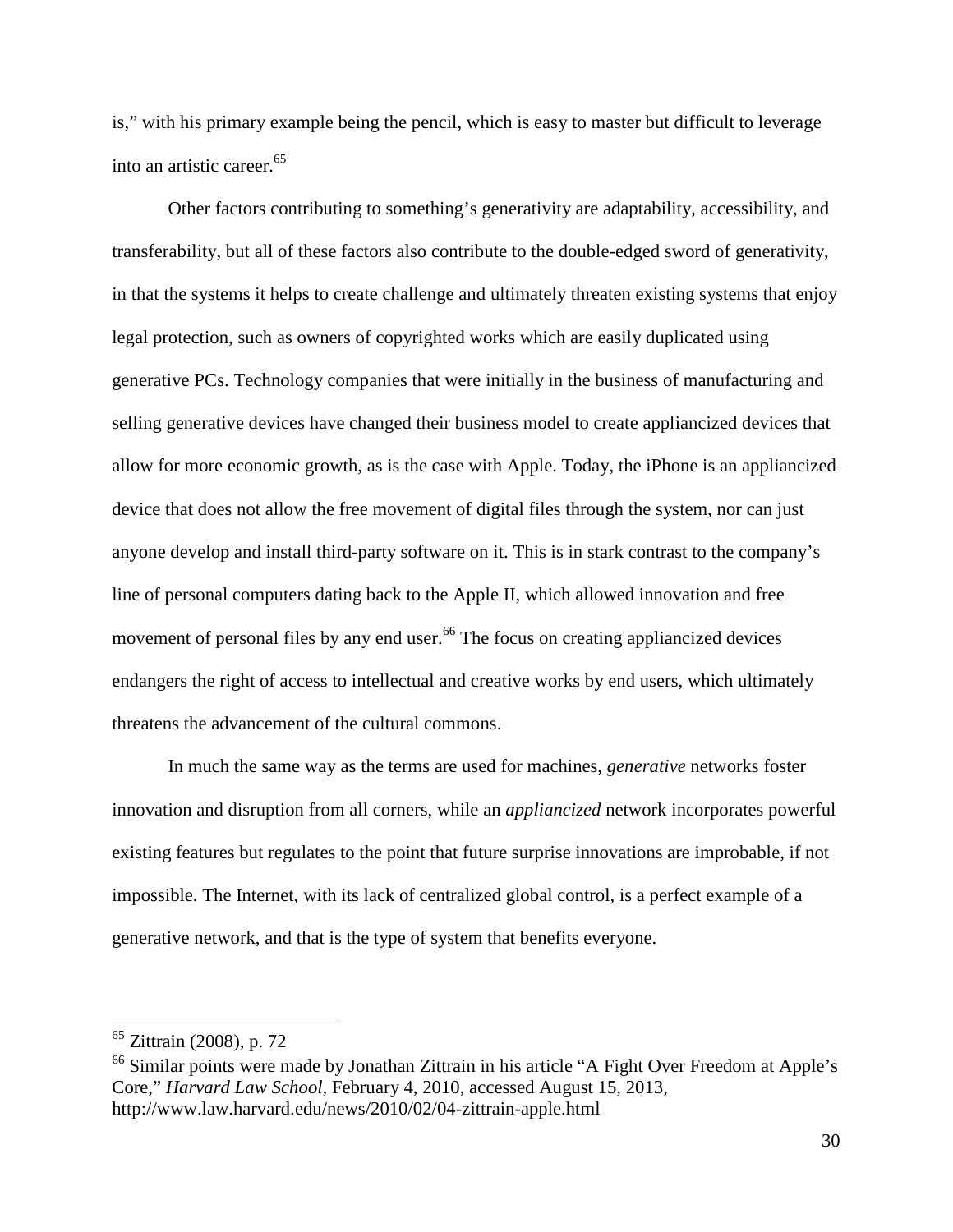"Generative systems are powerful and valuable, not only because they foster the production of useful things like browsers, auction sites, and free encyclopedias, but also because they can allow an extraordinary number of people to express themselves in speech, art, or code and to work with other people in ways previously not possible," states Zittrain.<sup>67</sup> Therefore, generative systems work as cultural enhancers that utilize a society's cognitive surplus in meaningful ways. Generative systems and the users who participate in them constantly refine and add value and novelty to the system, so that participation is creative and contributory, and not merely consumptive.

In addition, appliancized devices hurt not only the advancement of the cultural commons, but they also infringe on the property rights of individuals when new copyright regulations grant corporations proprietary interest in the objects they sell even after they are sold. In downloading many programs and files legally today, users often must agree to the End User License Agreement (EULA), which states "This software is licensed to you, not sold." However, U.S. copyright statute 109 prohibits renting software, even though in the case of Vernor v. Autodesk, Inc., 621 F.3d 1102 (9th Cir. 2010), a man was held liable by the court for reselling software that he himself had bought second-hand and never installed on his own computer, so he had never even agreed to the EULA. What the courts have essentially empowered software companies to do is determine what is the legal use of software "licensed" to a user, so not only is there no right of first sale, but the interaction of the user with the software is subject to copyright infringement even if there is no duplication of the work in question.

When software companies sue a user for what they determine is not a normal use, the abnormal use might really be a result of the essential step defense, which is just the court's way

<sup>&</sup>lt;sup>67</sup> Zittrain (2008), p. 42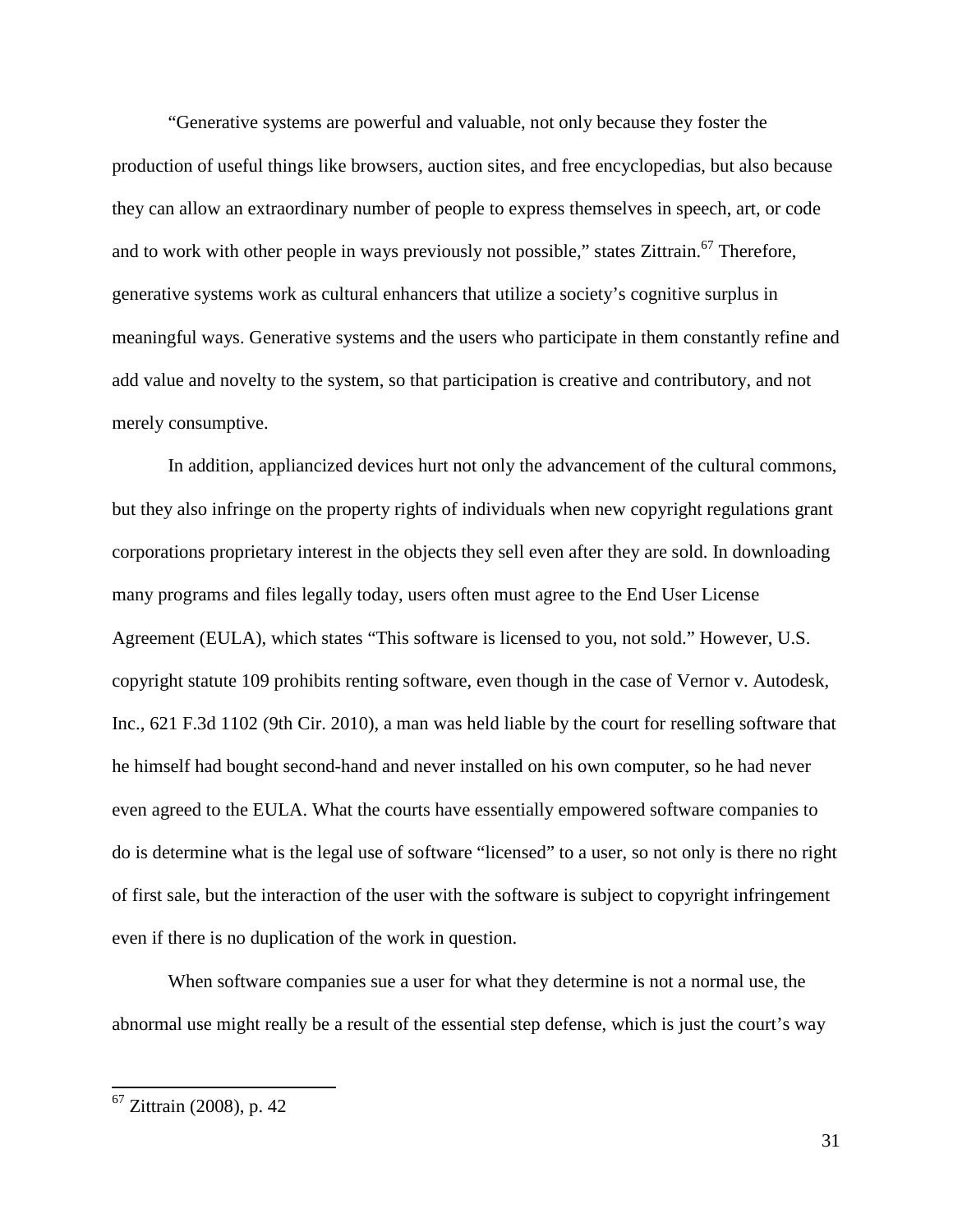of saying it is okay for a computer to make copies of a program or file automatically for the necessity of viewing that file (17 U.S.C. § 117). After all, it is difficult to create a digital recording in such a way as to make it impossible to copy or redistribute, since the recording must at some point "generate an unencrypted stream of data that can be interpreted by a sound system or screen."<sup>68</sup> Again, this demonstrates the difficulty with treating digital files as real property, since the architecture of a personal computer automatically duplicates that property as a necessary step for access. Copyright owners such as software companies are then able to abuse this fact to seek an injunction if they are upset with how a user interacts with their software.<sup>69</sup> This was demonstrated in the case of George Hotz, an American hacker known for unlocking the iPhone and allowing it to be used with any wireless carrier. When Hotz similarly gained root access to his Sony Playstation 3 video game system and published the results, Sony sued him for breach of the Digital Millennium Copyright Act and Computer Fraud and Abuse Act, which have such broad language as to prevent a user from gaining unauthorized access to devices they have purchased.<sup>70</sup> The DMCA is ostensibly meant to protect copyrights, and in fact doubled the length of the federal copyright statute, but it was also a partially reworked piece of legislation meant to control access.<sup>71</sup> The DMCA thus allowed for an individual to be prosecuted for attempting to circumvent any access control on a piece of technology, independent of whether the technology controls access to copyrighted materials. In short, Hotz was found in violation of

<sup>68</sup> William W. Fisher III, *Promises to Keep: Technology, Law, and the Future of Entertainment* (Stanford, CA: Stanford University Press, 2004): p. 87

 $^{69}$  MDY Indus., LLC v. Blizzard Entm't, Inc., 629 F.3d 928 (9th Cir. 2010).

 $70$  Nilay Patel, "Sony Follows Up, Officially Sues Geohot and Fail0verflow Over PS3 Jailbreak," *Engadget*, January 12, 2011, accessed July 8, 2013, http://www.engadget.com/2011/01/12/sonyfollows-up-officially-sues-geohot-and-fail0verflow-over-ps/

 $<sup>71</sup>$  Title I of the DMCA was initially the "WIPO Copyright and Performance and Phonograms</sup> Treaties Implementation Act of 1998," and stated that "no person shall circumvent a technological measure that effectively controls access." Noted in Fisher (2004), p. 93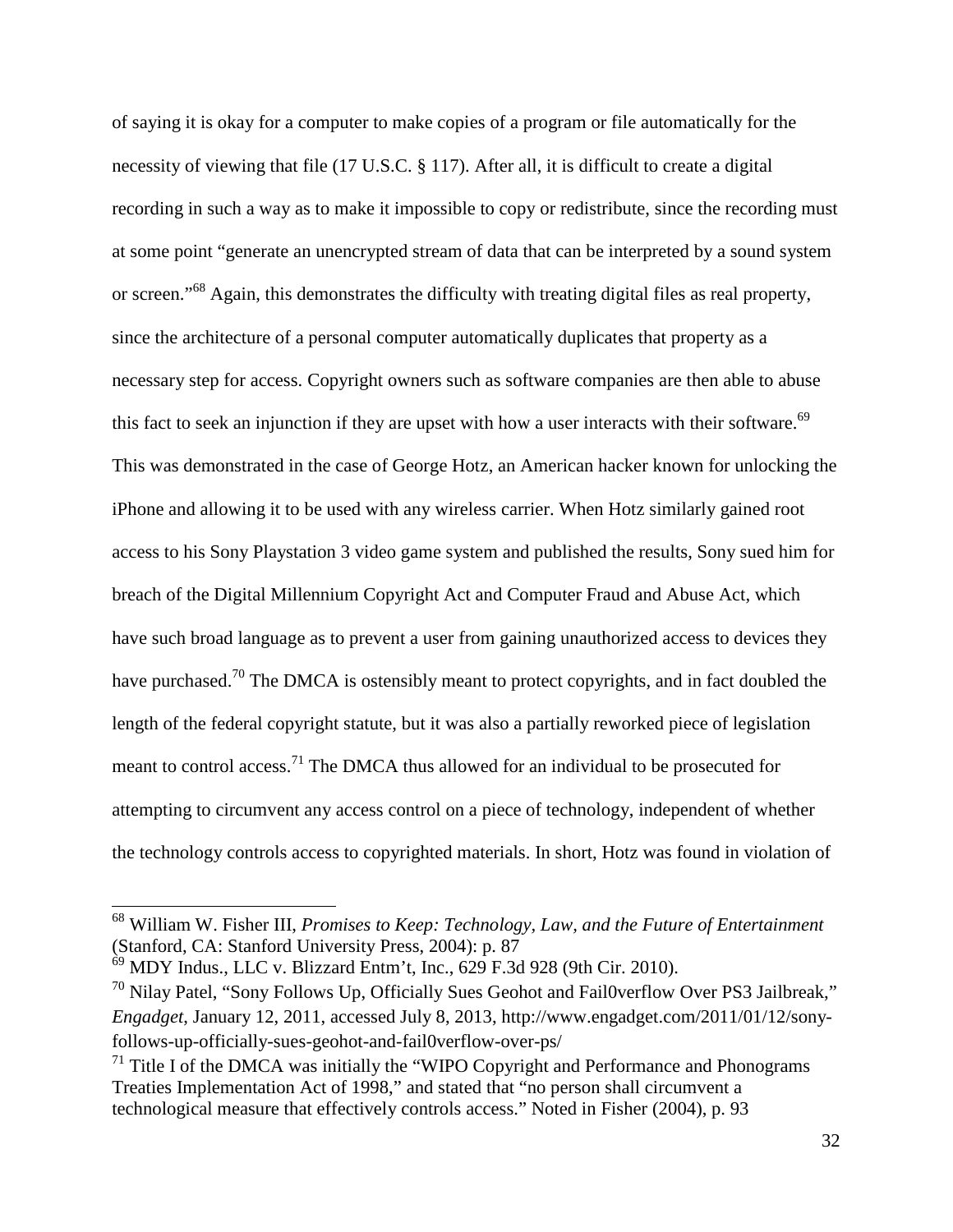contributory copyright infringement for modifying the property he owned, even though he did not unlawfully duplicate copyrighted materials.

The ultimate result of creating and enforcing copyright laws that limit the actions of the individual in regards to manipulation of property, then, is to regulate the individual and censor both artistic and economic expression. For the benefit of empowering individuals and society to create better innovations and means of communication, laws like the DMCA and CFAA should be abolished to make way for an open public sphere made possible by generative systems.

A generative system is never complete, but it is possible to interrupt it, usually as a result of increased regulation, which occurs as a means of legally protecting interests that are challenged by generative systems. As Benkler writes, "Information, knowledge, and culture are central to human freedom and development," but these elements of the cultural commons are not so relevant to organizations whose primary concern is economic growth.<sup>72</sup> Instead, these organizations favor *sustaining* innovations over *disruptive* innovations.

Sustaining innovations to technologies and markets do what is already being done, but better, while "disruptive" innovations offer advantages only to emerging markets. Since this is not the demand of mainstream consumers, and thus not financially dominant, industries are not quick to adopt disruptive innovations, nor show "*downward* vision and mobility," according to Clayton Christensen, author of *The Innovator's Dilemma*. <sup>73</sup> Again, Apple's appliancized devices (such as the iPod and iPhone) are a good example. The initial development of and widespread adoption of mp3s as the popular form for listening to music, enabled by the ubiquitous filesharing program Napster, was a disruptive innovation to the music business in the late 90s and

 $^{72}$  Benkler (2006), p. 1

<sup>73</sup> Clayton Christensen, *The Innovator's Dilemma: When New Technologies Cause Great Firms to Fail* (Cambridge: Harvard Business School Press, 1997)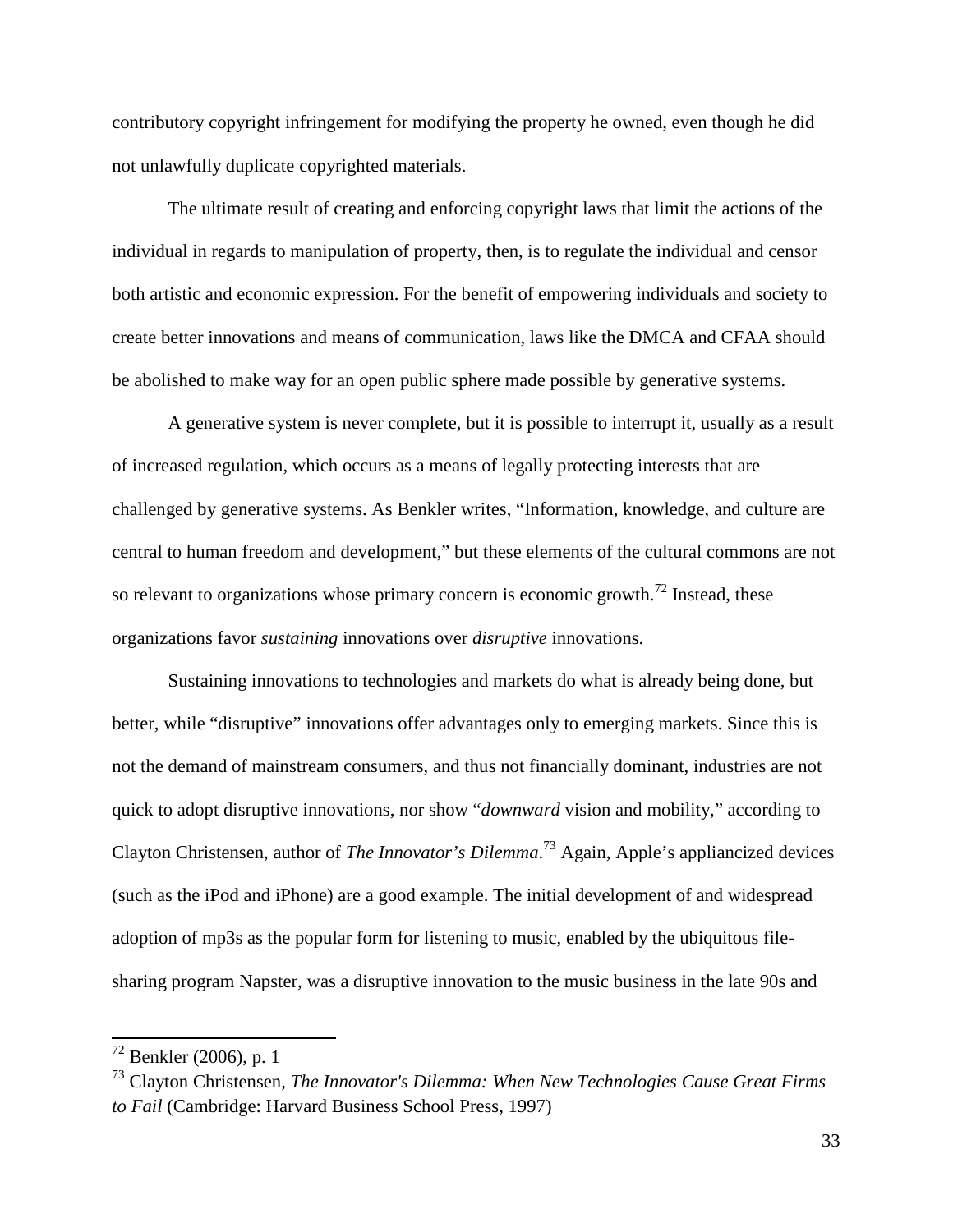early 2000s, but Apple's development of devices that could access a proprietary music retailer, iTunes, was a sustaining innovation. While users are able to connect iPods to PCs and transfer their own files to the device, iPods themselves can only directly access music files acquired through iTunes. Zittrain's warning on the subject is clear: "People do not buy PCs as insurance policies against appliances that limit their freedoms, even though PCs serve exactly this vital function."<sup>74</sup>

Copyright holders aligned with organizations like the RIAA and MPAA would prefer legal interpretations that regarded any digital transfer of a file as reproduction and not distribution. This would put a halt to the legal sale of any used media, and force every user to purchase digital media from the initial copyright holder. But increasingly, consumers don't purchase copies, they purchase access. So should users have the right to trade or sell this access to one another? Extrapolating from this idea of complete economic control of a creative work by a copyright holder, Siy notes, "We can imagine a system where you can pay one amount to read a book, another to have the ability to flip back a few pages, another amount to search the text, another amount to be able to cut and paste from it, and so on. Such a system seems at best tedious and at worst dystopian, but it's within the realm of technological possibility."<sup>75</sup> That sort of extreme hypothetical situation echoes what author Chuck Klosterman refers to as a technocratic police state, which he suggests people would be unable to resist if restrictive technology is the only available technology. "We've ceded control to the machines. The upside is that the machines still have masters. The downside is that we don't usually like who those

<sup>&</sup>lt;sup>74</sup> Zittrain (2008), p. 59

 $75$  Siy, "Copies, Rights, and Copyrights."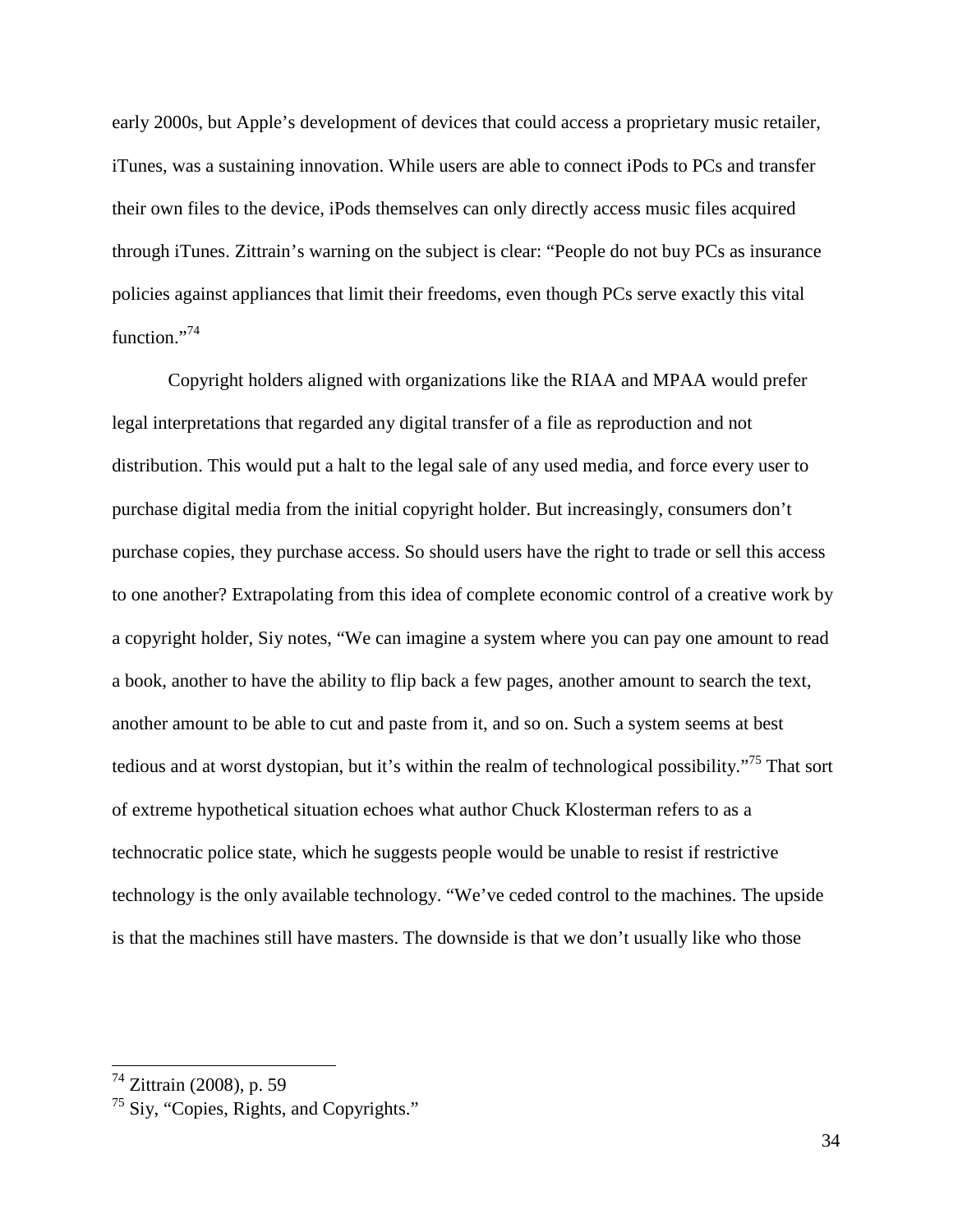masters are."<sup>76</sup> And while Klosterman's role as a cultural essayist draws a more populist crowd than the academics who write about copyright, there are similarities in the theories about overlybroad copyright protections and what those mean for access of creative works.

The undermining of the first sale doctrine through technology and license agreements not only impedes access to creative works, it also emphasizes how creative property is distinct from property. With real property, one has ownership of a particular object, like a house, but not ownership of every recurring instance of a house. In copyright law, a "work" is the creative thing that the author made, and a "copy" of a work is a physical material object that embodies the copyrighted work, whether that is paper, CD, or the digital code defining a particular instance of a work. But with digital code, the physical object itself is so negligible, and the ability to duplicate it so easy, that many people view creating additional copies as a moral right, even if the law does not allow it. This is supported by polls of United States citizens cited by economist William Fisher, showing that between 40 and 56 percent of respondents believe file sharing of copyrighted materials is not immoral and that eventually the law would reflect that.<sup>77</sup>

So, on one side of the debate about copyright are corporate structures that seek greater legal protections against what they see as the threat of communication technologies which allow potentially unrestricted access to information and creative property. Those opposed to that theory include activists (such as Swartz) who believe that the rights of humanity to access information are instead threatened by draconian copyright laws. Either way, most forms of creative expression are now infinitely shareable goods thanks to the ability to digitally duplicate information at low-to-no cost. These infinitely shareable goods are, in the words of Yochai Benkler, nonrival resources that are not endangered, and are in fact emboldened, by social

<sup>76</sup> Chuck Klosterman, *I Wear the Black Hat: Grappling with Villains (Real and Imagined)* (New York: Scribner, 2013): p. 270

 $77$  Fisher (2004), p. 3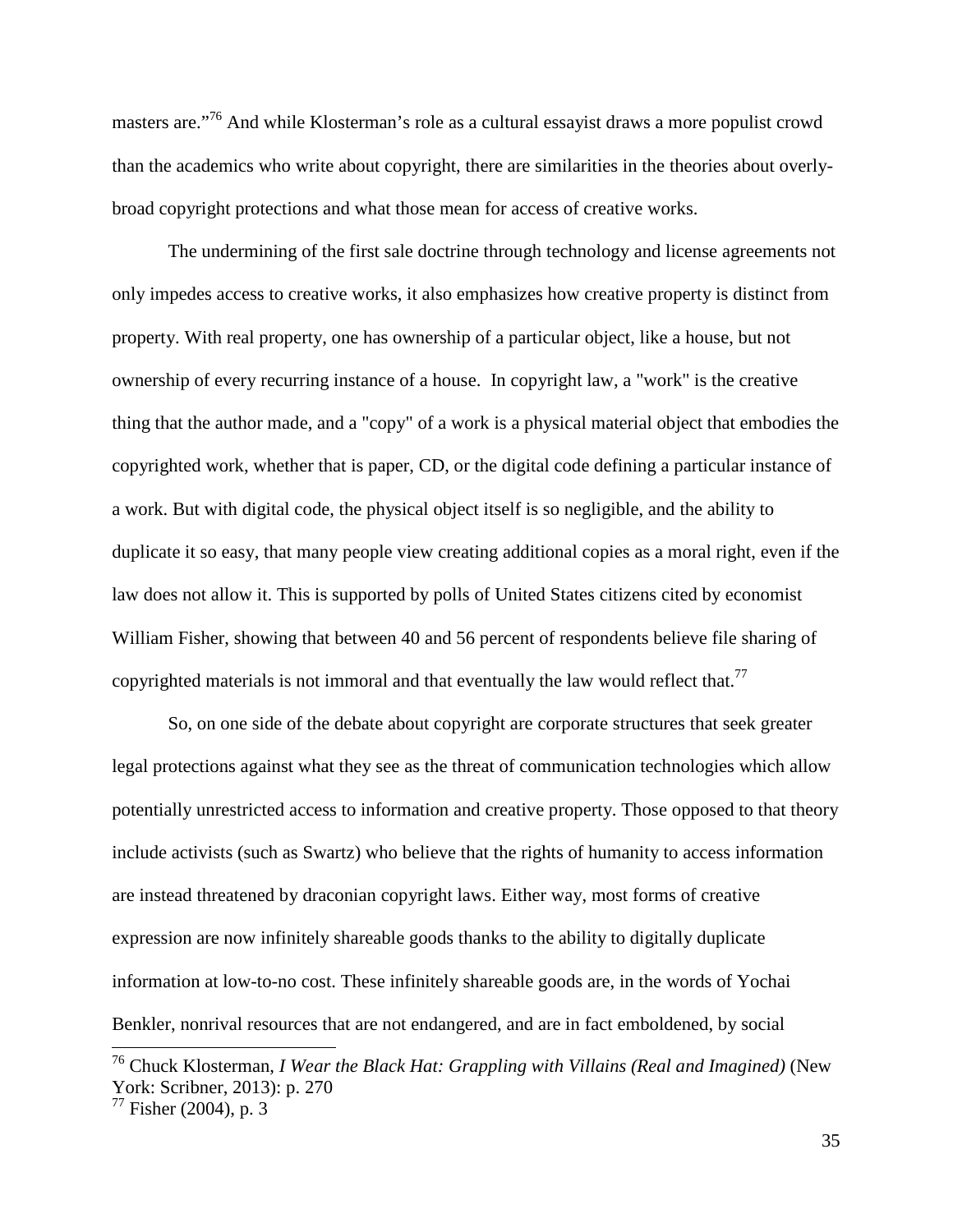sharing. However, information that is positioned as a nonrival cultural resource is also, consequently, a nonrival economic good. As Benkler states, from the point of view of society, enforcing copyrights leads to "inefficient underutilization of copyrighted information."<sup>78</sup> However, one of the supporting arguments for copyright law that has existed since at least the framing of the United States Constitution is that authors might not contribute to the public sphere of knowledge if their natural rights are not protected. So a balance must be struck between protection for authors and the public's right to freely access information, and in legal settings this balance has traditionally been the domain of fair use.

#### **Fair Use**

The creation of increasingly broad protections for copyright may incentivize authors to contribute to the public sphere of knowledge, but certain protections also stifle creativity and artificially limit that same public sphere. This is the case with derivative rights, which grant copyright owners a monopoly not just on their own works, but also on works deemed to be transformations of the original work. With these protections, an author is assured that someone trying to adapt their book into a movie, for example, must seek that original author's permission before doing so. Which at one end of the spectrum seems fair, but at the other end, derivative rights threaten even the notion of quoting passages from one book in a new one by defining all such "cutting and pasting" as transformative of the first book, and therefore subject to regulation and possible injunction. This leaves open the interpretation of contemporary copyright as a system that can be abused to limit or otherwise regulate free speech, since it could be seen as an infringement of copyright to even respond to an original work.

<sup>78</sup> Benkler (2006), p. 36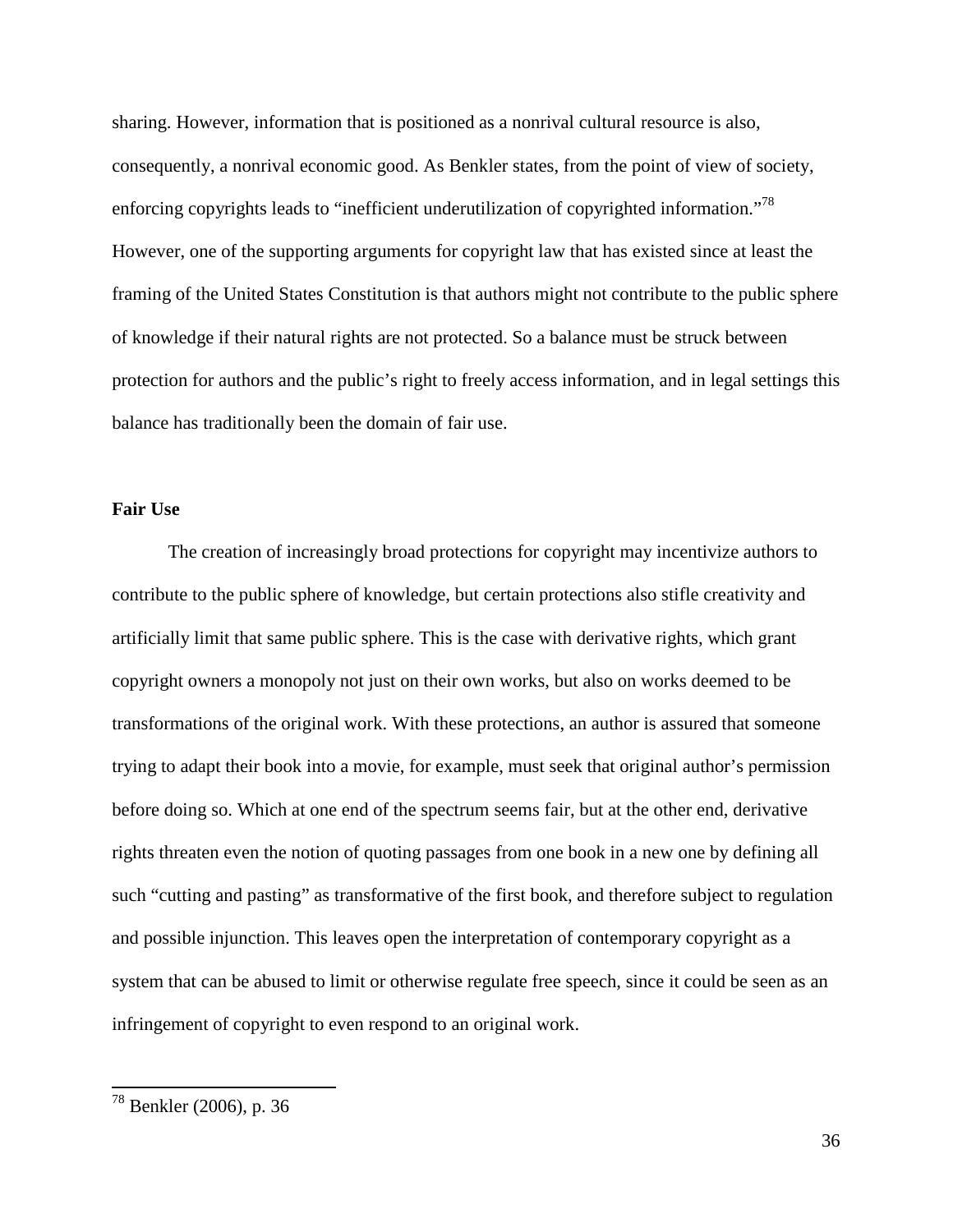Those who argue against the possibility of such a totalitarian interpretation of copyright regulations might point to fair use as a safe harbor for what are currently understood as unregulated uses of a fixed creative work, such as reading or reselling in the case of a physical book. Others could point to the legal maxim "De minimis non curat lex," which roughly means "the law doesn't care about little things," as a supposed driving force for how the law will choose to deal with copying or quoting an insignificant amount of a work protected by copyright. But with the Internet, where every use of any copyrighted work automatically produces a copy, access is no longer "de minimis," and what were previously unregulated actions such as reading or sharing are subject to regulatory restrictions. This is where fair use comes into play, but as Lessig states, "Before the Internet, reading did not trigger the application of copyright law...The right to read was effectively protected before because reading was not regulated."<sup>79</sup> The increase of regulations to keep up with technology puts a greater burden on the defense of fair use for what should remain unregulated activities. And copyright protections for things like software and ebooks (as opposed to physical books) assume that any use of them is transformative because a copy is made, and therefore subject to regulation.

These increased regulations for digital media in turn lead to the creation and enforcement of penalties for their infringement. For example, the RIAA successfully lobbied the Tennessee legislature in 2011 to make it illegal for users to willingly share their passwords with each other for streaming entertainment services like Netflix and Rhapsody, with infringements that can lead to felony charges and jail time.<sup>80</sup> Again, the initial intent of copyright as a limited monopoly to sell a fixed work is subverted to allow copyright owners powers of coercion in determining how

 $79$  Lessig (2006), p. 107

<sup>80</sup> Mike Masnick, "RIAA Wants to Put People in Jail for Sharing their Music Subscription Login with Friends," *Techdirt,* June 2, 2011, accessed August 1, 2013,

http://www.techdirt.com/articles/20110602/03411914517/riaa-wants-to-put-people-jail-sharingtheir-music-subscription-login-with-friends.shtml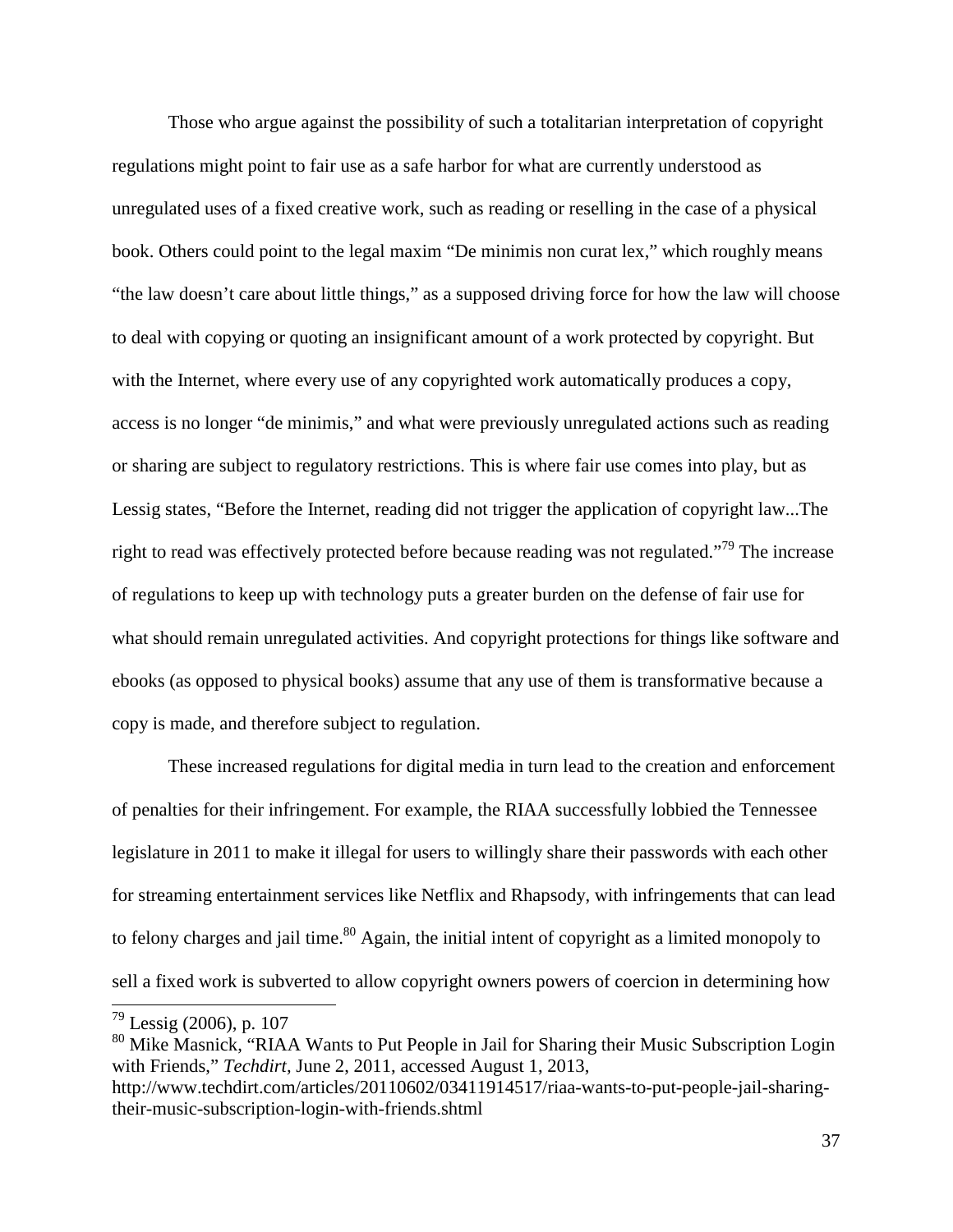intellectual property is accessed. Rick Falkvinge, an advocate for changes in information policy, also makes note that the law is not too far removed from the dystopic short story "The Right to Read," by Richard Stallman, about a University student who cannot afford the reading license that is mandated by the state as necessary to pick up a book. $81$ 

The difference between Stallman's story and Tennessee's password law is that while reading a physical book remains an unregulated activity, accessing (and thus creating a copy of) digital information is increasingly regulated. So the scope of control that a copyright owner has increases, and rights for the consumer such as the first-sale doctrine continue to fall by the wayside. This makes regulation of access the de facto norm, and increases the strain on fair use as a defense for what should be unregulated activities. This is a problem, but it might be a problem that could be kept in relative check if human agents were always in charge of determining what is or is not fair use. However, as Lessig states, rules of copyright law are increasingly built into the architecture of delivery systems for copyrighted content, so that code, devoid of the ability to determine nuance for fair use, can unfairly or inaccurately restrict  $access$ <sup>82</sup> Lessig's example for this is the permissions function on devices like Adobe's ebook reader, which allows only a certain amount of copies to be printed or digital duplicated, and so should more accurately be called controls rather than permissions. For a new e-book purchased on the device, these limitations on permissions are justified and within the rights of the copyright owner, but the same limitations are automatically placed on works in the public domain. Further, methods of encryption do not dissolve when a copyrighted work passes into the public domain,

Rick Falkvinge, "Stallman's 'The Right to Read' Becomes Dreaded, Insane Reality," *Infopolicy,* June 3, 2011, accessed August 1, 2013, http://falkvinge.net/2011/06/03/stallmans-theright-to-read-becomes-dreaded-insane-reality/

 $82$  Lessig (2006), p. 109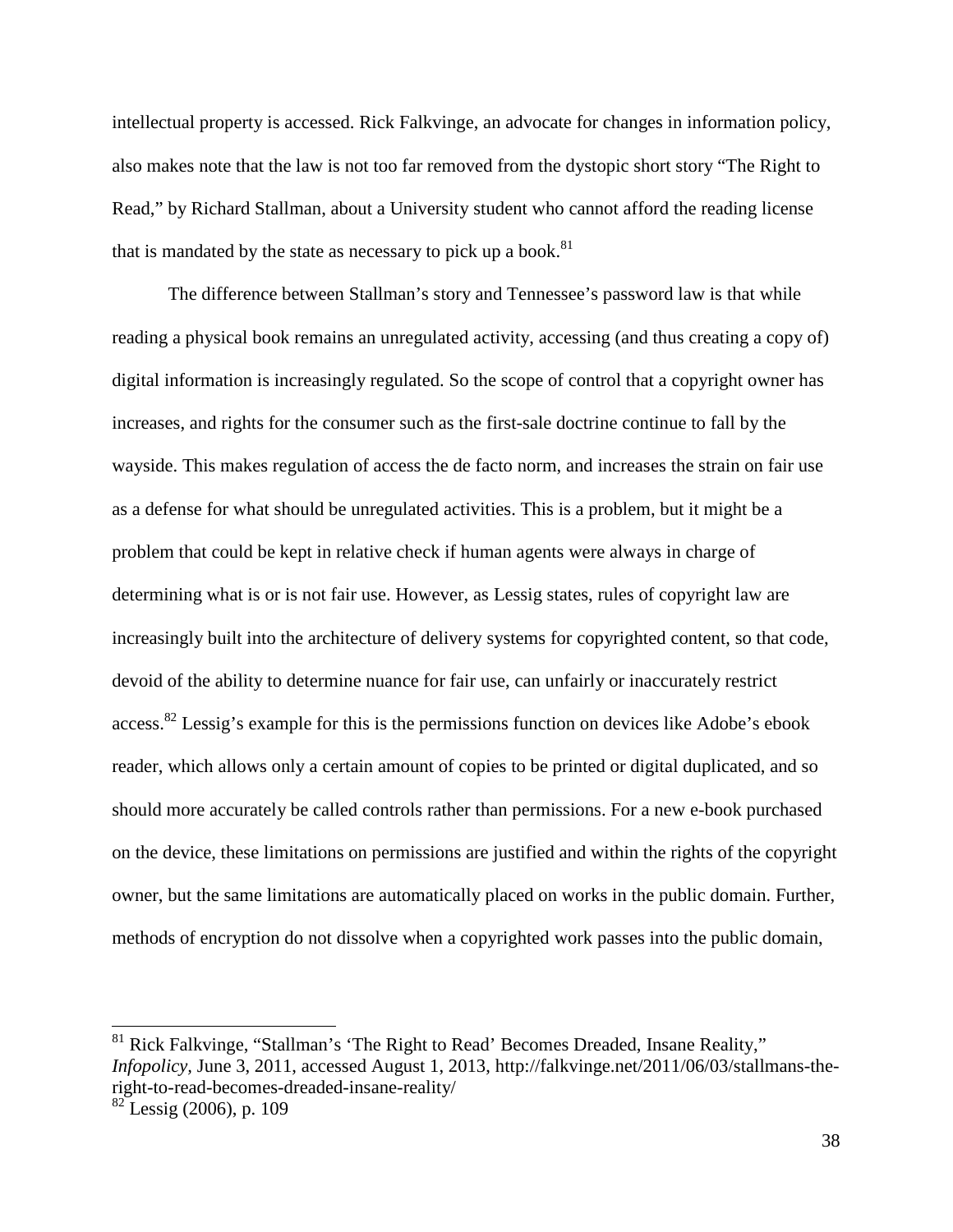so the duration of entitlement ensured by encryption is indefinite.<sup>83</sup> The problem is that the default setting for access to content is one of limitations and controls, instead of defaulting to open access unless information is proven to be under copyright.

Despite the systems for control programmed into the code of appliancized devices like the Adobe ebook reader, the code itself is not absolute. It is still possible for human programmers to hack software, essentially enabling programs to do what they were not initially intended to do, such as allow infinite copying of an e-book. So while code may be a stopgap measure for staunching the flow of information, in many situations hackers have proved that code may be circumvented, and that if anyone has the power to copy and disseminate intellectual property in a digital format, ultimate control of digital copies does not exist. Nor should it, as the ethos of generative systems holds. What is good for individuals and the expansion of the cultural commons is good for the collective of humanity, but not necessarily good for existing copyright owners. Thus, copyright owners have petitioned the government for increased legal protection, in the form of laws such as the DMCA, when code fails as an effective means of control.

As Lessig describes the DMCA, this specific law is "*legal code* intended to buttress *software code* which itself was intended to support the *legal code of copyright*."<sup>84</sup> But in a curious twist, it does this not by regulating copyrighted works themselves, instead regulating the devices that are used to hack code that regulate copyrighted works. This is how George Hotz was prosecuted for hacking his iPhone and Playstation 3. Hotz may have been able to defend as fair use his hacking of these devices under copyright law, but when he breached the DMCA, he was charged with circumventing copyright *protection systems*, not copyright itself. In another case, Princeton academic Ed Felten of Princeton led a group of computer scientists in removing the

<sup>&</sup>lt;sup>83</sup> Fisher (2004), p. 152

<sup>84</sup> Lessig (2006), p. 116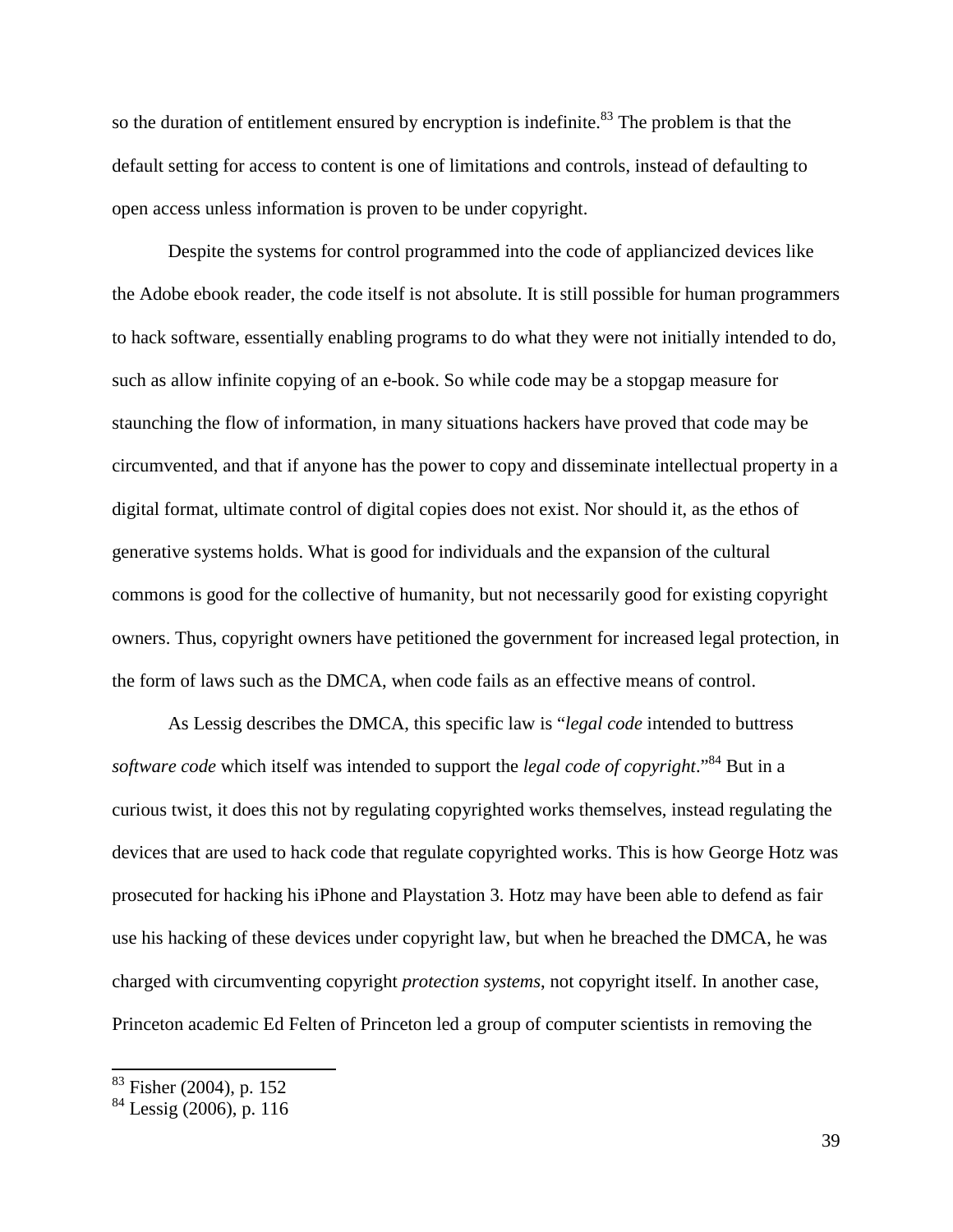digital watermarks placed on music by the RIAA in the form of SDMI (Secure Digital Music Initiative), but renounced the \$10,000 reward offered by the RIAA so he could instead publish the results. The RIAA threatened legal action under the DMCA, but Felten's own declaratory judgment suit alleged that such action would violate the First Amendment. The RIAA then issued a statement that it was alright to publish the results. Fortunately, at least in this case, the U.S. Department of Justice has assured researchers like Felten that the DMCA may not be used to limit free speech in this way, although future interpretations of the law might not be so lenient to the free speech of academic researchers.<sup>85</sup>

Copyright owners empowered by the increased scope of copyright law have even less reason to show leniency to copyright infringements on the Internet, coupled with a greater ability to detect those same infringements. Since networked personal computers create copies of everything as an essential step of running software, every action the user makes is subject to regulation. So, a curious dichotomy arises: personal computers serve a vital function of allowing unrestricted access to the generative system that is the Internet. But at the same time, activities that were unregulated when performed offline are now potential breaches of copyright when enacted online. "Misuse is easier to find and easier to control," states Lessig.<sup>86</sup> Again, the original intent of copyright was only to grant a limited monopoly for a brief period of time, but today its scope and duration has ballooned to the point where the monopoly is no longer limited, and ownership of a copyright extends to derivative interpretations of a fixed work.

For those who own copyrights, then, there is the possibility of unprecedented control over innovation and creativity for society as a whole, and this is exacerbated by the concentration of the media into fewer and fewer distinct entities. As Senator John McCain stated in 2003, "five

<sup>&</sup>lt;sup>85</sup> Fisher (2004), p. 97

<sup>86</sup> Lessig (2006), p. 120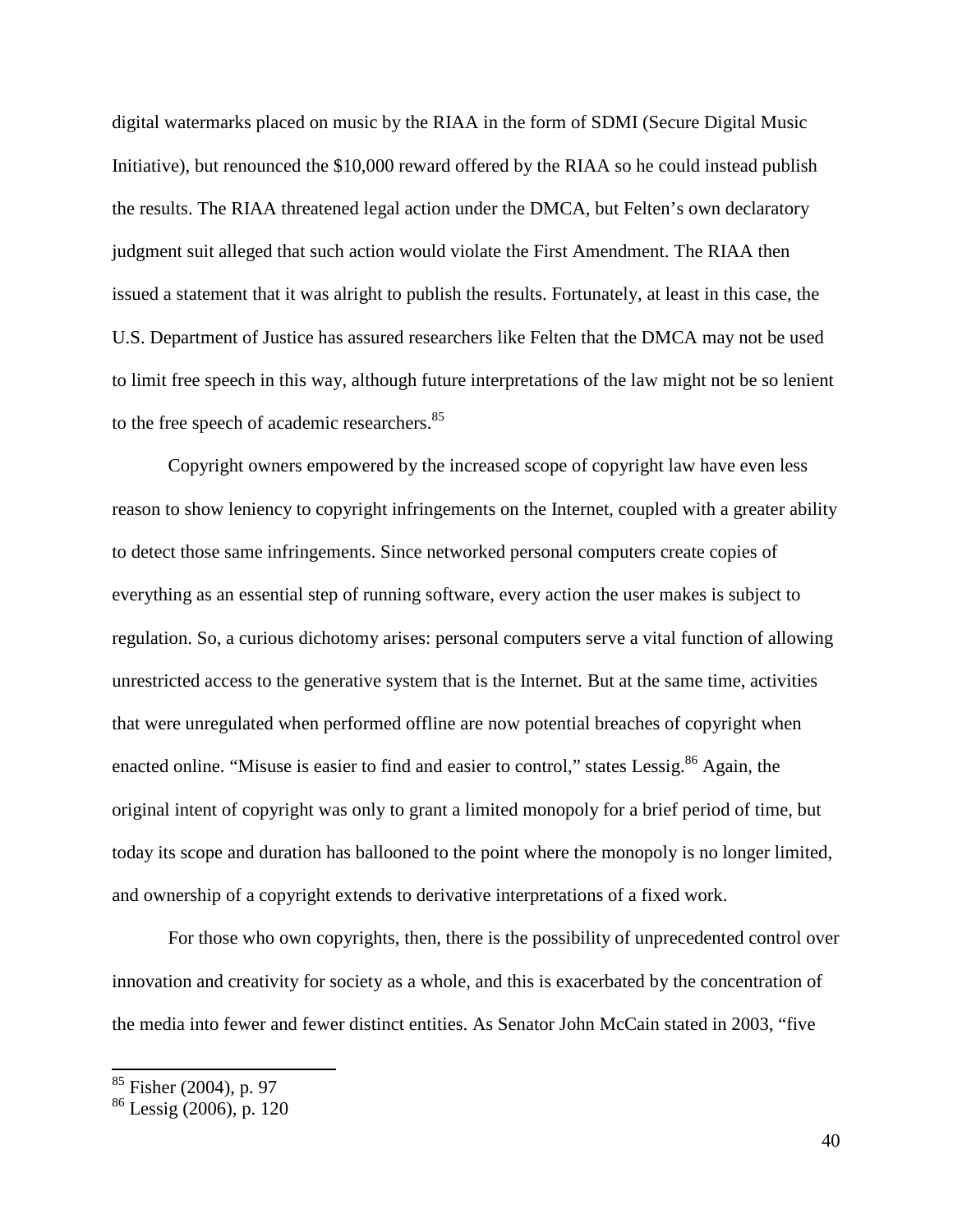companies control 85 percent of our media sources,"<sup>87</sup> a result of deregulation of media ownership in the early 1990s. Theoretically, this integration could still result in meaningful creation of intellectual works, albeit under the ownership of an elite few. But in all likelihood, this integration affects creativity in a negative manner, as large media conglomerates attempt to repurpose existing intellectual properties rather than foster new or innovative ones. Again, this is the lesson from Christensen's *The Innovator's Dilemma*, where large traditional firms find it rational to ignore disruptive technologies that compete with their core business. These large firms find it more profitable to produce sustaining innovations or creative works that do not venture too far outside of what is already being produced. It is then left to independent agents to produce truly disruptive and innovative creative works, but this is increasingly difficult to do in a media landscape with such a small amount of true competition, and where every action of creativity or media interaction is subject to regulation.

Independent agents who want to create outside of traditional firms and publishing houses do have the option to potentially reach a mass audience by using online service providers like YouTube and Amazon, but this option comes with its own set of problems. Amazon's CreateSpace ebook publishing service allows authors to quickly bring their books to the marketplace, but claims of trademark or copyright infringement, even false ones, will result in Amazon just as quickly removing those books from the service. This was the case with M.C.A. Hogarth, a woman who wrote an ebook, *Spots the Space Marine*, which Amazon took down after the U.K. company Games Workshop claimed to have a trademark right to the term "space

<sup>&</sup>lt;sup>87</sup> FCC Oversight: Hearing Before the Senate Commerce, Science and Transportation Committee,

<sup>&</sup>lt;sup>87</sup>108th Cong., 1st sess. (22 May 2003) (statement of Senator John McCain)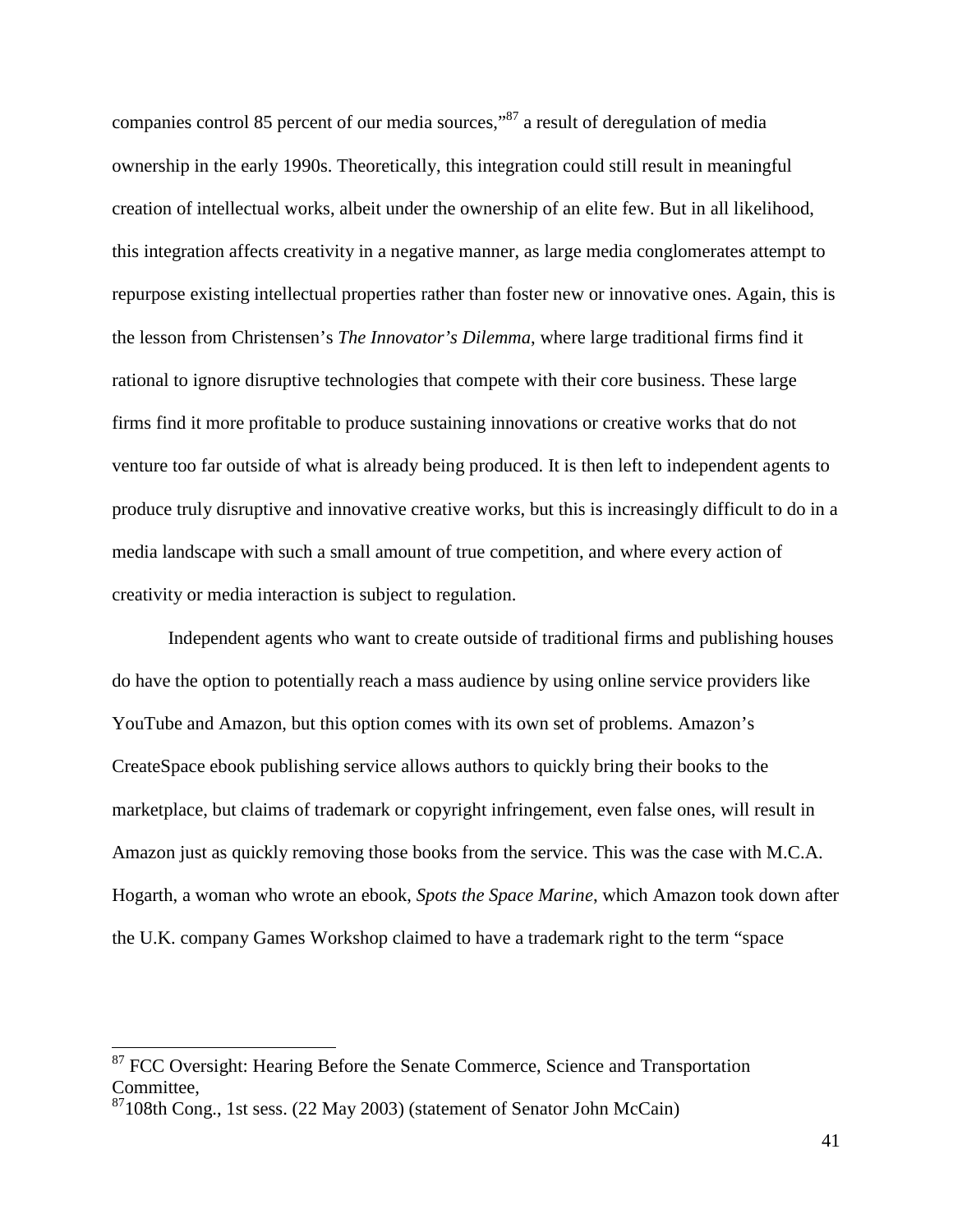marine."<sup>88</sup> In fact, this trademark was registered to prevent competition in the games marketplace, but Games Workshop believed that its expansion into ebooks about its own space marine characters expanded proprietary interest in the term to literature. This is even more disturbing when one considers that the term "space marine" has been used in science-fiction since at least 1932, with the *Amazing Stories* tale "Captain Brink of the Space Marines."<sup>89</sup> It was only through the help of the Electronic Frontier Foundation that Hogarth was able to convince employees at Amazon that the trademark infringement claim was bogus and have her book reinstated.

The larger issue at play is that although creators do have more platforms today for distributing creative and intellectual work, these platforms are compromised by laws that favor increased regulation of creative content and presume that independent creators are infringing on the proprietary rights of existing firms. Therefore, even the most liberal service providers would prefer to remain neutral in disputes of ownership, and will defer to removing offending content at the first sign of a cease and desist letter. Again, this is an even bigger problem when coupled with the fact that there are less and less large media conglomerates for an author to solicit on the path to traditional publication, and without competition between many firms, innovation suffers as corporations choose to play it safe.

For the good of the public at large and the continuation of cultural innovation through creativity, it is necessary for copyright owners and corporations to change and adapt to the open structure of the Internet, not to seek regulation that continues to protect their proprietary interests. These proprietary interests should not be abandoned entirely, but they must be balanced

<sup>&</sup>lt;sup>88</sup> Corynne McSherry, "Trademark Bully Thwarted: Spots the Space Marine Back Online," *Electronic Frontier Foundation*, February 8, 2013, accessed August 7, 2013, https://www.eff.org/deeplinks/2013/02/trademark-bully-thwarted-spots-space-marine-backonline

<sup>89</sup> Cover viewable online at http://pulpcovers.com/captain-brink-of-the-space-marines/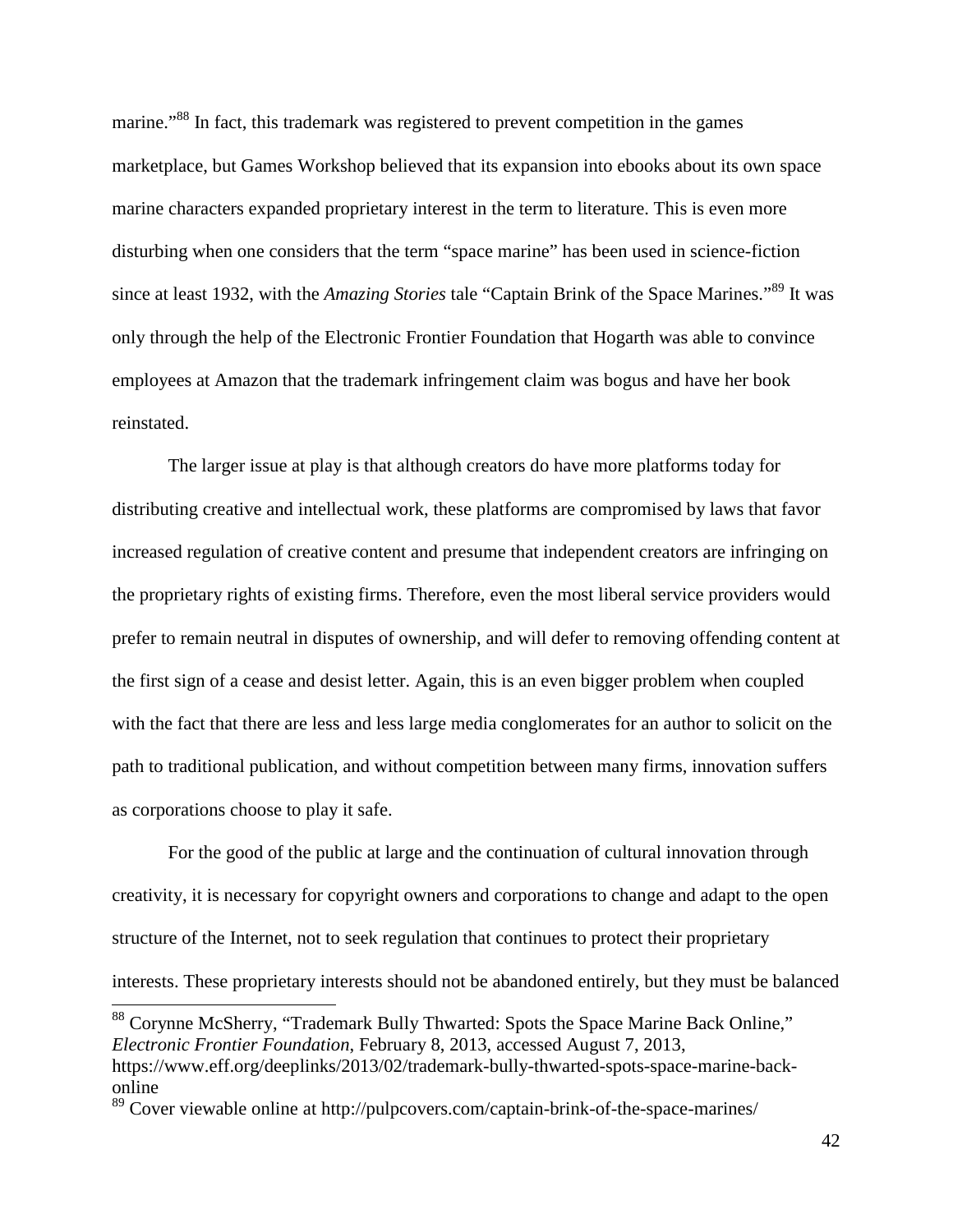with citizens' rights to access creative and intellectual works. Further, proprietary interests defined by law should consider just what kinds of property are being protected.

#### **Protecting the Public Domain**

Zechariah Chafee stated in a lecture on copyright from 1945 that objections to intellectual property indicate a general distaste for private property, but he also acknowledged that differences among types of property should result in differences in their treatment by law. Building from that, David Lange noted in 1981 that the expanding scope of intellectual property interests through changes in copyright law should be offset by a purposeful expansion of individual rights in the public domain.<sup>90</sup> Whether this is a job best suited for private organizations or the government is up for debate, but legal realists have stated that any property rights must be created in a way that balances public and private interests. To this effect, several organizations, both public and private, are currently engaged in contributing to an open universal generative network and cultural commons. Among these are Google with its controversial Google Books scanning project, and the partnership of major research institutions that contribute to the non-profit HathiTrust project.

But it has not been strictly the purview of organizations to expand the cultural commons and ensure that the culture of the past is available to the citizens of today. Private agents, acting without commercial interest, have used the low-cost publishing platform of the Internet to distribute public domain works. One such agent is Eric Eldred, a retired computer programmer who, in 1995, uploaded the works of Nathaniel Hawthorne to a server, in an example of what

<sup>90</sup> David Lange, "Recognizing the Public Domain," *Law & Contemporary Problems 44* (1981): 147-178.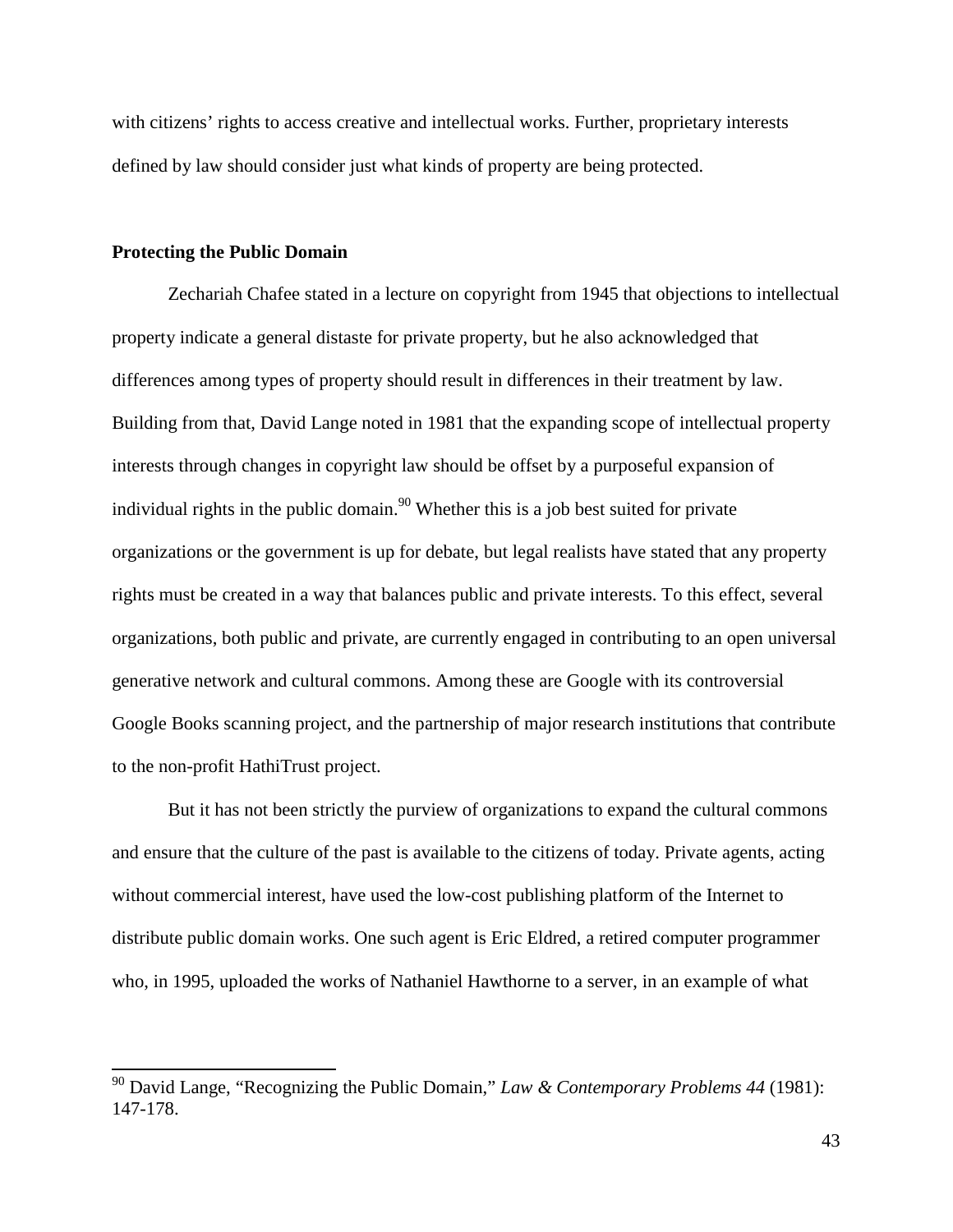Lessig calls a "noncommercial publication of public domain works."<sup>91</sup> Eldred even added annotations and contextual images, so that his contribution to the public domain was transformative of the original works. He enjoyed the project, and continued adding other authors to his online archive, until his planned addition of Robert Frost's collection of poems *New Hampshire* was inhibited by Congress' decision in 1998 to expand the duration of copyright again through the Sonny Bono Copyright Term Extension Act.

The example of Eric Eldred and his efforts to enrich the public domain points to the harm that is caused by unrestricted extensions of copyright. While certain copyrights, such as those held by the estate of Robert Frost, may continue to be profitable to their owners, the vast majority hold no commercial value, and are therefore much more likely to disappear from the public consciousness entirely. It is only within the safety of the public domain that those works would ever be able to find a meaningful second life as noncommercial publications uploaded and shared by concerned citizens.

Research by Paul J. Heald at the University of Illinois emphasizes the loss to the cultural commons caused by excessive copyright terms. Heald used a webscript to crawl the online bookseller Amazon, showing that there were as many newly-published books available from the 1910s as there were from the 2000s, and that the number of newly-published books from the 1850s (close to 80) was twice that of books from the 1950s (under 40). As Heald puts it, "Copyright correlates significantly with the disappearance of works rather than with their availability. Shortly after works are created and proprietized, they tend to disappear from public view only to reappear in significantly increased numbers when they fall into the public domain

 $91$  Lessig (2006), p. 154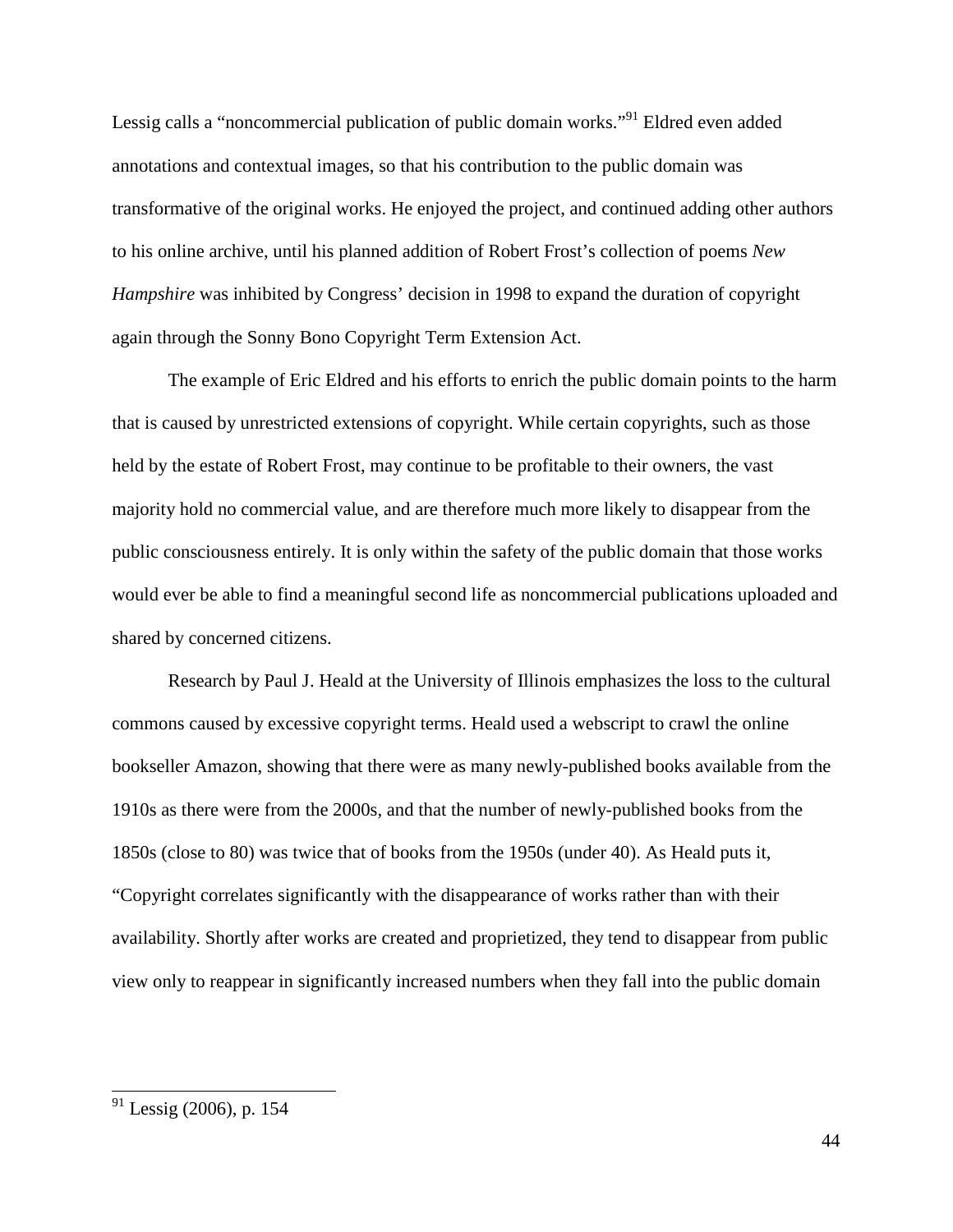and lose their owners."<sup>92</sup> Heald's research also suggests that the commercial lifespan for most creative works is brief, so that publishers are deterred from releasing books again until they are in the public domain.

So if publishers do not reissue books that are not currently in the public domain, and copyright terms continue to be extended indefinitely, what happens to intellectual and creative works without commercial value from 1923 onwards? If no one digitizes or otherwise copies those works, it is possible that existing copies will rot away. This fate is an even greater threat for film on nitrate-based stock, which, if not transferred to safety stock, will gradually dissolve over time. And this would mean the loss of basically any film produced before 1952.

Part of the problem with current copyright laws is that copyrights are granted automatically and remain in effect by default for close to a century. As Lessig states, the consequence of this is that we live in a "permission society" for accessing creative works.<sup>93</sup> It is necessary to identify the owner and gain permission to build upon his or her work, a task that is made unnecessarily difficult by having no central copyright registry. Copyright has expanded in scope to such a degree that it is also necessary and prudent to weaken the regulation of copyright in order to strengthen cultural creativity. "Never has copyright protected such a wide range of rights, against as broad a range of actors, for a term that was remotely as long," as Lessig states.<sup>94</sup>

Eldred, with the help of Lessig and the law firm of Jones, Day, Reavis and Pogue, attempted to bring those sweeping rights back into balance with the public domain by filing a

 $92$  Rebecca J. Rosen, "The Hole in Our Collective Memories: How Copyright Made Mid-Century Books Vanish," *The Atlantic*, July 30, 2013, accessed August 3, 2013, http://www.theatlantic.com/technology/archive/2013/07/the-hole-in-our-collective-memoryhow-copyright-made-mid-century-books-vanish/278209/

 $93$  Lessig (2006), p. 187

 $94$  Lessig (2006), p. 126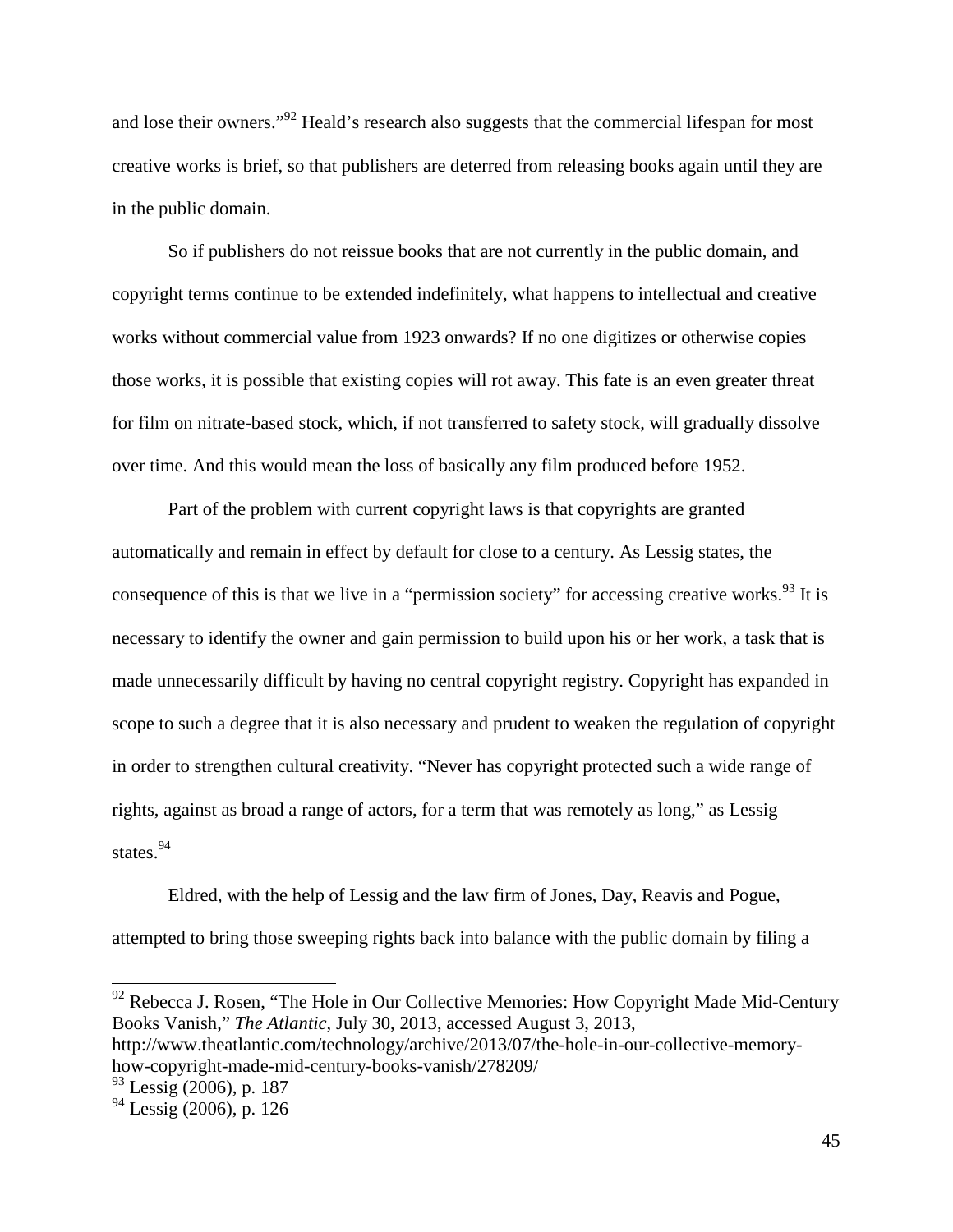lawsuit in 1999. This suit asked the federal district court in Washington, D.C., to declare the Sonny Bono Copyright Term Extension Act unconstitutional, under the claims that extending existing terms violated the Constitution's "limited times" requirement, and that extending terms by another twenty years violated the First Amendment.<sup>95</sup> Lessig and company lost the case, partly as a result of how representatives of certain popular copyrighted works frame the argument of legal proprietary interest in intellectual works as a form of moral guardianship.

Representatives for the estate of Dr. Seuss, for example, argue that if that author's works were in the public domain, transformative works of stories such as "The Cat in the Hat" could be used to "glorify drugs or to create pornography."<sup>96</sup> Meanwhile, the estate of George Gershwin argues that it should continue to have a monopoly on the rights to the play "Porgy and Bess" because it has the moral duty to refuse to license it to anyone who does not cast African-Americans in the roles. Implicit in both of these arguments is the idea that the public is not to be trusted with certain intellectual property, which should remain under exclusive control in perpetuity. Lessig describes this assumption as a result of the blind acceptance of the idea of property in American culture. "[W]e don't even question when the control of that property removes our ability, as a people, to develop our culture democratically."<sup>97</sup> While a copyright is in effect, its owner has an economic monopoly on that intellectual work, but that monopoly should not last forever, and it should not impede radical interpretations or derivations of the original work anyway (even interpretations dealing with potentially sensitive issues like drugs and race), as such limitations clearly violate the freedom of speech granted by the First Amendment.

Another argument against the CTEA is the extension of copyrights ostensibly seeks to rectify problems of the past that are no longer possible to fix. The stated purpose of copyright in

<sup>&</sup>lt;sup>95</sup> Lessig (2006), p. 164

<sup>96</sup> Lessig (2006), p. 166

 $97$  Lessig (2006), p. 187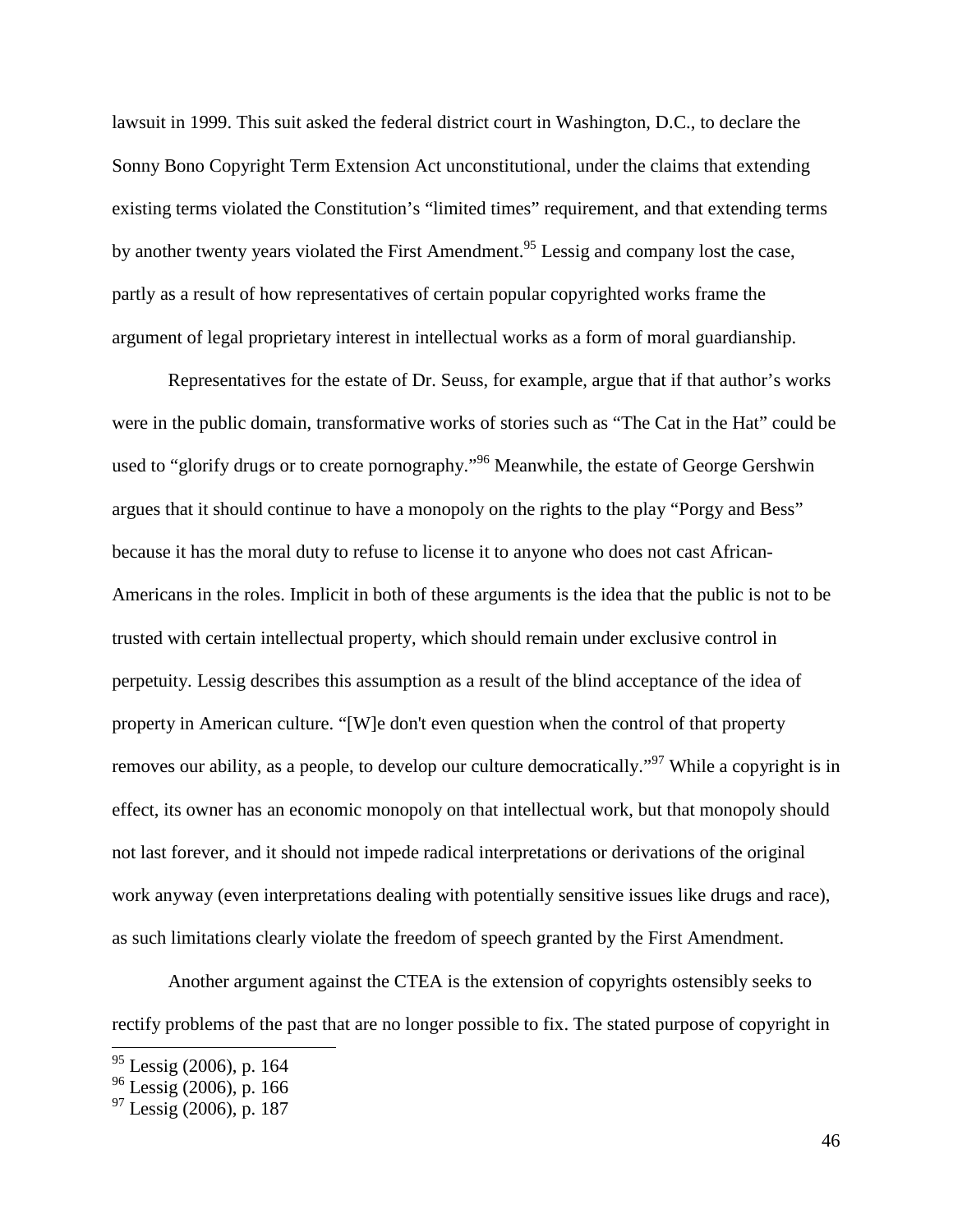the Constitution is to "promote the progress of science and the useful arts," but the effect of that promotion can only be considered in the present. No amount of copyright extension will further promote science and art in the year 1923. If Congress wants to increase the term of copyright, then, it only makes sense to make a new term of copyright applicable to present and future intellectual works, not those from the past. As Lessig states, "No matter what we do today, we will not increase the number of authors who wrote in 1923."<sup>98</sup> So if that is the case, then why do corporate interests continue to lobby for extensions of copyright?

Corporations and other owners of profitable copyrights are not strictly motivated by the desire to protect their content. Instead, copyright term extensions are a way to assure that nothing else enters the public domain, which, for owners of copyrighted material, potentially serves as just another source of competition for audience attention. But the public domain is even more dangerous than another commercial competitor, because it has no commercial interests of its own. And since commercial and noncommercial material share the common delivery system that is the Internet, a strong public domain has a distinct advantage over copyrighted content that requires additional permissions to access, distribute, and transform works. For that reason, many corporate owners of valuable copyrights would prefer that no other intellectual works ever enter the public domain, with 1923 as the current bulwark. "As a good Republican might say, here government regulation is simply getting in the way of innovation and creativity. And as a good Democrat might say, here the government is blocking access and the spread of knowledge for no good reason," writes Lessig, describing the importance of changing copyright's strictures in a political context.<sup>99</sup>

<sup>&</sup>lt;sup>98</sup> Lessig (2006), p. 207

<sup>99</sup> Lessig (2006), p. 177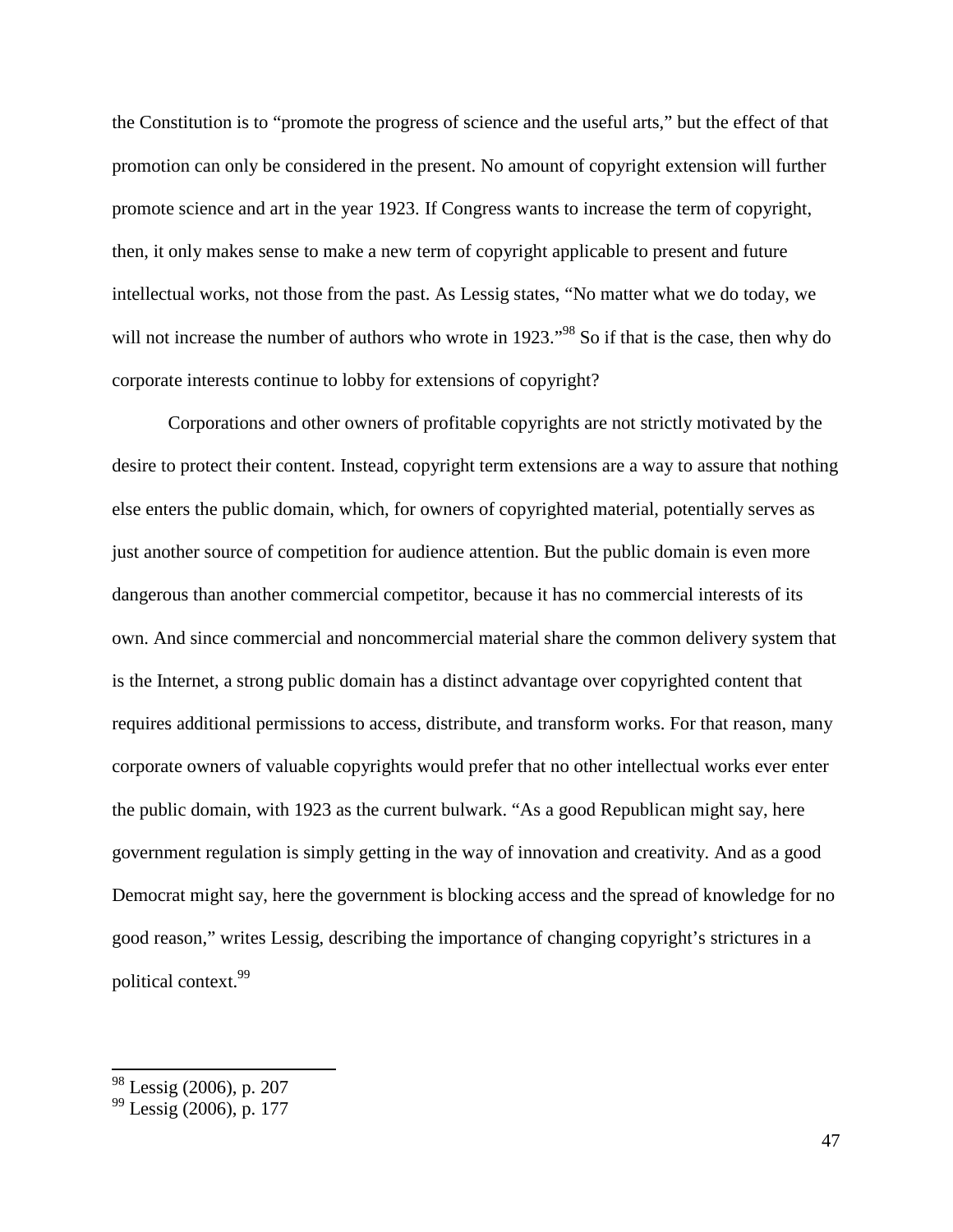It is also important to note that works in the public domain are not valueless, and there are organizations which still profit from them. The difference between works in the public domain and those under copyright is only that there is no monopoly on who is able to legally profit from their distribution. As described earlier in this thesis, there is no copyright on the opinions of the Supreme Court, and anyone can freely access them through a library. However, Lexis and Westlaw also have electronic versions of case reports available to their service subscribers, and they can charge users for the privilege of gaining access to court opinions. This is one example of how a free market decides what the value of content is without the burden of excessive regulation and interminable monopolies.

#### **Conclusions**

 As this thesis has shown, governments, private interest groups, authors, and representatives of the public have engaged in arguments about the proper role and implementation of copyright for hundreds of years, and it does not seem as though the debate will subside any time soon. Ever since the invention of the printing press made the technologically-assisted transmission of information an enterprise ripe for profit, these parties have argued about just who should reap that profit. Beginning with the Statute of Anne, copyright legislation has typically been enacted as a means of suppressing monopolistic practices regarding information while still incentivizing authors to add to the public sphere of knowledge. In America, the founding fathers made explicit in the Constitution the notion that copyright was meant primarily to "promote the progress of science and the useful arts," and subsequent iterations of copyright law express the same goals.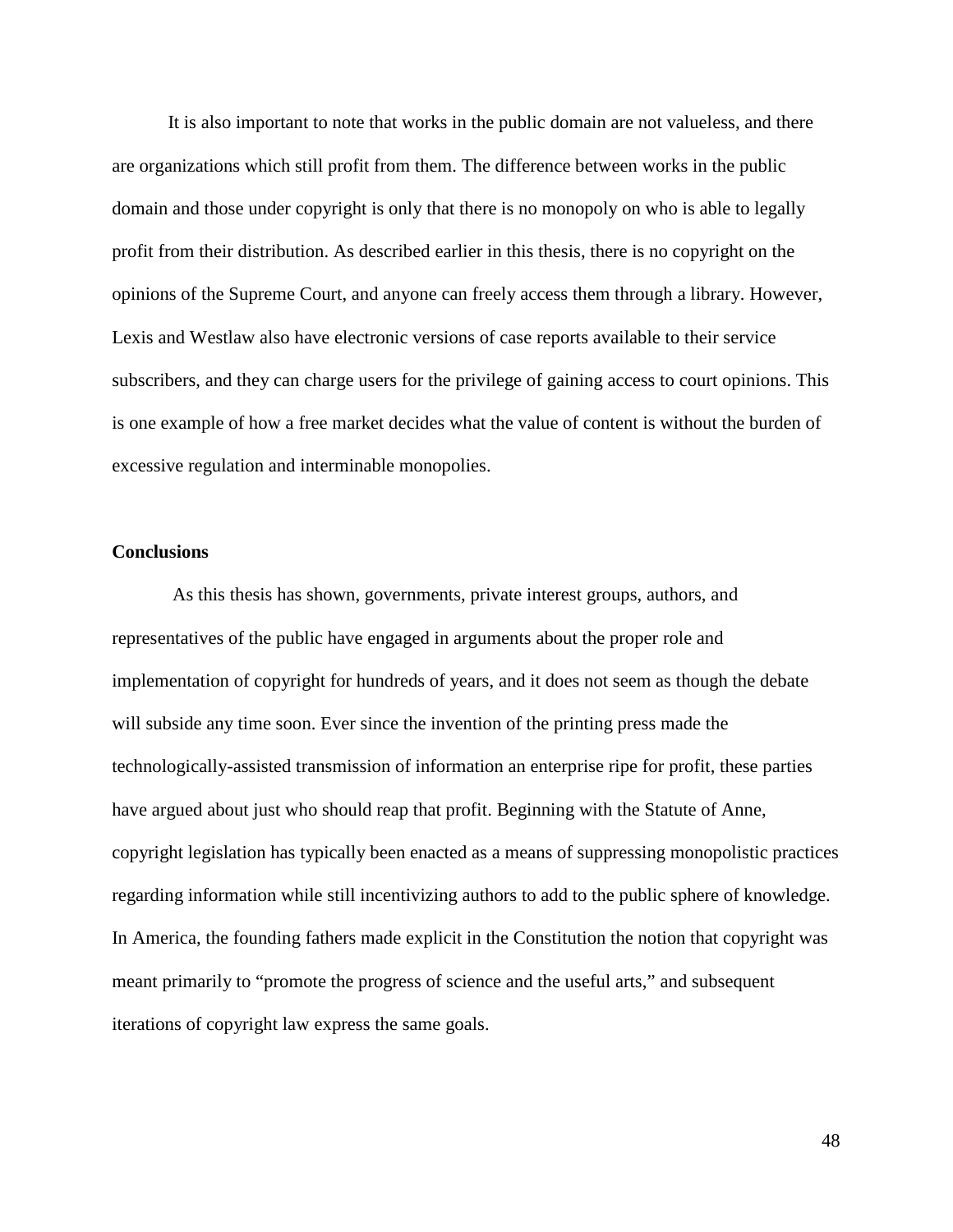But while the ostensible goals of copyright have remained the same, changes in technology continue to necessitate changes in copyright legislation, as new forms of expression such as film and sound recordings enter the marketplace alongside the maps, charts, and books that were the initial recipients of U.S. copyright protections. In addition, advances in technology having to do with digital reproduction and the communication standards made possible by the Internet simultaneously create potential for generativity and disruption. The generative power of the Internet benefits the learning capabilities of end users who engage with copyrighted material, but at the same time disrupts traditional distribution models and potentially endangers the market advantage previously enjoyed by copyright owners. For this reason, corporations that own valuable copyrights want to staunch this disruption with greater regulation of how audiences interact with creative works, including legal sanctions for activities that were previously unregulated, such as the mere act of reading.

A realistic assessment of the current legal landscape must grant that existing power structures will continue to petition Congress for increased proprietary control of creative works, and receive it. Corporations will also continue to develop new appliancized devices that strictly regulate access to content, coupled with legislation like the DMCA that prevents the manipulation of these devices to allow greater access by the user. The irony, then, is that these corporate interests want to infringe on the property rights of individuals who own these devices for the sake of enforcing supposed property rights in the intangible ideas that are communicated through these devices. And if appliancized devices that strictly regulate access become the standard, and there is every reasons to suspect that they might, then concepts such as fair use will fall by the wayside as software code is increasingly expected to determine what is or is not a legal means of access to information.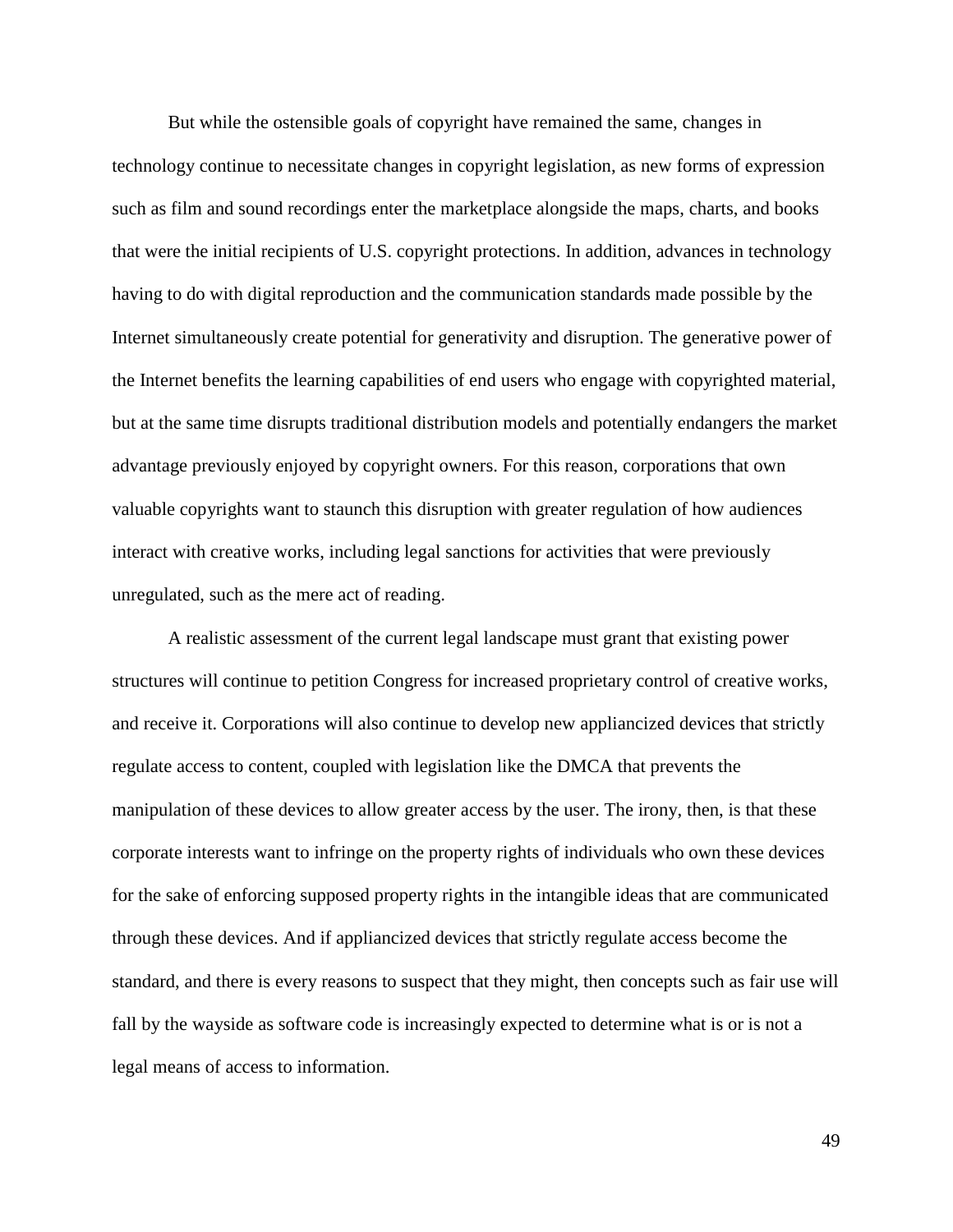The disruption of traditional distribution models by digital technologies has not only stretched the fair use doctrine to the point of breaking, but these technologies have also confused the notion of owning an iteration of a work versus owning the copyright in that work, impeding previous users rights such as the first sale doctrine. Some individuals and organizations view their ownership of a copyright as a natural right that extends to control over just how every iteration of a work is used or accessed. However, it is important not to lose sight of the fact that Congress' grant of a copyright is a privilege that carries with it an obligation to society to promote learning. Therefore, copyright owners should be prepared to enjoy the benefits of a temporary economic monopoly only if they also realize that it is impossible to simultaneously hold a cultural monopoly where only those who seek permission to engage in regulated versions of activities like reading may gain access to information.

Instead, a free market for creative and intellectual works should be the default setting for the effective spread of culture. In order to continue to "promote the progress of science and the useful arts," monopolies should be granted to authors of new works. However, these monopolies, called copyrights, should be temporary and not subject to automatic unlimited extension. This is in line with the founders' intentions for copyright, and is the most effective way to encourage public benefit from the dissemination of intellectual and creative expression, which is the primary purpose of such monopolies. If, instead, there are excessive rewards granted by copyright monopolies, such as monopolies that can extend up to four human generations, then private control will totally eclipse social benefit, and limited monopolies will transform into absolute monopolies that will guarantee a profit even if the copyright owner must sue the customer in order to receive it. Granting such complete proprietary control of interminable copyrights to private ownership undermines the stated purpose of all copyright legislation, and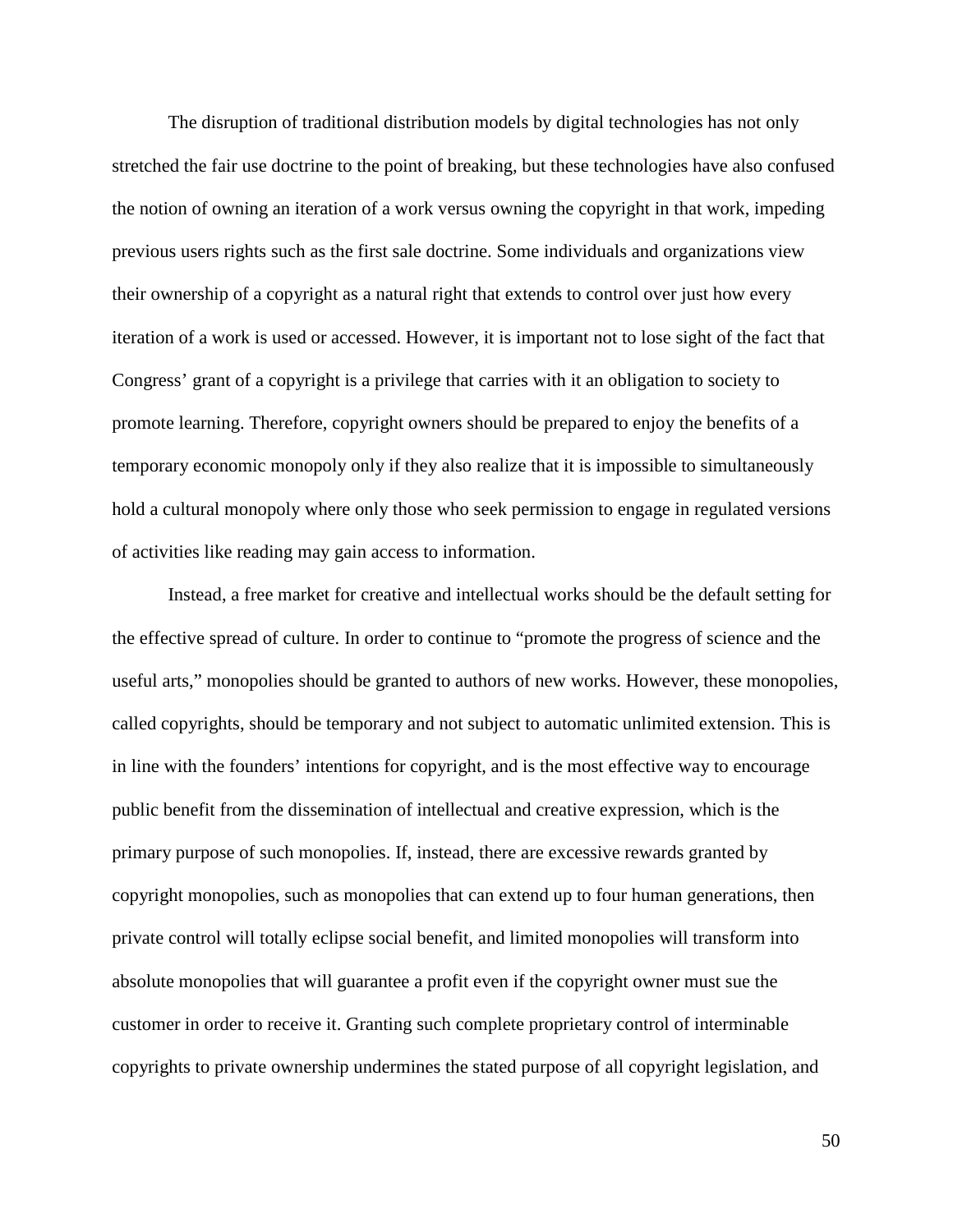diminishes the public's ability to educate itself. And while there is benefit in incentivizing authors with temporary economic monopolies, the words of John Milton may best express the ultimate danger of locking down the marketplace of ideas:

*Truth and understanding are not such wares as to be monopolised and traded in by tickets and statutes, and standards. We must not think to make a staple commodity of all the knowledge in the Land, to mark and license it like our broad cloth, and our woolpacks.*<sup>100</sup>

Instead, it is in the best interests of society, economically and intellectually, to implement any new copyright legislation with the same integrity and sense of purpose that was intended by the framers of the Constitution, such that individuals may be rewarded for their intellectual efforts, but not interminably, and not at the expense of the public's ability to educate itself.

<sup>100</sup> John Milton, "The New Inquisition," from the *Areopagitica*, collected in *English Prose Vol. II. Sixteenth Century to the Restoration*. Henry Craik, ed. (1916) Retrieved from http://www.bartleby.com/209/417.html on September 10, 2013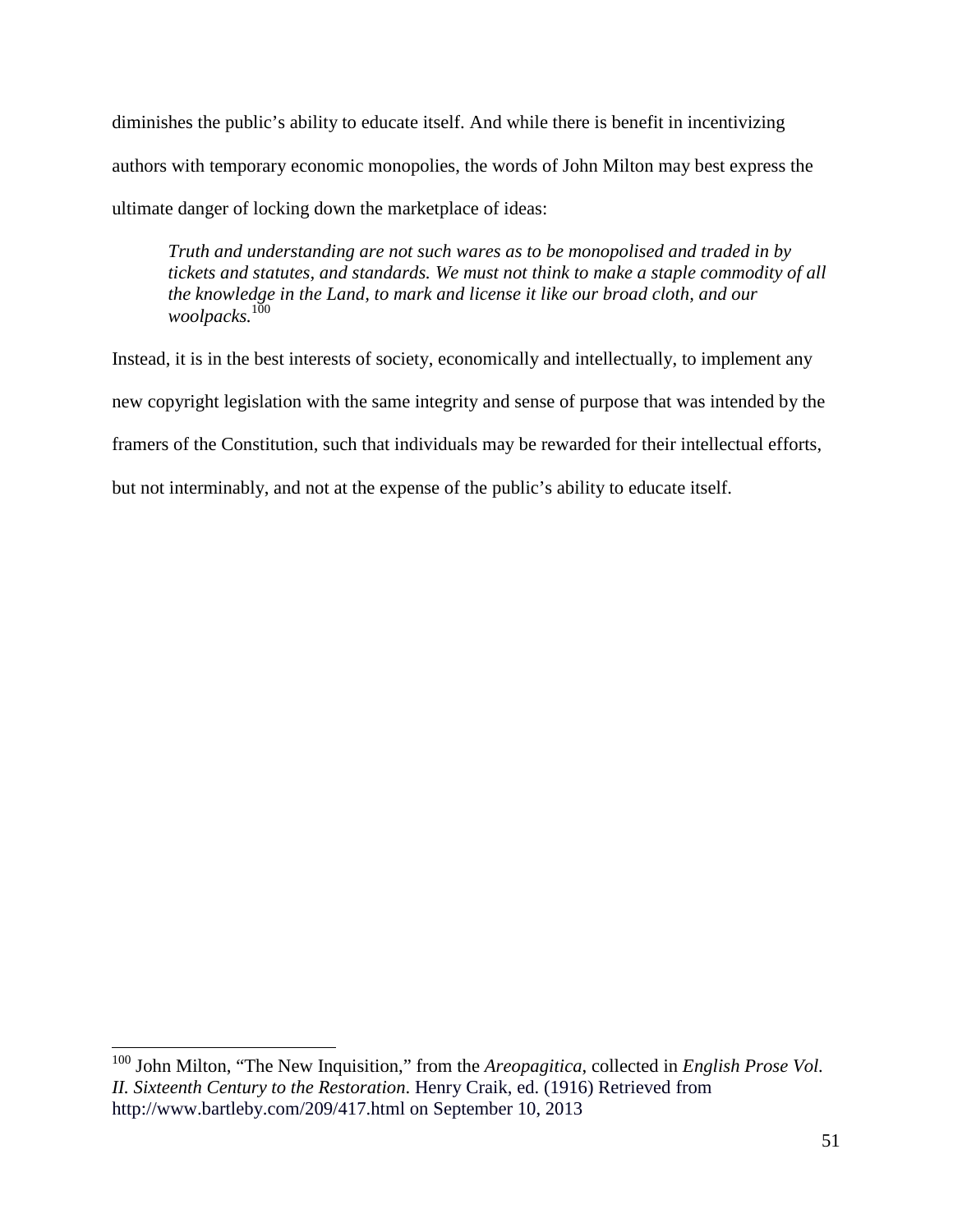#### **Bibliography**

- Howard B. Abrams, "The Historic Foundation of American Copyright Law: Exploding the Myth of Common Law Copyright," *Wayne Law Review* 29 (1983): 1119-1191.
- James J. Barnes, *Authors, Publishers and Politicians: The Quest for an Anglo-American Copyright Agreement 1815-1854*, (Columbus: Ohio State University Press, 1974)
- Yochai Benkler, *The Wealth of Networks: How Social Production Transforms Markets and Freedom.* New Haven, CT: Yale University Press, 2006)
- Primary Sources on Copyright (1450-1900), eds L. Bently & M. Kretschmer, www.copyrighthistory.org
- Robert H. Bork, *The Tempting of America: The Political Seduction of the Law* (New York: Free Press, 1990)
- R.R. Bowker, *Copyright, its History and its Law: Being a Summary of the Principles and Practice of Copyright with Special Reference to the American Code of 1909 and the British Act of 1911*, (Boston: Houghton Mifflin, 1912)
- B.W. Bugbee, *The Genesis of American Patent and Copyright Law*, (Washington, D.C.: Public Affairs Press, 1967)
- Clayton Christensen, *The Innovator's Dilemma: When New Technologies Cause Great Firms to Fail* (Cambridge: Harvard Business School Press, 1997)
- Verena Dobnik, "Reddit Co-founder Dies Weeks Before Trial," *Stuff*, January 14, 2013, accessed July 18, 2013, http://www.stuff.co.nz/technology/8174527/Reddit-co-founderdies-weeks-before-trial
- Rick Falkvinge, "Stallman's 'The Right to Read' Becomes Dreaded, Insane Reality," *Infopolicy,*  June 3, 2011, accessed August 1, 2013, http://falkvinge.net/2011/06/03/stallmans-the-right-to-read-becomes-dreaded-insanereality/
- William W. Fisher III, *Promises to Keep: Technology, Law, and the Future of Entertainment* (Stanford, CA: Stanford University Press, 2004)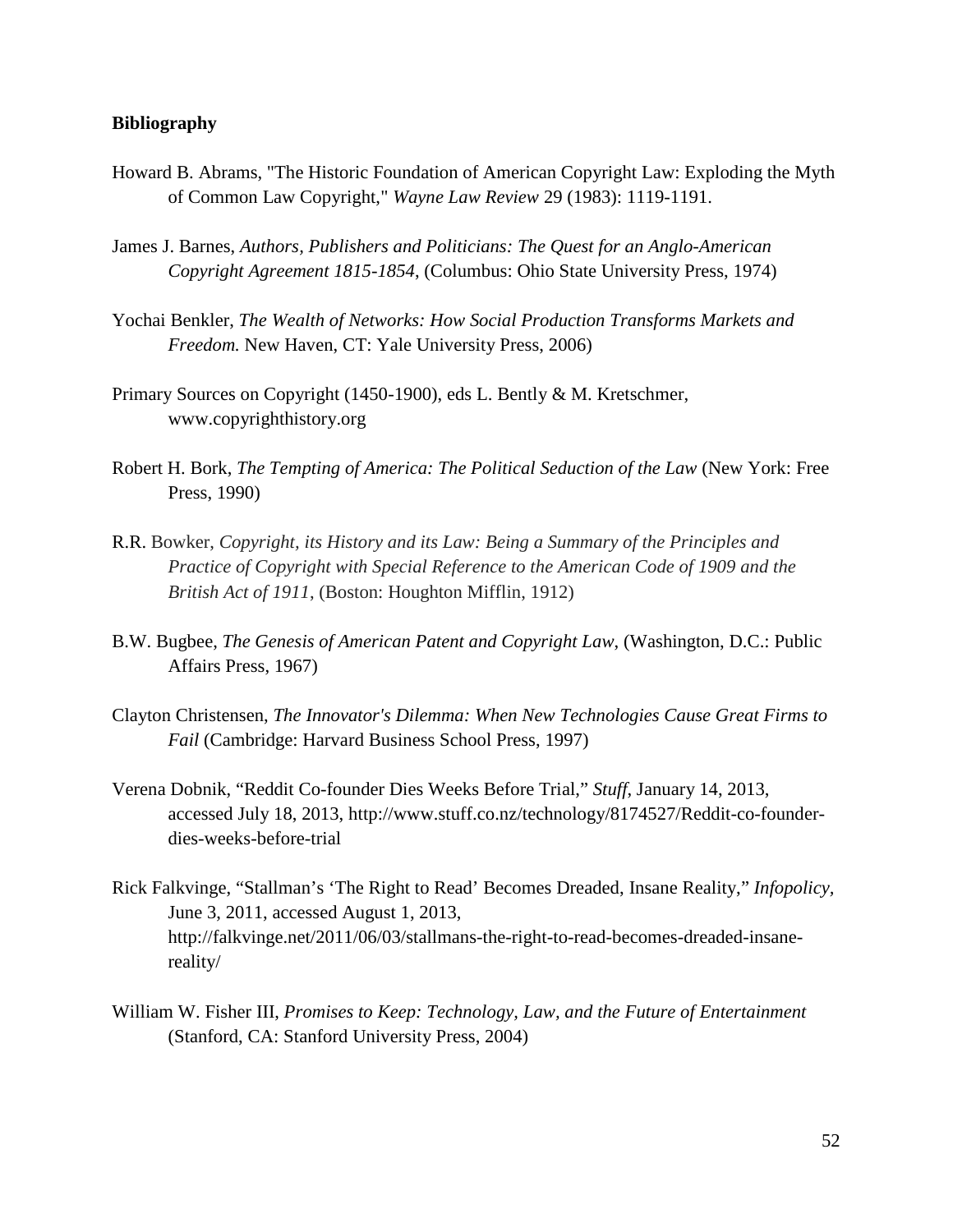- William W. Fisher III, "Reconstructing the Fair Use Doctrine," *Harvard Law Review* 101, no. 8 (1988): 1661-1795.
- Paul Graham, *Hackers and Painters: Big Ideas from the Computer Age* (Sebastopol, CA: O'Reilly Media, 2004)
- Great Britain, *Statutes at Large,* 8 Anne, c. 19 (1710)
- Brad A. Greenberg, "More Than Just a Formality: Instant Authorship and Copyright's Opt-Out Future in the Digital Age." *UCLA Law Review* 59, no. 4 (2012)
- Grant Gross, "Lawmakers Pledge to Change Hacking Law During Swartz Memorial," *PC World*, February 5, 2013, accessed August 10, 2013, http://www.pcworld.com/article/2027149/lawmakers-pledge-to-change-hacking-lawduring-swartz-memorial.html
- Thomas Jefferson, vol. 6 (Andrew A. Lipscomb and Albert Ellery Bergh, eds., 1903)
- Brewster Kahle, "A Free Digital Library," *TED Talks*, December 2007, accessed August 15, 2013, http://www.ted.com/talks/brewster\_kahle\_builds\_a\_free\_digital\_library.html
- Chuck Klosterman, *I Wear the Black Hat: Grappling with Villains (Real and Imagined)* (New York: Scribner, 2013)
- *The Founders' Constitution* ed. by Philip B. Kurland and Ralph Lerner, 5 vols. (Chicago: University of Chicago Press, 1987)
- David Lange, "Recognizing the Public Domain," *Law & Contemporary Problems 44* (1981): 147-178
- Lawrence Lessig, *Free Culture: How Big Media Uses Technology and the Law to Lock Down Culture and Control Creativity*, (New York, Penguin: 2006)
- Glynn S. Lunney Jr., "Reexamining Copyright's Incentives-Access Paradigm," *Vanderbilt Law Review* 49 (1996): 483-656.
- Mike Masnick, "RIAA Wants to Put People in Jail for Sharing their Music Subscription Login with Friends," *Techdirt,* June 2, 2011, accessed August 1, 2013, http://www.techdirt.com/articles/20110602/03411914517/riaa-wants-to-put-people-jailsharing-their-music-subscription-login-with-friends.shtml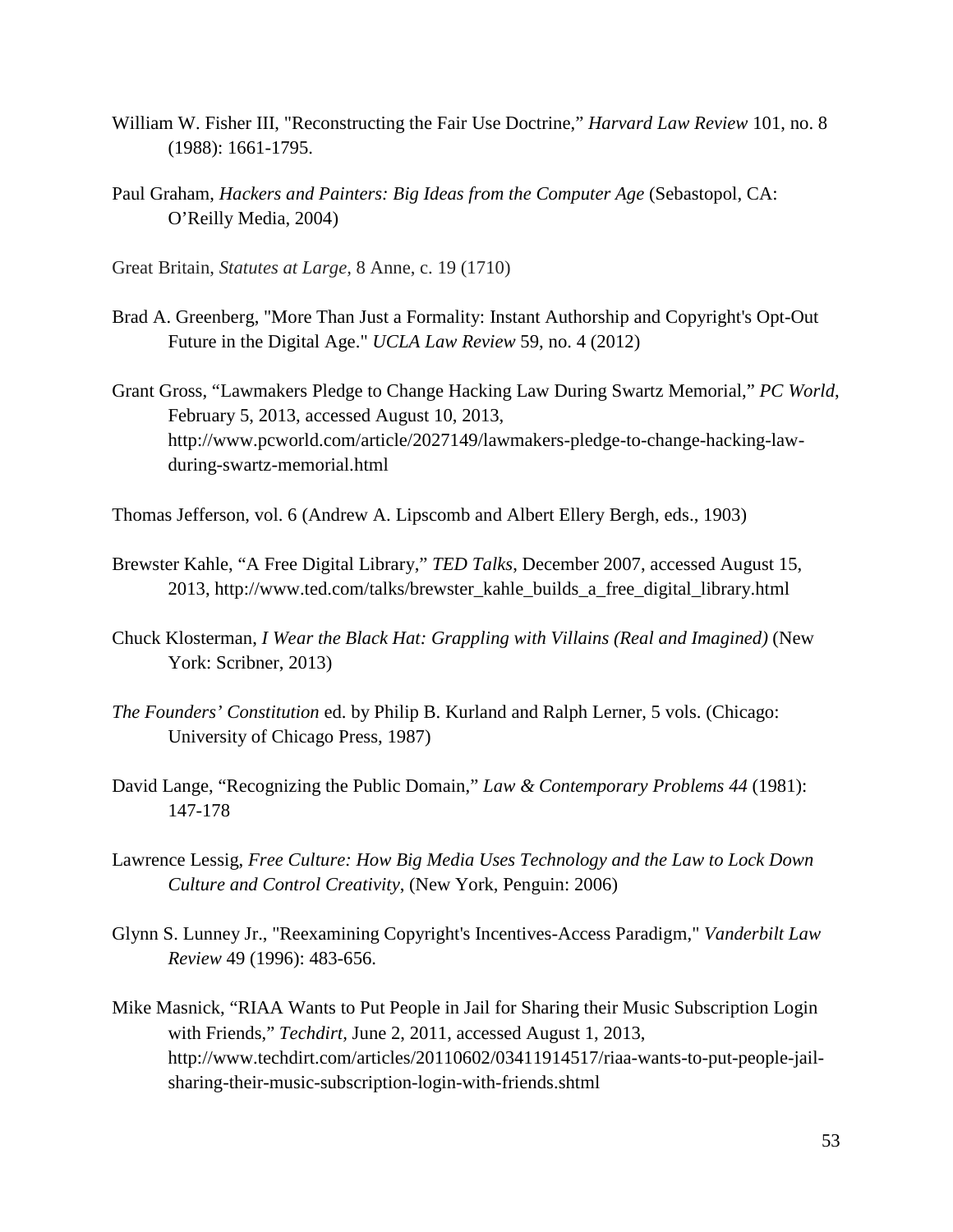- FCC Oversight: Hearing Before the Senate Commerce, Science and Transportation Committee, 108th Cong., 1st sess. (22 May 2003) (statement of Senator John McCain)
- Corynne McSherry, "Trademark Bully Thwarted: Spots the Space Marine Back Online," *Electronic Frontier Foundation*, February 8, 2013, accessed August 7, 2013, https://www.eff.org/deeplinks/2013/02/trademark-bully-thwarted-spots-space-marineback-online

MDY Indus., LLC v. Blizzard Entm't, Inc., 629 F.3d 928 (9th Cir. 2010)

John Milton, "The New Inquisition," from the *Areopagitica*, collected in *English Prose Vol. II. Sixteenth Century to the Restoration*. Henry Craik, ed. (1916) Retrieved from http://www.bartleby.com/209/417.html on September 10, 2013

John Stuart Mill, *On Liberty* (London: Longman, Roberts & Green, 1869)

P.H. Nicklin, "Remarks on Literary Property," (1837)

- *Letter to the Abbe Raynel, on the Affairs of North America; in which the Mistakes in the Abbes Account of the Revolution of America are Corrected and Cleared up (1782)*, collected in *Political Works of Thomas Paine (London, 1817)*
- Nilay Patel, "Sony Follows Up, Officially Sues Geohot and Fail0verflow Over PS3 Jailbreak," *Engadget*, January 12, 2011, accessed July 8, 2013, http://www.engadget.com/2011/01/12/sony-follows-up-officially-sues-geohot-and fail0verflow-over-ps/
- L. Ray Patterson, *Copyright in Historical Perspective*, (Nashville: Vanderbilt University Press, 1968)
- L. Ray Patterson and Stanley W. Lindberg, *The Nature of Copyright: A Law of Users Rights* (Athens, GA: The University of Georgia Press, 1991).
- G.H. Putnam, *The Evolution of the Copyright Law*, (Gramercy Park, N.Y.: National Arts Club, 1909)
- R Anthony Reese, "The First Sale Doctrine in the Era of Digital Networks," *Boston College Law Review* 44 (2003)

*Register of Debates in Congress* 24th Cong. 2nd Sess., XIII (2 February 1837)